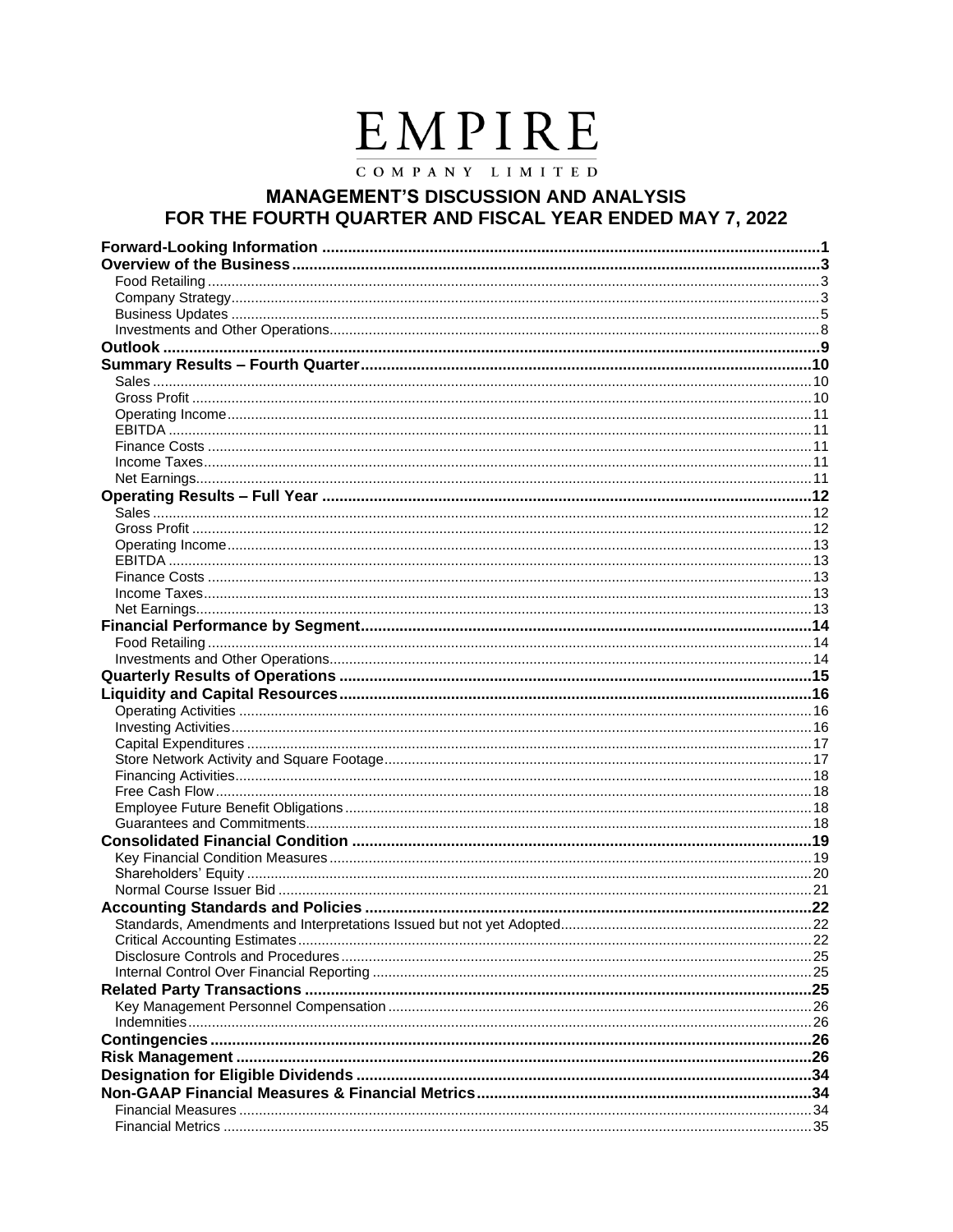## **MANAGEMENT'S DISCUSSION AND ANALYSIS**

The following is Management's Discussion and Analysis ("MD&A") of the consolidated financial results of Empire Company Limited ("Empire" or the "Company") (TSX: EMP.A) and its subsidiaries, including whollyowned Sobeys Inc. ("Sobeys") for the fourth quarter and fiscal year ended May 7, 2022 compared to the fourth quarter and fiscal year ended May 1, 2021. The MD&A should be read in conjunction with the Company's audited consolidated financial statements and notes thereto for the fiscal year ended May 7, 2022, and the fiscal year ended May 1, 2021. Additional information about the Company, including the Company's Annual Information Form, can be found on SEDAR at www.sedar.com or on the Company's website at www.empireco.ca.

The audited consolidated financial statements and the accompanying notes are prepared in accordance with International Financial Reporting Standards ("IFRS") as issued by the International Accounting Standards Board ("IASB") and are reported in Canadian dollars ("CAD"). These consolidated financial statements include the accounts of Empire and its subsidiaries and structured entities which the Company is required to consolidate. The information contained in this MD&A is current to June 21, 2022, unless otherwise noted.

## **FORWARD-LOOKING INFORMATION**

This document contains forward-looking statements which are presented for the purpose of assisting the reader to contextualize the Company's financial position and understand management's expectations regarding the Company's strategic priorities, objectives and plans. These forward-looking statements may not be appropriate for other purposes. Forward-looking statements are identified by words or phrases such as "anticipates", "expects", "believes", "estimates", "intends", "could", "may", "plans", "predicts", "projects", "will", "would", "foresees" and other similar expressions or the negative of these terms.

These forward-looking statements include, but are not limited to, the following items:

- The Company's expectations regarding the financial impact and benefits of Project Horizon and its underlying initiatives, which could be impacted by several factors, including resource capacity to execute and the time required by the Company to complete the initiatives;
- The FreshCo expansion in Western Canada, and Farm Boy and Longo's expansion in Ontario, including the Company's expectations regarding future operating results and profitability, the amount and timing of expenses, the projected number of store openings, and the location, feasibility and timing of construction, all of which may be impacted by construction schedules and permits, the economic environment and labour relations;
- The Company's plans to further grow sales and profitability of its Own Brands, which may be impacted by future operating costs and customer response;
- The Company's expectations that fiscal 2022 will reflect the highest net earnings dilution for the Voilà program and that fiscal 2023 net earnings dilution will be marginally better, expectations which may be impacted by future operating and capital costs, customer response and the performance of its technology provider, Ocado Group plc ("Ocado");
- The Company's expectations that fiscal 2023 will achieve growth of same-store sales, which may be impacted by the duration and impact of the novel coronavirus ("COVID-19") on the business, supply chain and consumer behaviour;
- The Company's expectation of the impacts of cost inflationary pressures, which may be impacted by supplier relationships and negotiations and the macro-economic environment;
- The Company's expectation that labour shortages will not have further significant impact on supply chain challenges, which may be impacted by labour force availability;
- The Company's expectations regarding the timing and amount of expenses relating to the completion of any future Customer Fulfilment Centres ("CFC"), which may be impacted by supply of materials and equipment, construction schedules and capacity of construction contractors;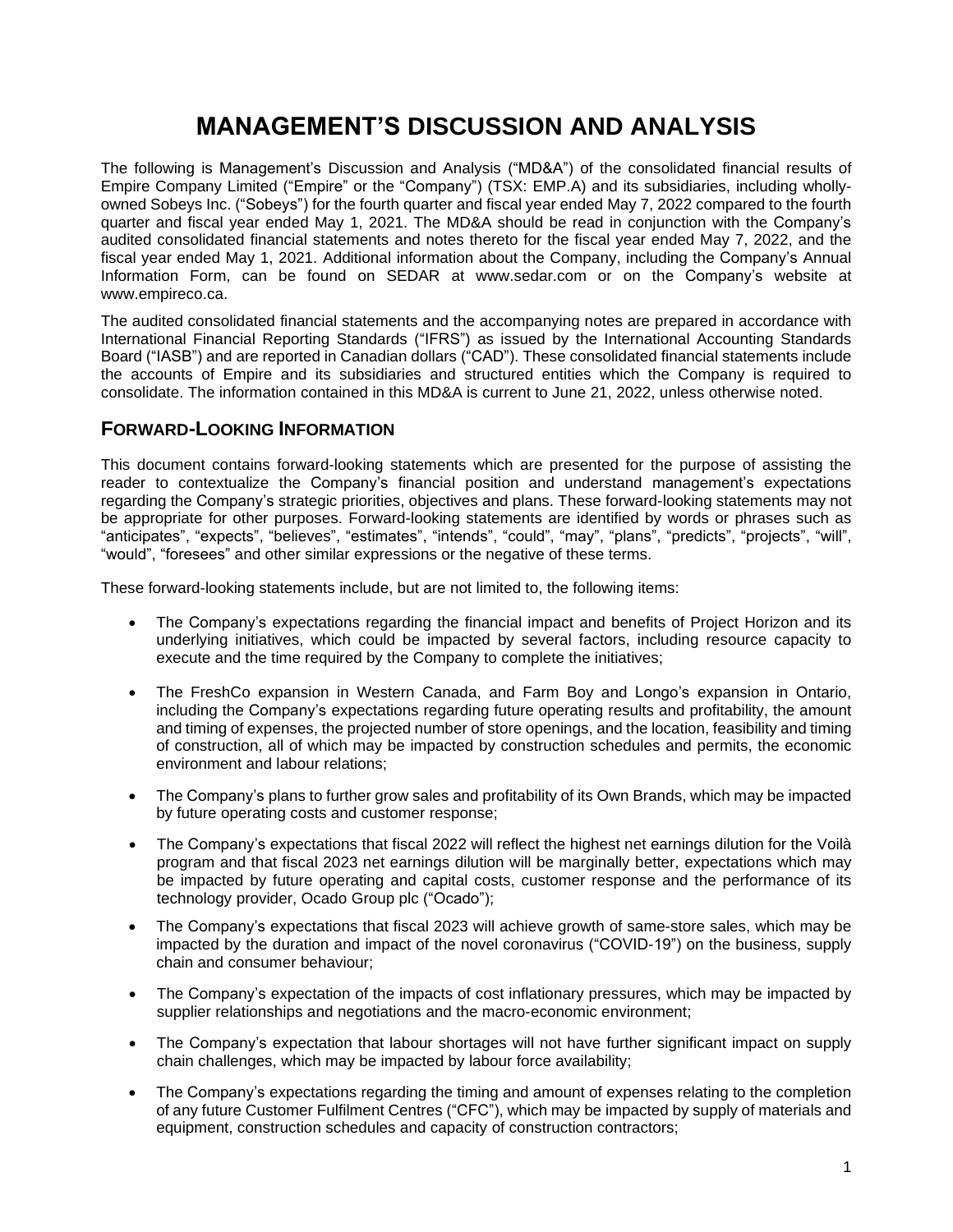- The Company's estimates regarding future capital expenditures, which may be impacted by operating results, impacts of COVID-19 and the economic environment;
- The Company's expected contributions to its registered defined benefit plans, which could be impacted by fluctuations in capital markets;
- The Company's plans to repurchase for cancellation Non-Voting Class A shares under the normal course issuer bid which may be impacted by market and economic conditions, availability of sellers, changes in laws and regulations, and the results of operations; and
- The Company's expectation that its cash and cash equivalents on hand, unutilized credit facilities and cash generated from operating activities will enable the Company to fund future capital investments, pension plan contributions, working capital, current funded debt obligations and ongoing business requirements, and its belief that it has sufficient funding in place to meet these requirements and other short and long-term obligations, all of which could be impacted by changes in the economic environment.

By its nature, forward-looking information requires the Company to make assumptions and is subject to inherent risks, uncertainties and other factors which may cause actual results to differ materially from forwardlooking statements made. For more information on risks, uncertainties and assumptions that may impact the Company's forward-looking statements, please refer to the Company's materials filed with the Canadian securities regulatory authorities, including the "Risk Management" section of this MD&A.

Although the Company believes the predictions, forecasts, expectations or conclusions reflected in the forwardlooking information are reasonable, it can provide no assurance that such matters will prove correct. Readers are urged to consider the risks, uncertainties and assumptions carefully in evaluating the forward-looking information and are cautioned not to place undue reliance on such forward-looking information. The forwardlooking information in this document reflects the Company's current expectations and is subject to change. The Company does not undertake to update any forward-looking statements that may be made by or on behalf of the Company other than as required by applicable securities laws.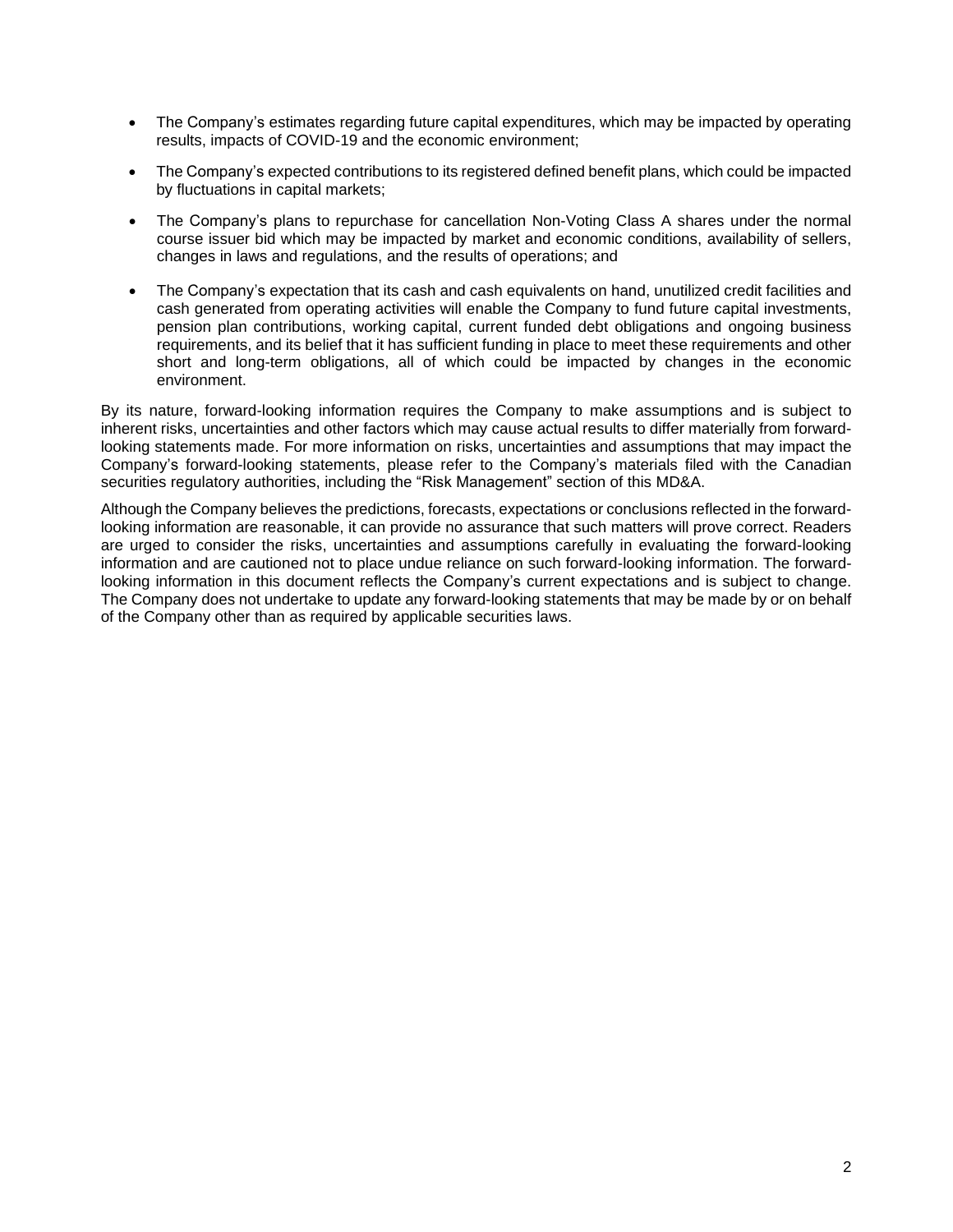## **OVERVIEW OF THE BUSINESS**

Empire's key businesses and financial results are segmented into two reportable segments: (i) Food retailing; and (ii) Investments and other operations. With approximately \$30.2 billion in annual sales and \$16.6 billion in assets, Empire and its subsidiaries, franchisees and affiliates employ approximately 130,000 people.

#### **Food Retailing**

Empire's Food retailing segment is carried out through Sobeys, a wholly-owned subsidiary. Proudly Canadian, with headquarters in Stellarton, Nova Scotia, Sobeys has been serving the food shopping needs of Canadians since 1907. Sobeys owns, affiliates or franchises more than 1,600 stores in all 10 provinces under retail banners that include Sobeys, Safeway, IGA, Foodland, FreshCo, Thrifty Foods, Farm Boy, Longo's and Lawtons Drugs, operates grocery e-commerce under the banners Voilà, Grocery Gateway, IGA.net and ThriftyFoods.com, and operates more than 350 retail fuel locations.

#### **Company Strategy**

In the first quarter of fiscal 2021, the Company launched Project Horizon, a three-year strategy focused on core business expansion and the acceleration of e-commerce. The Company remains on track to achieve an incremental \$500 million in annualized EBITDA and an improvement in EBITDA margin of 100 basis points by fiscal 2023 by growing market share and building on cost and margin discipline. The Company expects to generate a compound average growth rate in earnings per share of at least 15% over Project Horizon's threeyear timeframe.

In fiscal 2021, Project Horizon benefits were achieved from the expansion and renovation of the Company's store network, the addition of new stores, improvement in store operations and merchandising from data analytics along with continued efficiencies gained through strategic sourcing initiatives.

In fiscal 2022, earnings continued to be positively impacted by Project Horizon's strategic initiatives, including promotional optimization and data analytics, the continued expansion and renovation of the store network, and strategic sourcing efficiencies. Benefits in fiscal 2021 and fiscal 2022 were partially offset by the planned investment in the Company's e-commerce network.

These initiatives will continue to deliver benefits in fiscal 2023, and additional benefits are expected from strategic initiatives launched more recently as part of Project Horizon, including the Company's new loyalty program, *Scene+*, which will be rolled out gradually. Project Horizon initiatives focused on loyalty, store optimization and customer experience will primarily benefit fiscal 2024 and beyond.

#### **Growth in Market Share**

Growth in market share is expected from supporting and investing further in the store network, improving store productivity, scaling grocery e-commerce, growing the Own Brands portfolio, continuing the Western discount business expansion, increasing the Farm Boy footprint in Ontario and the acquisition of Longo's which occurred in the first quarter of fiscal 2022.

#### *Invest in the Company's Store Network*

The Company has accelerated investments in renovations and conversions, store processes, communications, training, technology and tools. These continuing investments, coupled with refreshed brand marketing strategies and the expansion of the Farm Boy and FreshCo banners, are reflected in the Company's capital spending over the Project Horizon timeframe. See the "Capital Expenditures" section of this MD&A for further details.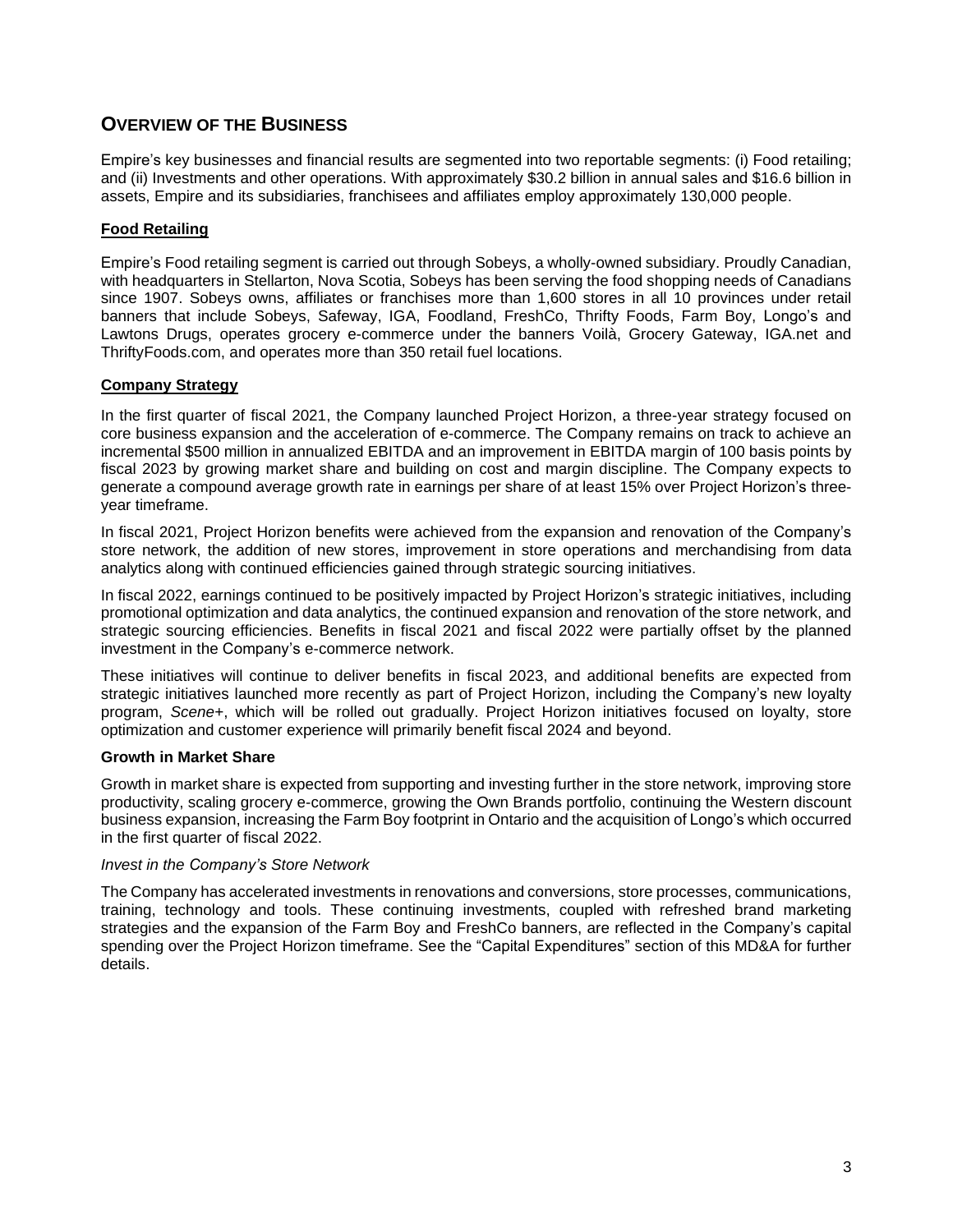#### *Improve Store Productivity*

The Company began building the foundation of its advanced analytics capabilities a few years ago. Analytics will continue to drive improvements in customer facing elements such as store footprints, customer promotions and availability of product on shelf. These new advanced analytics capabilities enable the Company to further improve the customer experience by optimizing category and product adjacencies to tailor its assortment for each store format.

#### *Win Canadian Grocery E-Commerce*

The first CFC in Vaughan, Ontario has been operating for two years and the second CFC, located in Montreal, began delivering to customers on March 7, 2022. The third and fourth CFCs located in Calgary and the Greater Vancouver Area ("Vancouver"), respectively, are in different stages of development. In September 2020, the Company introduced its store pick solution at select store locations and has expanded to 98 stores nationally in areas where CFCs will not deliver or are not yet operating. The Company has an e-commerce option available for customers in every province.

#### *Grow the Company's Own Brands Portfolio*

The Company has improved its Own Brands positioning and branding. The Company reviews the specific role of Own Brands in each category and determines which categories and banners to expand based on consumer needs. Working closely with its supplier partners, the Company plans to further grow sales and profitability of its Own Brands portfolio through increased distribution, shelf placement, product innovation and cost of goods sold reduction.

#### *Provide Best-in-Class Customer Personalization*

The Company is investing in analytics and technology to better identify customer preferences and support direct, personalized communication – evolving from mass communications to personalized connections with its customers. The goal is to deploy world-class, personalized communications and offers to inspire customers and improve the experience and relevance of promotions.

The Company has developed a next generation recommendation engine for one-to-one, machine learning powered personalization at scale. This engine has been launched in select regions with positive early results, specifically improved customer engagement and an increase in customer spending. The targeting algorithms will continue to improve as the engine is rolled out across the country, driving progressively better performance and results.

In June 2022, the Company unveiled a new loyalty strategy through *Scene+*, one of Canada's leading loyalty programs. Along with Scotiabank and Cineplex, the Company is now a co-owner of *Scene+.* The rollout will begin in Atlantic Canada in August 2022 and continue across the country, culminating in late fiscal 2023 in most of the Company's banners and liquor stores. AIR MILES® collectors will continue to earn and redeem in the Company's stores until the new *Scene+* program is available.

#### **Building on Cost and Margin Discipline**

The Company has significantly improved its efficiency and cost competitiveness through Project Horizon. Further opportunity still remains to remove non value-added costs and optimize margins.

#### *Drive Non-Merchandising Sourcing Efficiencies*

The strategic sourcing team continues to build additional efficiencies and cost reductions in indirect spend.

#### *Continue to Build Merchandising Sourcing Efficiencies*

The Company continues to invest in advanced data analytics to support its category planning process. Merchants work with both national and private brand suppliers to sustain gains made through category by category reviews, while continuing to partner with suppliers on new opportunities to ensure the Company brings the best value and offers to its customers.

A national sourcing team was created at the end of fiscal 2021 to centralize sourcing responsibilities. This structure allows the Company to efficiently navigate inflationary pressure and supply chain disruptions, allowing merchants to focus on delivering value to the Company's customers.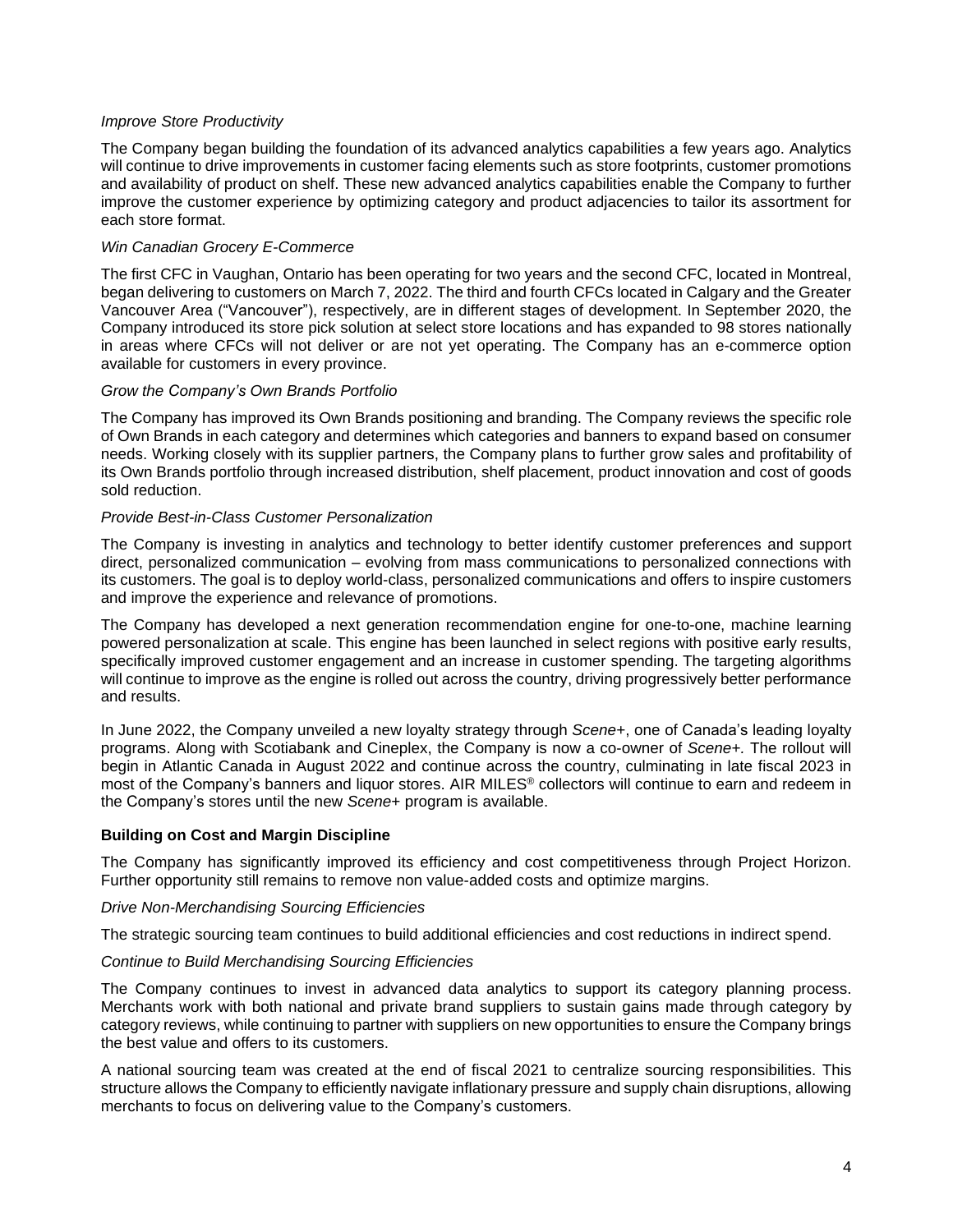#### *Invest in Best-in-Class Analytics to Improve Customer Value Proposition*

Advanced analytics tools are helping the Company shift investments to the products customers care most about, with the goal of improving value for customers.

Advanced analytics tools are being leveraged nationally by category merchants across all formats to improve the Company's effectiveness of promotions, while improving value for customers. The promotional optimization initiative – a partnership between the advanced analytics team and category merchants – began to show benefits in margins during fiscal 2021. Additional investments in data analytics and technology drove further improvements in fiscal 2022 and will continue to do so in fiscal 2023.

#### *Optimize Supply Chain Productivity*

The Company continues to optimize its supply chain and logistics networks and consolidate certain procurement processes.

During fiscal 2021, the Company consolidated two distribution centres in Quebec into one facility and opened a new distribution centre in British Columbia ("B.C.") which consolidates three previous distribution centres into one facility. These consolidations increased capacity and efficiency in the network.

#### *Improve System and Process*

By leveraging technology to improve systems and process, the Company has further opportunities to generate efficiencies and cost reductions in its back office and support functions and improve its service to stores.

#### **Business Updates**

#### **Farm Boy**

The acquisition of Farm Boy on December 10, 2018 added 26 locations to the Company's Ontario store network with plans to double the store count in five years from the acquisition date, mainly in the Greater Toronto Area ("GTA"). The Company opened two locations during the fourth quarter of fiscal 2022, for a total of eight new stores (including one converted site) in the fiscal year. This is in line with management's previously stated expectation of expanding Farm Boy's footprint by seven net new stores during fiscal 2022. As at June 21, 2022, Farm Boy has 44 stores open.

In fiscal 2023, the Company expects to open four additional Farm Boy stores in Ontario.

#### **FreshCo**

In fiscal 2018, the Company announced plans to expand its FreshCo discount format to Western Canada with expectations of converting up to 25% of the 255 Safeway and Sobeys full-service format stores in Western Canada to the FreshCo banner.

The Company opened three FreshCo locations in Alberta during the fourth quarter of fiscal 2022, for a total of 12 new stores opened in Western Canada in the fiscal year. This is in line with management's expectations of opening 10 to 15 FreshCo stores in Western Canada during fiscal 2022. As at June 21, 2022:

- 40 stores are open in the following provinces:
	- $\circ$  16 in B.C.
	- o 12 in Alberta
	- o 6 in Manitoba
	- o 5 in Saskatchewan
	- o 1 in Northern Ontario
	- 4 stores are expected to open in Alberta in fiscal 2023

The Company expects to have 44 FreshCo stores open in Western Canada by the end of fiscal 2023.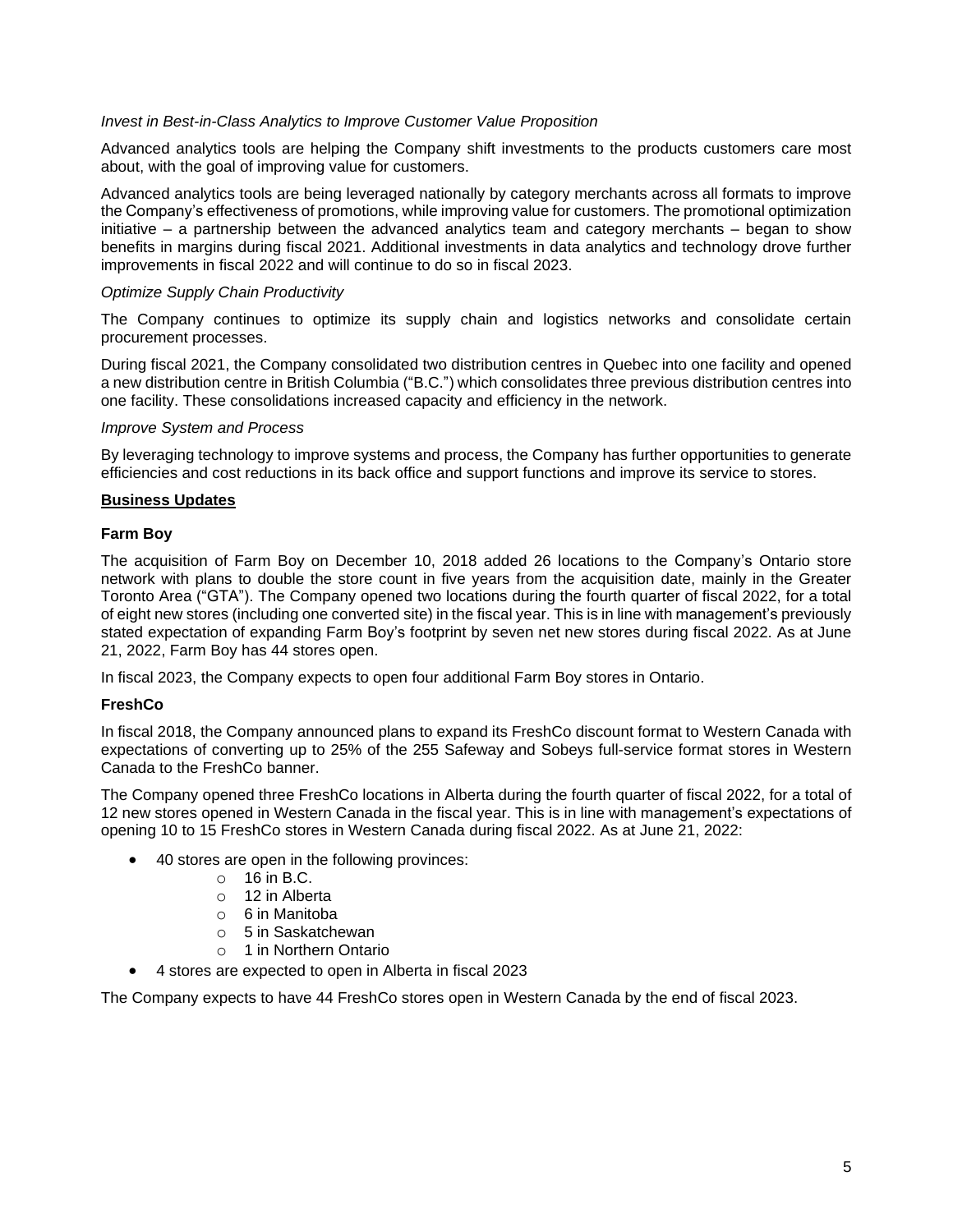#### **Business Acquisition**

On March 16, 2021, the Company, through a wholly-owned subsidiary, signed an agreement to acquire 51% of Longo's, a long-standing, family-built network of specialty grocery stores in the GTA, and its Grocery Gateway e-commerce business. The purchase price of the transaction was \$660.6 million. The Company acquired the business through the issuance of 3,187,348 Non-Voting Class A shares with a transaction date price of \$129.6 million, cash of \$196.6 million and a contingent note payable of \$10.7 million. The acquisition closed effective May 10, 2021.

After the fifth anniversary of the transaction, the Longo's 49% non-controlling shareholders have an option to sell up to a 12.25% per annum interest in Longo's to Sobeys, at a multiple applied to the last 12 months earnings before interest, taxes, depreciation and amortization. The multiple will vary depending on achievement of certain business results. If Longo's non-controlling shareholders exercise an option to sell, Sobeys will have a corresponding call option for the same percentage in the following year. After the tenth anniversary of the transaction, both Sobeys and Longo's have mutual put and call options for any remaining minority shares outstanding. A financial liability of \$239.7 million was recognized at the date of acquisition which is remeasured at the end of each quarter.

#### **Store Closure, Conversion and Lease Terminations**

In the fourth quarter and fiscal year ended May 7, 2022, the Company reversed \$9.1 million in accrued store closure and conversion costs primarily related to Farm Boy and FreshCo conversions (2021 – \$1.1 million). As a result of these reversals, the net fiscal 2022 store closure and conversion expense was \$8.8 million (2021 – \$29.5 million).

During the fourth quarter and fiscal year ended May 7, 2022, the Company engaged in lease termination transactions which resulted in other income of \$23.6 million and \$47.0 million, respectively (2021 – \$ nil and \$ nil).

#### **Ratification of New Collective Bargaining Agreement in Alberta**

During the first quarter of fiscal 2021, the Company announced the ratification of a new Collective Bargaining Agreement ("CBA") for Alberta Safeway stores with UFCW 401, the Union representing the majority of Safeway teammates in Alberta. The CBA included a one-time retroactive lump sum payment to Safeway Alberta teammates for hours worked over the previous three years. The one-time retroactive lump sum payment of \$15.6 million associated with this CBA was charged to operating earnings in the second quarter of prior year.

#### **Sustainable Business Reporting**

Environmental, Social and Governance ("ESG") has deep roots in the Company's history, and the principles of ESG have been a part of the organization since the Company started 115 years ago. The Company is focused on several initiatives as part of a continuing ESG journey such as working to remove plastics from the business, focusing on avoidable and hard-to-recycle plastics, expanding the Company's efforts to cultivate a fair, equitable and inclusive environment for all, embedding sustainable business mandates within the Company's performance management goals, and completing an extensive assessment of the Company's greenhouse gas emissions. The executive team reviewed a broad range of ESG issues that are important to stakeholders and long-term business success and that create shared value for the Company's stakeholders, business and shareholders.

The publication of the Company's 2021 Sustainable Business Report in August 2021 marked the next step in the Company's sustainability journey. This was the first year the Company reported according to the Sustainable Accounting Standards Board (SASB) Food Retailers and Distributors Standard. This disclosure provides transparency and data on the Company's progress in core ESG areas in the business and industry. The Company's 2022 Sustainable Business Report will be released in July 2022.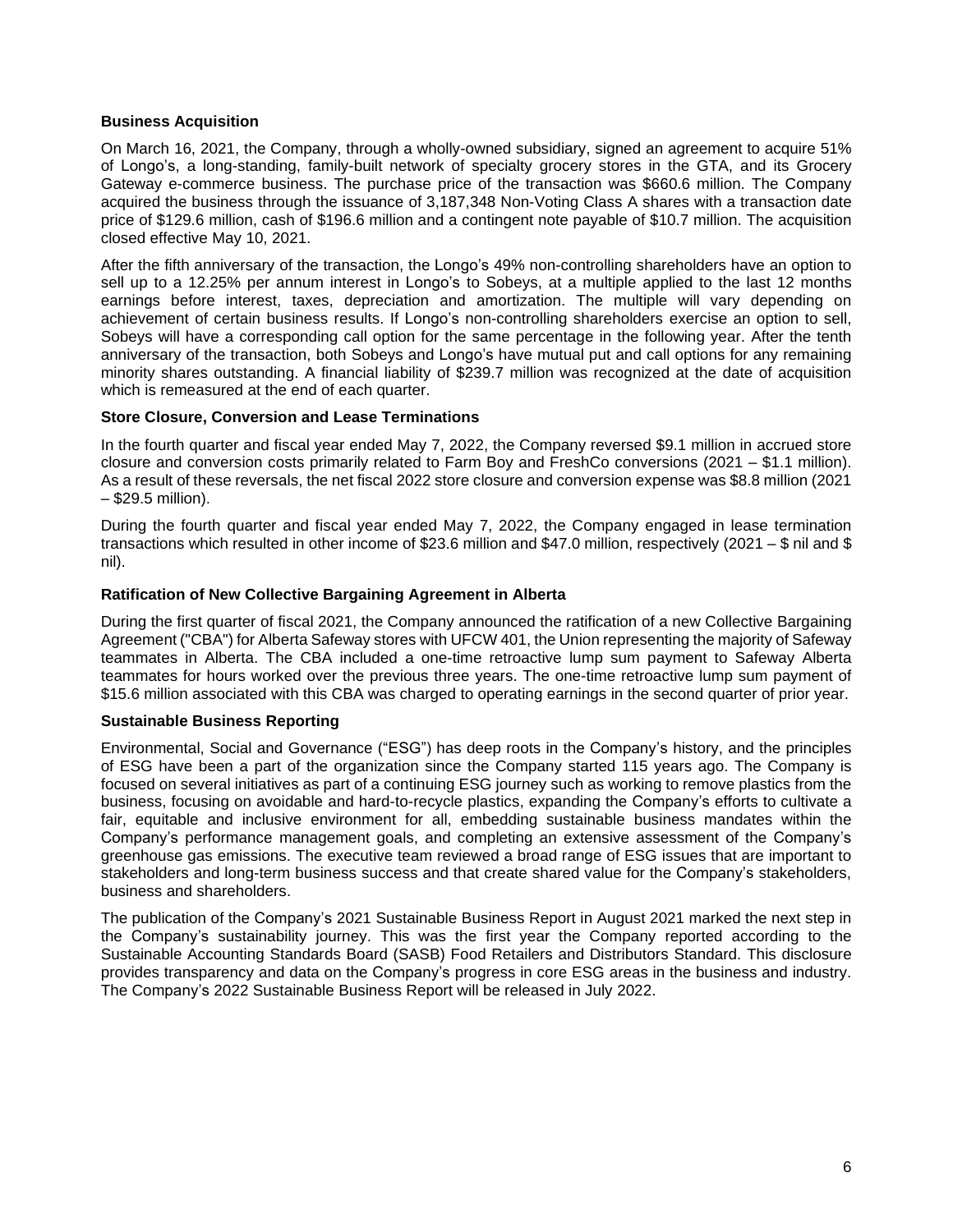#### **Voilà**

On June 22, 2020, the Company introduced the future of online grocery home delivery to GTA customers through Voilà, the Company's e-commerce platform. Voilà is powered by industry-leading technology provided by Ocado, through its automated CFCs. Robots assemble orders efficiently and safely, resulting in minimal product handling, while Voilà teammates deliver orders directly to customers' homes. In February 2022, Ocado announced a range of innovations, including next generation robots and grids, which offer efficiencies and a lighter environmental and carbon footprint. Some of these innovations will be included in the Company's fourth CFC and will be available for the Company to consider in future CFC automation and efficiency opportunities.

The Company will operate four CFCs across Canada. The Vaughan CFC services the GTA, Barrie, Kitchener, Waterloo, Guelph, Hamilton, Niagara, St. Catharines and Brantford, and was expanded to service Ottawa in the fourth quarter of fiscal 2022.

The second CFC in Montreal began deliveries to customers on March 7, 2022, beginning with a phased transition of customers to Voilà par IGA from IGA.net. The rollout was completed subsequent to the end of the fourth quarter and Voilà par IGA now services over 100 municipalities from Gatineau to Montreal to Quebec City. The second CFC is progressing well with increasing weekly order volume and strong customer experience metrics, including on-time delivery and fulfilment.

Crombie Real Estate Investment Trust ("Crombie REIT") has substantially completed the construction of the building for Voilà's third CFC in Calgary and is preparing to turn it over to Ocado to build the internal grid. The CFC will service the majority of Alberta, with deliveries expected to start in the first quarter of fiscal 2024. On February 7, 2022, the Company announced that its fourth CFC will be located in Vancouver and will service customers in B.C. starting in 2025.

In March 2021, the Company opened its first spoke location in Etobicoke, Ontario. The second and third spokes were opened in Ottawa and Quebec City during fiscal 2022, adding to the areas in Ontario and Quebec being served by Voilà. Spokes are cross dock facilities that improve efficiencies at CFCs.

In fiscal 2021, the Company launched Voilà Curbside Pickup service at 30 store locations across Atlantic Canada and Alberta, and the service has since expanded to B.C., Manitoba, Saskatchewan and Ontario. In fiscal 2022, the Company added 68 stores for a total of 98 stores providing the service. The Curbside Pickup solution is powered by Ocado's technology and serves customers in areas where future CFCs will not, or are not yet, operating.

With four CFCs, their supporting spokes and Curbside Pickup, the Company will be able to serve approximately 75% of Canadian households representing approximately 90% of Canadians' projected e-commerce spend.

The combination of improving results in Vaughan, increasing costs in Montreal, and additional Curbside Pickup locations reduced the Company's fourth quarter and fiscal 2022 net earnings by \$0.07 and \$0.28 per share, respectively (2021 – \$0.04 and \$0.18). This was in line with management's previously disclosed expectation of \$0.25 to \$0.30 per share. Management continues to expect that fiscal 2022 will represent the highest net earnings dilution for the Voilà program.

In Canada, online grocery sales have continued to grow compared to the prior year, although at a much slower pace than when COVID-19 began. In the fourth quarter of fiscal 2022, the Company's four e-commerce platforms experienced combined sales growth of 12% versus prior year (2021 – 15%). The increase was primarily driven by the acquisition of Grocery Gateway and continued growth of Voilà, partially offset by declines in IGA.net and ThriftyFoods.com due to elevated volume levels in the prior year during COVID-19 related lockdowns.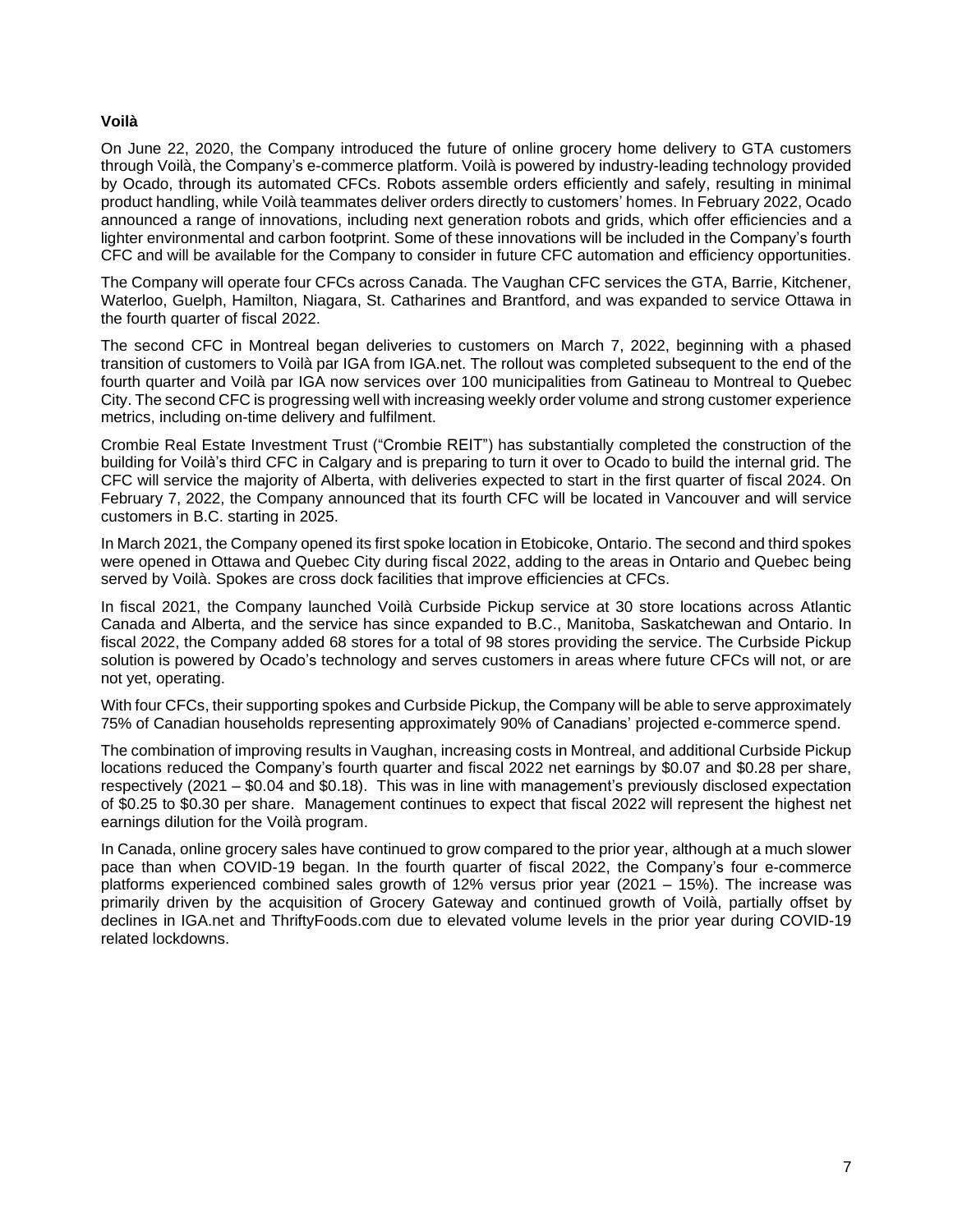#### **Other Business Updates**

On February 7, 2022, teammates at a distribution centre in Quebec went on strike after negotiations between the union and the Company were unsuccessful in agreeing on the terms of a new CBA. The strike ended on May 10, 2022, after an agreement was reached on a new three-year CBA. The incremental impact of the strike on earnings per share was \$0.04 and impacted earnings in the fourth quarter of fiscal 2022.

On May 3, 2022, the Company delivered a notice of early redemption of the \$500.0 million Series 2013-2 Notes ("Notes"). The redemption was effective on June 2, 2022. The early redemption premium of \$9.2 million was charged to earnings in the fourth quarter of fiscal 2022.

#### **Investments and Other Operations**

Empire's Investments and other operations segment, as of May 7, 2022, included:

1. A 41.5% (41.5% fully diluted) equity accounted interest in Crombie REIT (TSX: CRR.UN), an Ontario registered, unincorporated, open-ended real estate investment trust. Crombie REIT is one of the country's leading national retail property landlords with a strategy to own, operate and develop a portfolio of high-quality grocery and pharmacy-anchored shopping centres, freestanding stores and mixed-use developments primarily in Canada's top urban and suburban markets; and

2. A 40.7% equity accounted interest in Genstar Development Partnership, a 48.6% equity accounted interest in Genstar Development Partnership II, a 39.0% equity accounted interest in GDC Investments 4, L.P., a 39.0% equity accounted interest in GDC Investments 6, L.P., a 39.0% equity accounted interest in GDC Investments 7, L.P., a 37.1% equity accounted interest in GDC Investments 8, L.P., and a 49.0% equity accounted interest in The Fraipont Partnership (collectively referred to as "Genstar"). Genstar is a residential property developer with operations in select markets in Ontario, Western Canada and the United States.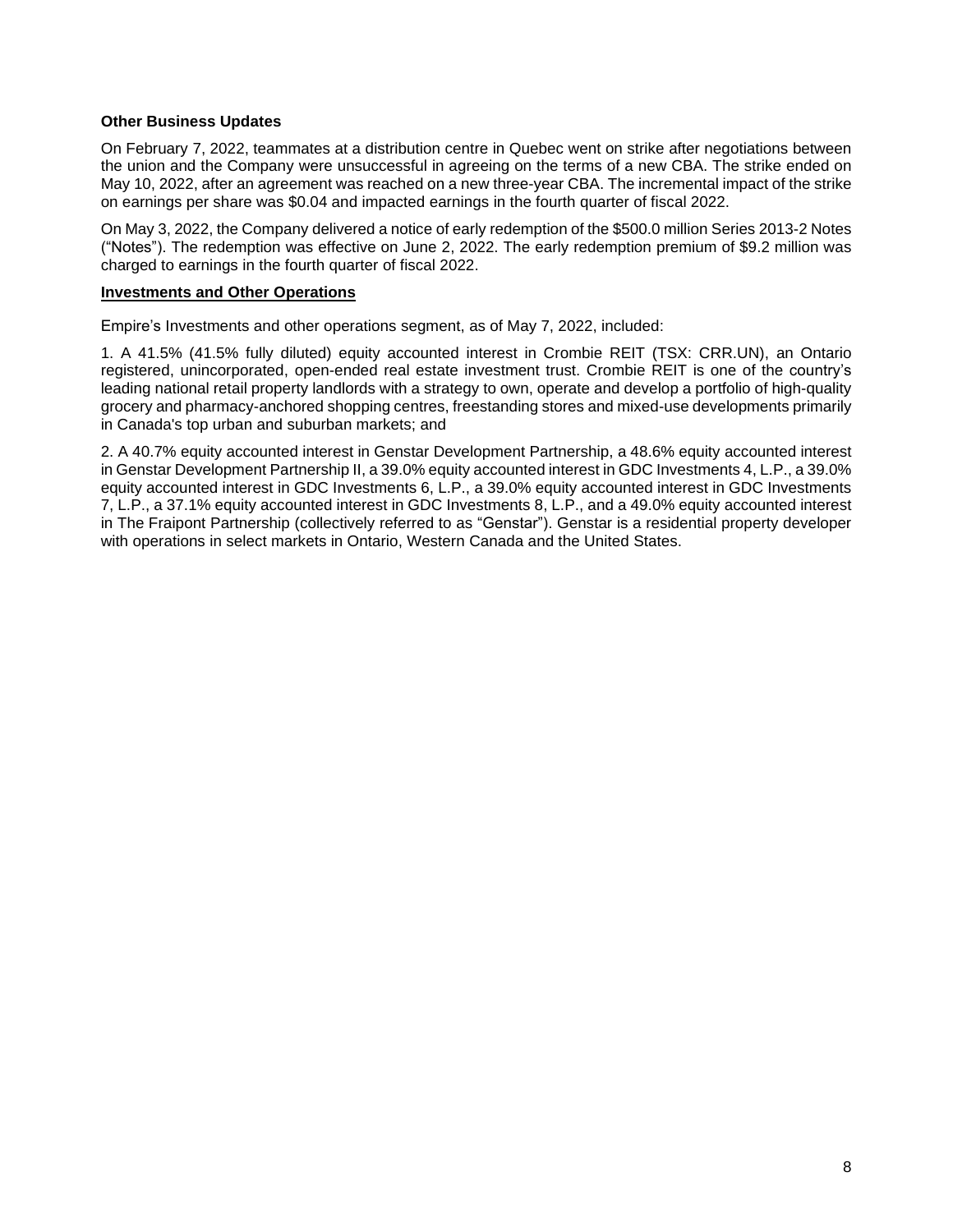## **OUTLOOK**

During the fourth quarter of fiscal 2022, the majority of COVID-19 restrictions by government agencies were lifted. The Company and industry continues to be affected by COVID-19 as well as additional impacts such as higher than normal inflationary pressures and labour shortages. Given the unpredictability of COVID-19, the Company expects consumer behaviour in fiscal 2023, related to the pandemic, to remain broadly consistent with those experienced through the second half of fiscal 2022.

During the fourth quarter of fiscal 2022, the cost of maintaining safety and sanitization measures was approximately \$6.0 million (2021 – \$19.0 million) and are included in selling and administrative expenses. These costs have become a normal part of operating the business and will no longer be separately disclosed.

The industry continues to experience cost inflationary pressures, particularly related to cost of goods sold, including fuel. Although it is difficult to estimate how long these pressures will last, the Company is focused on supplier relationships and negotiations to ensure competitive pricing for consumers.

The industry continues to experience supply chain challenges primarily related to labour shortages. Although it is difficult to estimate the duration of these challenges, management, where necessary remains focused on utilizing alternative sourcing options and does not expect significant adverse impacts to its supply chain.

The Company expects same-store sales will grow in fiscal 2023. Margins will continue to benefit from Project Horizon initiatives and other operating improvements. These benefits could be partially offset by the effect of sales mix changes between banners and the impact of increasing fuel sales.

The Company expects continued improvements in the results of Voilà's Vaughan based e-commerce site as volumes increase and efficiencies improve. At the same time, Voilà will also incur additional costs as the Montreal facility continues to ramp up operations and the Calgary and Vancouver facilities are commissioned. Future earnings will be primarily impacted by the rate of sales growth. The Company expects fiscal 2023 net earnings dilution for the Voilà program to marginally improve over fiscal 2022 as the Vaughan CFC is expected to reflect positive EBITDA towards the end of its third year of operations. The ramp up of the Montreal facility is expected to have higher costs in the first half of fiscal 2023 with improving results in the remainder of the year.

The Company continued the expansion of its discount business in Western Canada with 40 stores now operating. In the second half of fiscal 2022, discount expanded their store footprint in the West by 40%. Newer stores improve efficiency at a faster rate than the early conversion stores as the business gains critical mass across each province. The Company expects to open an additional four stores in Alberta by the end of fiscal 2023 for a total of 44 stores.

Management continues to expect to achieve its three-year Project Horizon targets and that associated benefits will continue into fiscal 2024 and beyond, including initiatives launching in fiscal 2023 that are focused on loyalty, store optimization and customer experience.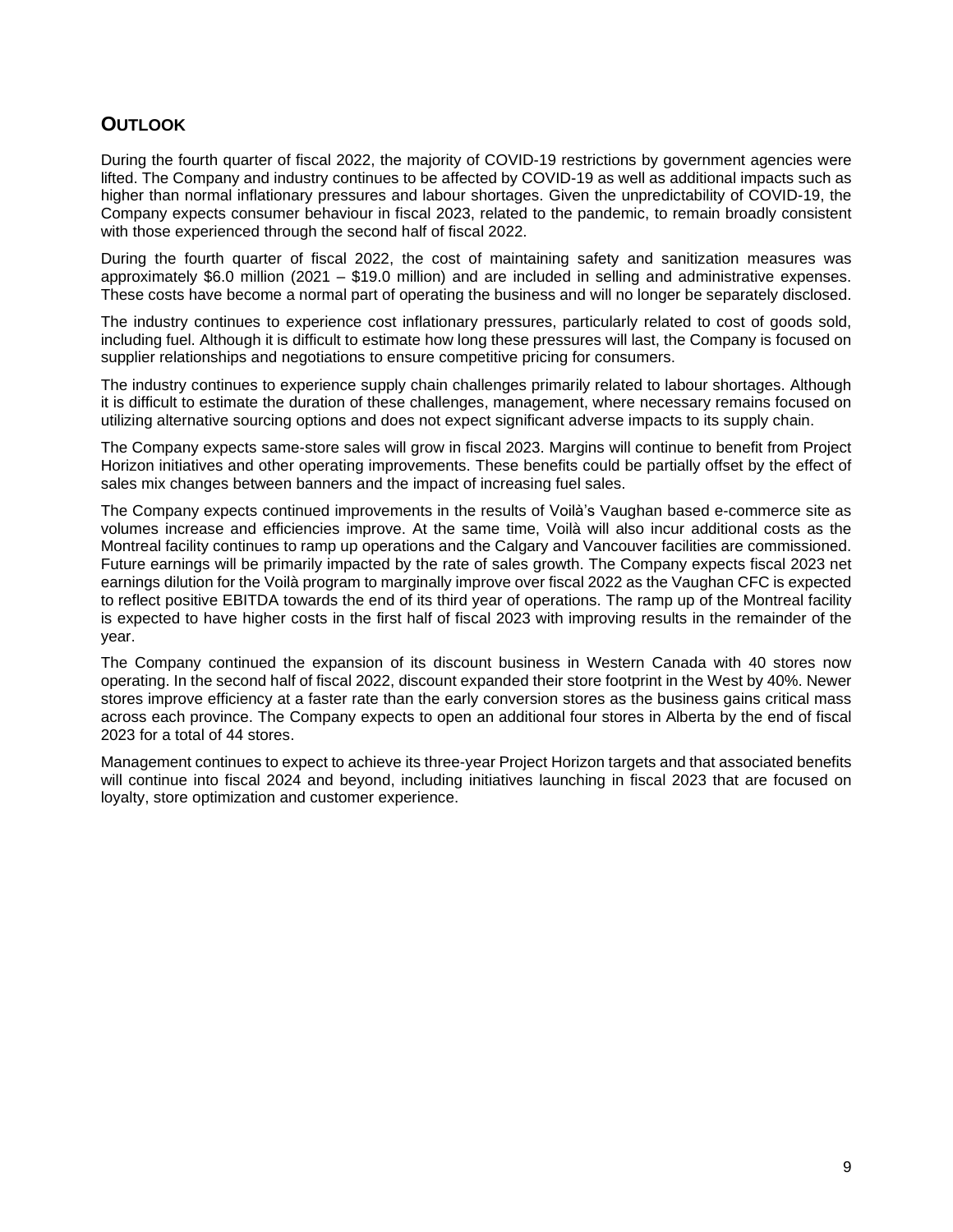## **SUMMARY RESULTS – FOURTH QUARTER**

The Company's fourth quarter ends on the first Saturday in May. As a result, the fourth quarter is usually 13 weeks but includes results for 14 weeks every five to six years. The quarters ended May 7, 2022 and May 1, 2021 were 14 and 13 weeks, respectively

|                                            | 14 Weeks Ended |    | 13 Weeks Ended | \$          | $\%$   |
|--------------------------------------------|----------------|----|----------------|-------------|--------|
| (\$ in millions, except per share amounts) | May 7, 2022    |    | May 1, 2021    | Change      | Change |
| Sales<br>\$                                | 7,840.8        | \$ | 6,920.0        | \$<br>920.8 | 13.3%  |
| Gross profit $(1)$                         | 2,004.0        |    | 1,795.7        | 208.3       | 11.6%  |
| Operating income                           | 333.6          |    | 295.0          | 38.6        | 13.1%  |
| EBITDA <sup>(1)</sup>                      | 586.2          |    | 514.4          | 71.8        | 14.0%  |
| Finance costs, net                         | 82.0           |    | 66.7           | 15.3        | 22.9%  |
| Income tax expense                         | 58.2           |    | 45.0           | 13.2        | 29.3%  |
| Non-controlling interest                   | 14.9           |    | 11.4           | 3.5         | 30.7%  |
| Net earnings <sup>(2)</sup>                | 178.5          |    | 171.9          | 6.6         | 3.8%   |
| Basic earnings per share                   |                |    |                |             |        |
| \$<br>Net earnings $(2)$                   | 0.68           | \$ | 0.65           |             |        |
| Basic weighted average number of shares    |                |    |                |             |        |
| outstanding (in millions)                  | 263.0          |    | 266.5          |             |        |
| Diluted earnings per share                 |                |    |                |             |        |
| Net earnings $(2)$<br>\$                   | 0.68           | \$ | 0.64           |             |        |
| Diluted weighted average number of shares  |                |    |                |             |        |
| outstanding (in millions)                  | 264.0          |    | 267.6          |             |        |
| Dividend per share<br>\$                   | 0.15           | \$ | 0.13           |             |        |

|                                          | 14 Weeks Ended | 13 Weeks Ended |
|------------------------------------------|----------------|----------------|
|                                          | May 7, 2022    | May 1, 2021    |
| Gross margin <sup>(1)</sup>              | 25.6%          | 25.9%          |
| EBITDA margin <sup>(1)</sup>             | 7.5%           | 7.4%           |
| Same-store sales <sup>(1)</sup> decline  | (0.1)%         | $(4.5)\%$      |
| Same-store sales decline, excluding fuel | (2.5)%         | (6.1)%         |
| Effective income tax rate                | 23.1%          | 19.7%          |

*(1) See "Non-GAAP Financial Measures & Financial Metrics" section of this MD&A.*

*(2) Attributable to owners of the Company.*

#### **Empire Company Limited Consolidated Operating Results**

#### **Sales**

Sales for the quarter ended May 7, 2022 increased by 13.3% primarily due to the additional week of operations, the acquisition of Longo's, higher fuel sales, increased food inflation and benefits from Project Horizon initiatives, including the expansion of FreshCo in Western Canada and Farm Boy in Ontario.

#### **Gross Profit**

Gross profit for the quarter ended May 7, 2022 increased by 11.6% primarily as a result of higher sales due to the additional week of operations, the inclusion of Longo's, and benefits from Project Horizon initiatives, including the expansion of Farm Boy in Ontario, Voilà nationally and FreshCo in Western Canada and the use of advanced analytical promotional optimization tools.

Gross margin for the quarter decreased to 25.6% from 25.9% in the prior year. Gross margin decreased due to the effect of higher fuel sales, higher supply chain costs, including costs as a result of the strike at the distribution centre in Quebec, and sales mix changes between non-fuel banners. The decrease was partially offset by the inclusion of Longo's and benefits from Project Horizon initiatives. Excluding the effect of fuel mix, gross margin was 17 basis points higher than prior year.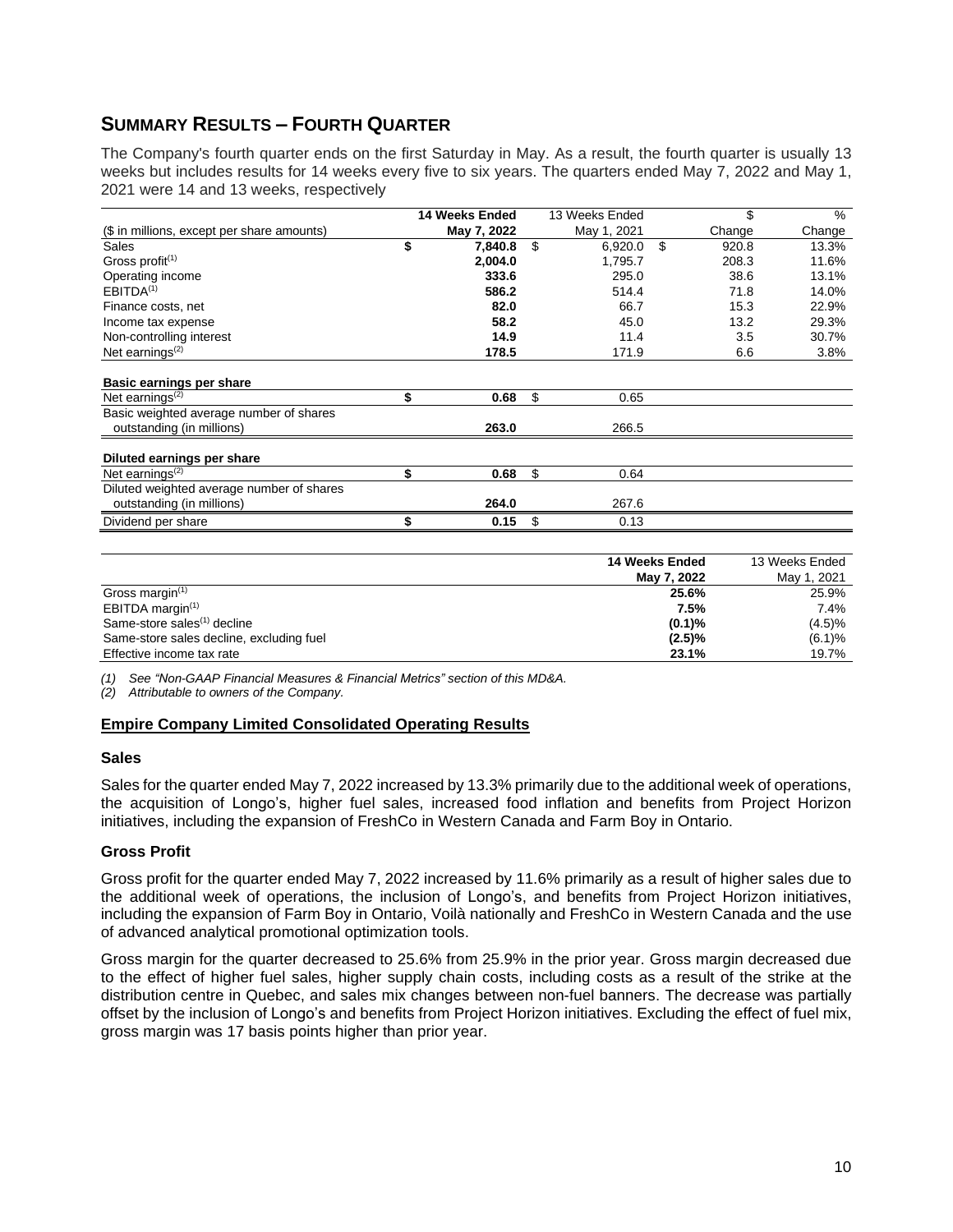#### **Operating Income**

| (\$ in millions)                            | 14 Weeks Ended<br>May 7, 2022 | 13 Weeks Ended<br>May 1, 2021 | Change |
|---------------------------------------------|-------------------------------|-------------------------------|--------|
| Consolidated operating income:              |                               |                               |        |
| Food retailing                              | $321.2$ \$                    | 279.8 \$                      | 41.4   |
| Investments and other operations:           |                               |                               |        |
| Crombie REIT                                | 10.7                          | 11.8                          | (1.1)  |
| Genstar                                     | 3.3                           | 4.4                           | (1.1)  |
| Other operations, net of corporate expenses | (1.6)                         | (1.0)                         | (0.6)  |
|                                             | 12.4                          | 15.2                          | (2.8)  |
| Operating income                            | 333.6                         | 295.0                         | 38.6   |

For the quarter ended May 7, 2022, operating income from the Food retailing segment increased mainly due to improved earnings as a result of higher sales and gross profit, partially offset by higher selling and administrative expenses. Selling and administrative expenses increased primarily as a result of the inclusion of Longo's, investment in Project Horizon initiatives (including the expansion of Voilà nationally, Farm Boy in Ontario and FreshCo in Western Canada) and increased retail labour costs as a result of the additional week of operations. The increase was partially offset by lower COVID-19 costs.

For the quarter ended May 7, 2022, operating income from the Investments and other operations segment decreased primarily as a result of lower equity earnings from Crombie REIT and Genstar compared to the prior year.

#### **EBITDA**

For the quarter ended May 7, 2022, EBITDA increased to \$586.2 million from \$514.4 million in the prior year mainly as a result of the same factors affecting operating income. EBITDA margin increased to 7.5% from 7.4%.

#### **Finance Costs**

For the quarter ended May 7, 2022, net finance costs increased primarily due to an early redemption premium of \$9.2 million related to the \$500.0 million Notes and increased interest expense on lease liabilities as a result of the additional week of operations.

#### **Income Taxes**

The effective income tax rate for the quarter ended May 7, 2022 was 23.1% compared to 19.7% last year. The effective tax rate was lower than the statutory rate primarily due to benefits related to investment tax credits and capital items taxed at lower rates. The effective tax rate in the same quarter last year was lower than the statutory rate primarily due to the revaluation of tax estimates, not all of which were recurring, and non-taxable capital items.

#### **Net Earnings**

|                                                                     | 14 Weeks Ended | 13 Weeks Ended |        |
|---------------------------------------------------------------------|----------------|----------------|--------|
| (\$ in millions, except per share amounts)                          | Mav 7. 2022    | Mav 1, 2021    | Change |
| Net earnings $(1)$                                                  | 178.5          | 171.9          | 6.6    |
| $EPS^{(2)}$ (fully diluted)                                         | 0.68           | 0.64           |        |
| Diluted weighted average number of shares outstanding (in millions) | 264.0          | 267.6          |        |

*(1) Attributable to owners of the Company.*

*(2) Earnings per share ("EPS").*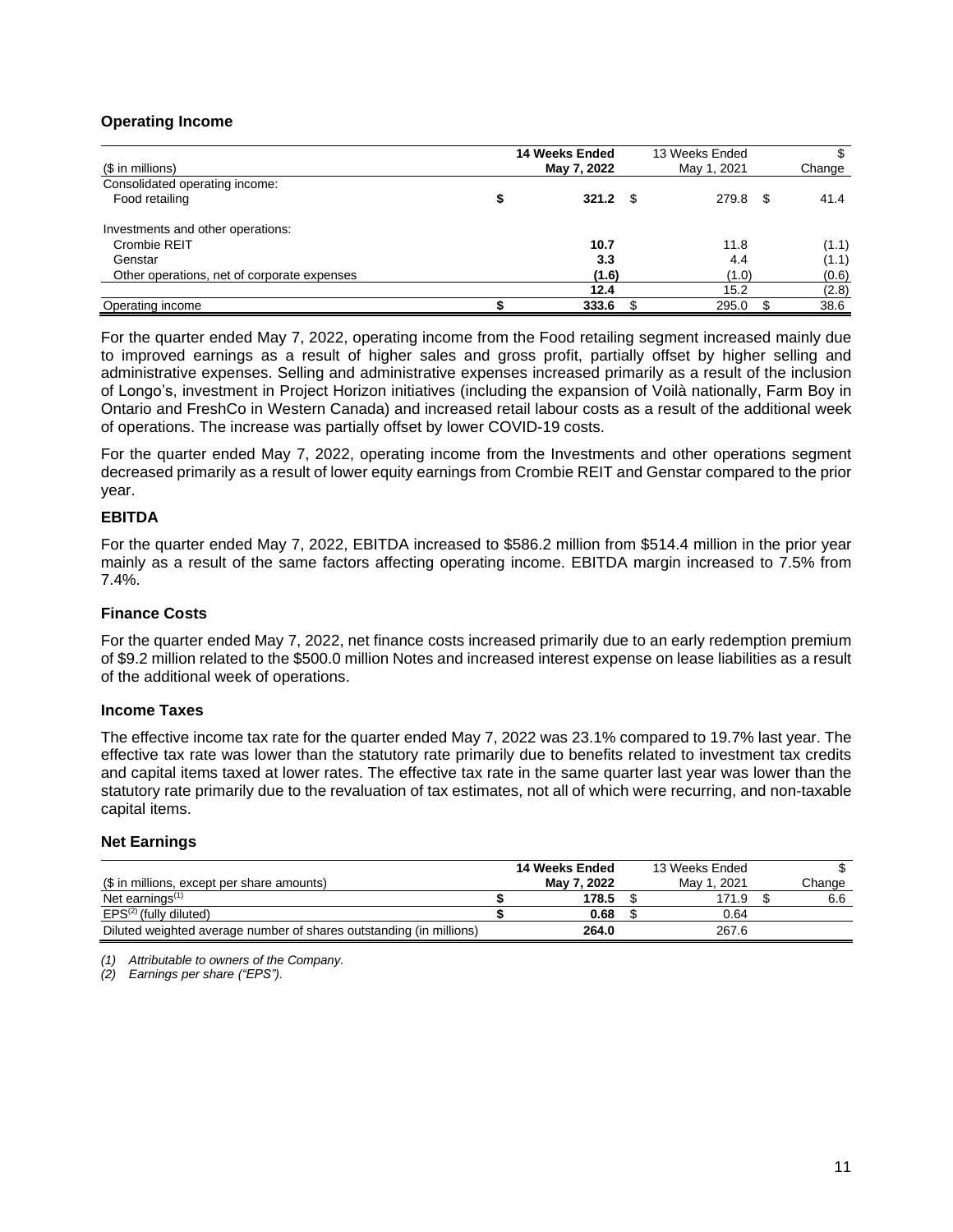## **OPERATING RESULTS – FULL YEAR**

The Company's fiscal year ends on the first Saturday in May. As a result, the fiscal year is usually 52 weeks but includes results for 53 weeks every five to six years. The years ended May 7, 2022 and May 1, 2021 were 53 and 52 weeks, respectively.

|                                            | 53 Weeks Ended | 52 Weeks Ended    | 52 Weeks Ended | 2022 Compared to 2021 |          |
|--------------------------------------------|----------------|-------------------|----------------|-----------------------|----------|
| (\$ in millions, except per share amounts) | May 7, 2022    | May 1, 2021       | May 2, 2020    | \$ Change             | % Change |
| Sales                                      | \$<br>30,162.4 | \$<br>28,268.3 \$ | 26,588.2 \$    | 1,894.1               | 6.7%     |
| Gross profit                               | 7,659.7        | 7,199.3           | 6,633.3        | 460.4                 | 6.4%     |
| Operating income                           | 1,363.7        | 1,299.5           | 1,111.8        | 64.2                  | 4.9%     |
| <b>EBITDA</b>                              | 2,330.8        | 2,143.8           | 1,892.4        | 187.0                 | 8.7%     |
| Finance costs, net                         | 282.1          | 269.4             | 279.1          | 12.7                  | 4.7%     |
| Income tax expense                         | 270.3          | 265.9             | 219.9          | 4.4                   | 1.7%     |
| Non-controlling interest                   | 65.5           | 62.7              | 29.3           | 2.8                   | 4.5%     |
| Net earnings $(1)$                         | 745.8          | 701.5             | 583.5          | 44.3                  | 6.3%     |
| Basic earnings per share                   |                |                   |                |                       |          |
| Net earnings $(1)$                         | \$<br>2.81     | \$<br>2.61        | \$<br>2.16     |                       |          |
| Basic weighted average number of shares    |                |                   |                |                       |          |
| outstanding (in millions)                  | 265.2          | 268.3             | 270.4          |                       |          |
| Diluted earnings per share                 |                |                   |                |                       |          |
| Net earnings $(1)$                         | \$<br>2.80     | \$<br>2.60        | \$<br>2.15     |                       |          |
| Diluted weighted average number of shares  |                |                   |                |                       |          |
| outstanding (in millions)                  | 266.2          | 269.3             | 271.4          |                       |          |
| Dividend per share                         | \$<br>0.60     | \$<br>0.52        | \$<br>0.48     |                       |          |

|                                                   | 53 Weeks Ended | 52 Weeks Ended | 52 Weeks Ended |
|---------------------------------------------------|----------------|----------------|----------------|
|                                                   | May 7, 2022    | May 1, 2021    | May 2, 2020    |
| Gross margin                                      | 25.4%          | 25.5%          | 24.9%          |
| EBITDA margin                                     | 7.7%           | 7.6%           | 7.1%           |
| Same-store sales growth                           | $0.0\%$        | 4.7%           | 4.6%           |
| Same-store sales (decline) growth, excluding fuel | $(2.1)\%$      | 5.6%           | $5.7\%$        |
| Effective income tax rate                         | 25.0%          | 25.8%          | 26.4%          |

*(1) Attributable to owners of the Company.*

#### **Empire Company Limited Consolidated Operating Results**

#### **Sales**

Sales for the fiscal year ended May 7, 2022 increased by 6.7% primarily driven by the acquisition of Longo's, higher fuel sales, the additional week of operations, benefits from Project Horizon initiatives, including the expansion of Farm Boy and Voilà in Ontario and FreshCo in Western Canada, and higher food inflation. The increase is partially offset by changes in consumer buying behaviours related to varying COVID-19 public health measures.

#### **Gross Profit**

Gross profit for the fiscal year ended May 7, 2022 increased by 6.4% primarily as a result of increases in sales. Gross margin for the fiscal year decreased slightly to 25.4% from 25.5% last year due to the effect of higher fuel sales, partially offset by the inclusion of Longo's and benefits from Project Horizon initiatives. Excluding the effect of fuel mix, gross margin was 43 basis points higher than prior year.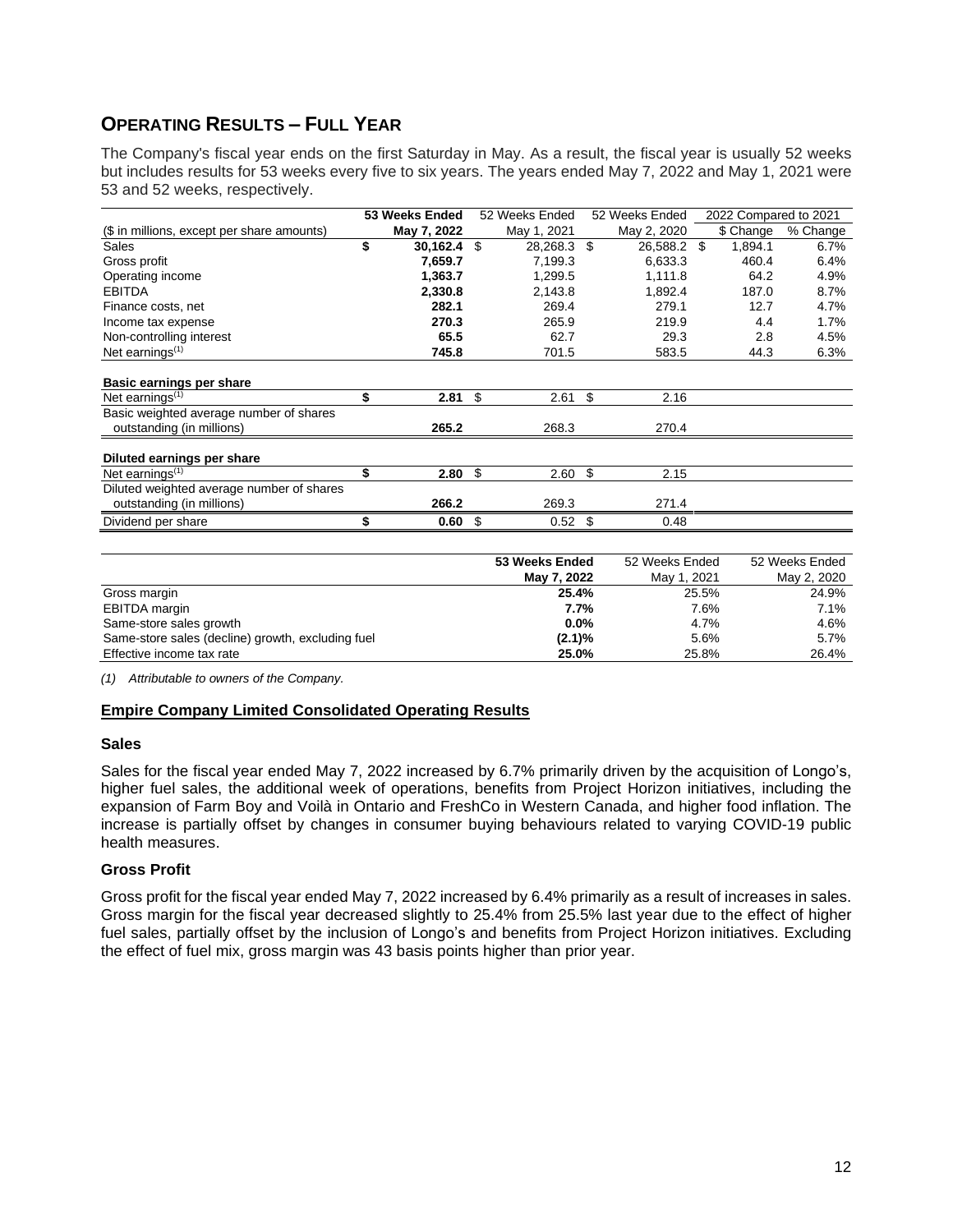#### **Operating Income**

| (\$ in millions)                            | 53 Weeks Ended<br>May 7, 2022 | 52 Weeks Ended<br>May 1, 2021 | Change |
|---------------------------------------------|-------------------------------|-------------------------------|--------|
| Consolidated operating income:              |                               |                               |        |
| Food retailing                              | \$<br>$1,277.0$ \$            | $1,251.3$ \$                  | 25.7   |
| Investments and other operations:           |                               |                               |        |
| Crombie REIT                                | 61.0                          | 32.7                          | 28.3   |
| Genstar                                     | 32.4                          | 21.3                          | 11.1   |
| Other operations, net of corporate expenses | (6.7)                         | (5.8)                         | (0.9)  |
|                                             | 86.7                          | 48.2                          | 38.5   |
| Operating income                            | 1,363.7                       | 1,299.5                       | 64.2   |

For the fiscal year ended May 7, 2022, operating income from the Investments and other operations segment increased primarily as a result of improved equity earnings from Crombie REIT and higher property sales from Genstar, as discussed in the "Investments and Other Operations" section.

For the fiscal year ended May 7, 2022, operating income from the Food retailing segment increased mainly due to higher sales, gross profit and other income (driven by lease terminations in the current year) partially offset by higher selling and administrative expenses. Selling and administrative expenses increased primarily as a result of the inclusion of Longo's, investment in Project Horizon initiatives (including the expansion of Farm Boy in Ontario, Voilà nationally and FreshCo in Western Canada) and increased right-of-use asset depreciation. The increase was partially offset by lower COVID-19 costs.

#### **EBITDA**

For the fiscal year ended May 7, 2022, EBITDA increased to \$2,330.8 million from \$2,143.8 million in the prior year mainly as a result of the same factors affecting operating income. EBITDA margin increased to 7.7% from 7.6%.

#### **Finance Costs**

For the fiscal year ended May 7, 2022, net finance costs increased primarily due to an early redemption premium of \$9.2 million related to the \$500.0 million Notes and increased interest expense on lease liabilities as a result of the additional week of operations. The increase was further driven by a decrease in interest income on lease receivables and cash and cash equivalents.

#### **Income Taxes**

The effective income tax rate for the fiscal year ended May 7, 2022 was 25.0% compared to 25.8% last year. The current year effective tax rate was lower than the statutory rate primarily due to consolidated structured entities and capital items, both of which are taxed at lower rates, and benefits related to investment tax credits. The effective tax rate in the prior year was lower than the statutory rate primarily due to the revaluation of tax estimates and non-taxable capital items offset by differing tax rates of various entities.

#### **Net Earnings**

|                                                                     | 53 Weeks Ended | 52 Weeks Ended   |        |
|---------------------------------------------------------------------|----------------|------------------|--------|
| (\$ in millions, except per share amounts)                          | May 7, 2022    | . 2021<br>May 1. | Change |
| Net earnings $(1)$                                                  | 745.8          | 701.5            | 44.3   |
| EPS (fully diluted)                                                 | 2.80           | 2.60             |        |
| Diluted weighted average number of shares outstanding (in millions) | 266.2          | 269.3            |        |

*(1) Attributable to owners of the Company.*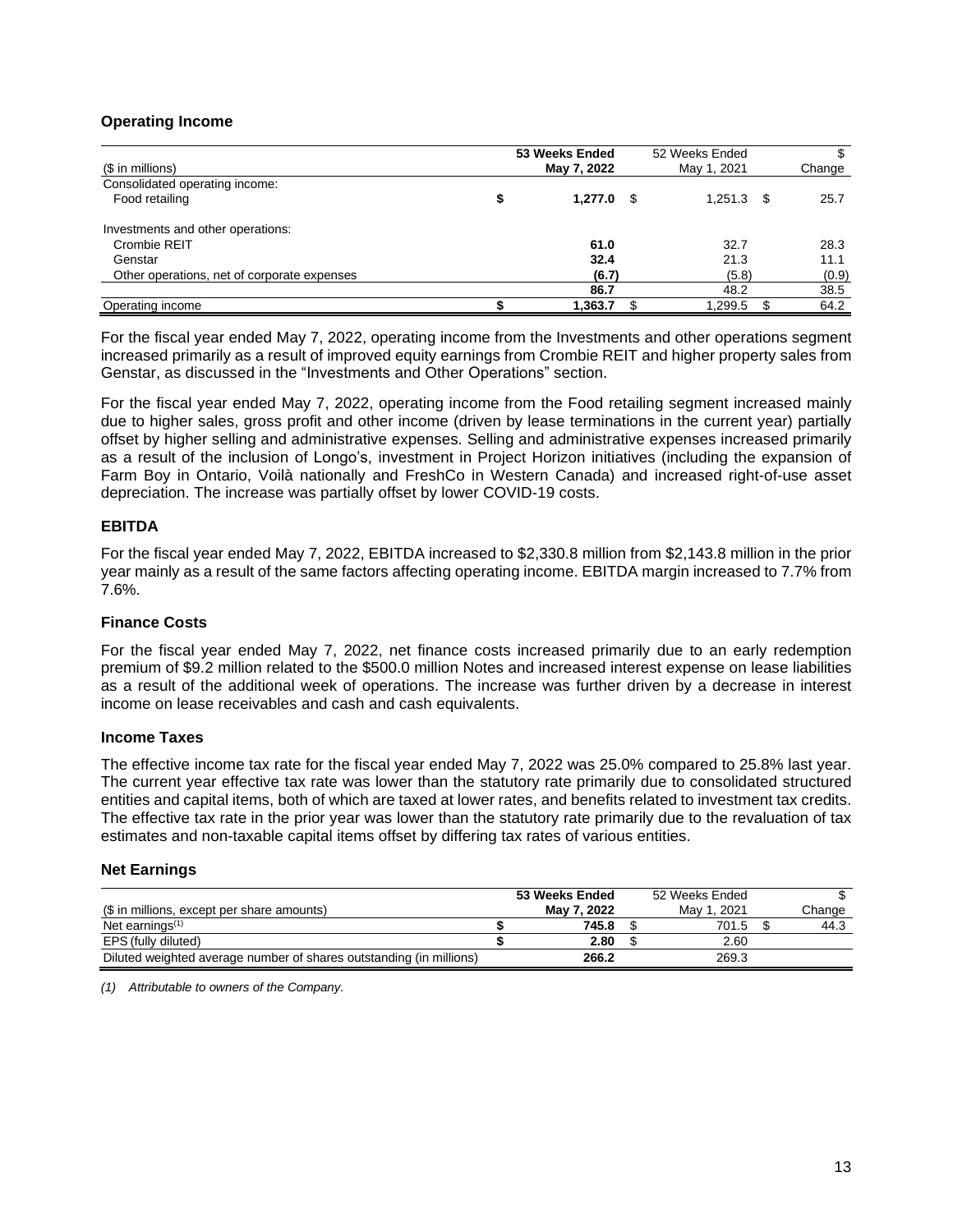## **FINANCIAL PERFORMANCE BY SEGMENT**

#### **Food Retailing**

The following is a review of Empire's Food retailing segment's financial performance, comprising the consolidated results of Sobeys for the fiscal years ended May 7, 2022, May 1, 2021 and May 2, 2020.

The following financial information is Sobeys' contribution to Empire as the amounts are net of consolidation adjustments. For further analysis of these adjustments, see the "Operating Results – Full Year" section.

|                    | 53 Weeks Ended |               | 52 Weeks Ended |             | 52 Weeks Ended |  | 2022 Compared to 2021 |          |
|--------------------|----------------|---------------|----------------|-------------|----------------|--|-----------------------|----------|
| (\$ in millions)   |                | May 7, 2022   |                | Mav 1, 2021 | May 2, 2020    |  | \$ Change             | % Change |
| Sales              |                | $30.162.4$ \$ |                | 28,268.3 \$ | 26,588.2 \$    |  | 1.894.1               | 6.7%     |
| Gross profit       |                | 7.659.7       |                | 7.199.3     | 6,633.3        |  | 460.4                 | 6.4%     |
| Operating income   |                | 1.277.0       |                | 1,251.3     | 1,040.2        |  | 25.7                  | 2.1%     |
| <b>EBITDA</b>      |                | 2,243.9       |                | 2,094.7     | 1,820.7        |  | 149.2                 | 7.1%     |
| Net earnings $(1)$ |                | 677.9         |                | 673.9       | 528.1          |  | 4.0                   | $0.6\%$  |

*(1) Attributable to owners of the Company.*

To assess its financial performance and condition, Sobeys' management monitors a set of financial measures which evaluate sales growth, profitability and financial condition, and are set out below.

|                                                   | 53 Weeks Ended | 52 Weeks Ended | 52 Weeks Ended |
|---------------------------------------------------|----------------|----------------|----------------|
| (\$ in millions)                                  | May 7, 2022    | May 1, 2021    | May 2, 2020    |
| Sales growth                                      | 6.7%           | 6.3%           | 5.8%           |
| Same-store sales growth                           | $0.0\%$        | 4.7%           | 4.6%           |
| Same-store sales (decline) growth, excluding fuel | $(2.1)\%$      | 5.6%           | 5.7%           |
| Return on equity <sup>(1)</sup>                   | 17.7%          | 20.8%          | 18.3%          |
| Funded debt to total capital <sup>(1)</sup>       | 65.1%          | 66.6%          | 69.7%          |
| Funded debt to $EBITDA(1)$                        | 3.3x           | 3.3x           | 3.8x           |
| Acquisitions of property, equipment, investment   |                |                |                |
| property and intangibles                          | 817.2          | 659.1          | 574.8          |

*(1) See "Non-GAAP Financial Measures & Financial Metrics" section of this MD&A.*

#### **Investments and Other Operations**

|                                             | 53 Weeks Ended | 52 Weeks Ended |        |
|---------------------------------------------|----------------|----------------|--------|
| (\$ in millions)                            | May 7, 2022    | May 1, 2021    | Change |
| Crombie REIT                                | 61.0           | 32.7           | 28.3   |
| Genstar                                     | 32.4           | 21.3           | 11.1   |
| Other operations, net of corporate expenses | (6.7)          | (5.8)          | (0.9)  |
|                                             | 86.7           | 48.2           | 38.5   |

For the fiscal year ended May 7, 2022, income from Investments and other operations increased primarily due to higher equity earnings from Crombie REIT, driven by significant property sales and higher property sales from Genstar.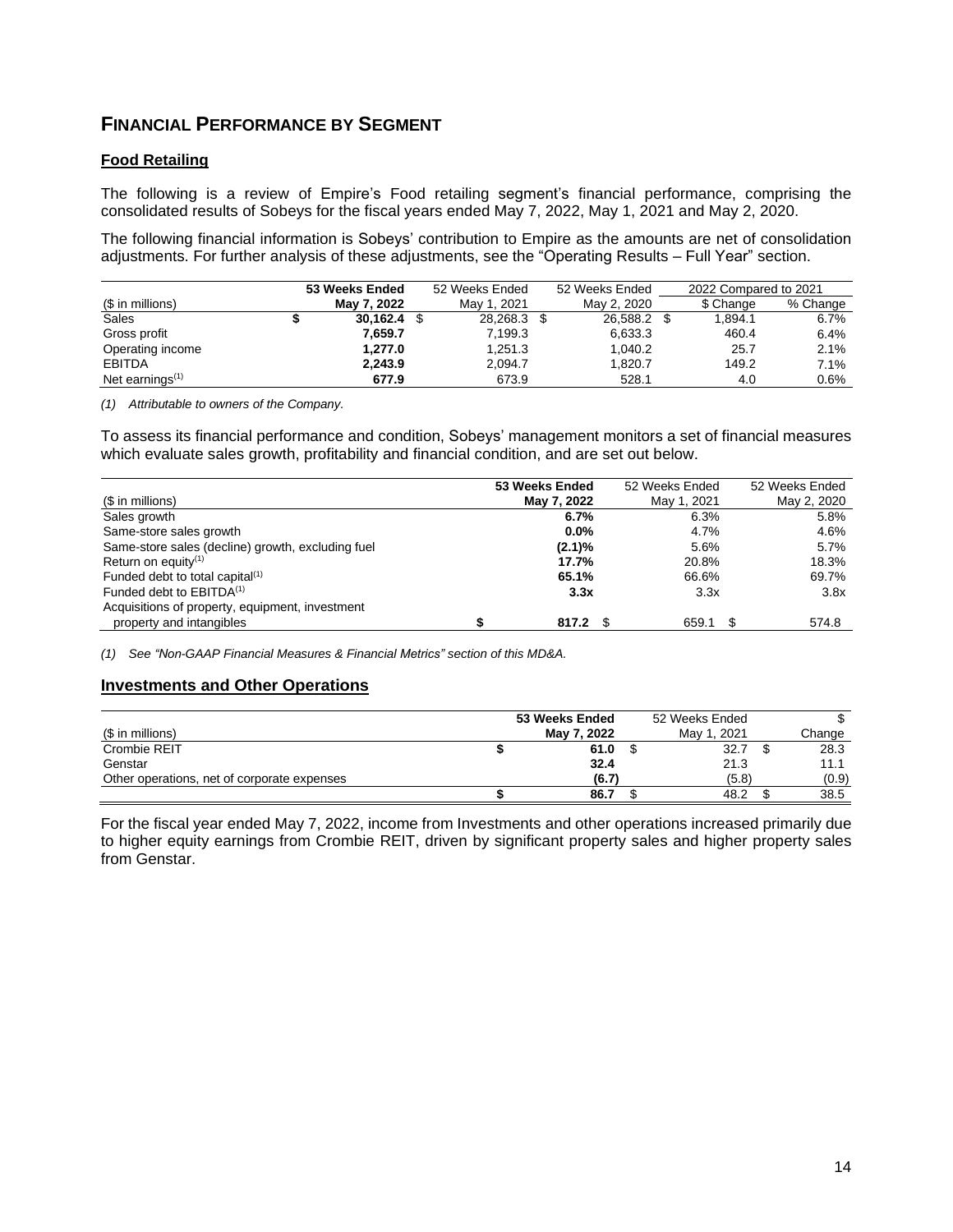## **QUARTERLY RESULTS OF OPERATIONS**

|                                                                        | Fiscal 2022 |             |     |                |    |               |    | Fiscal 2021    |     |                |    |                |     |               |   |              |
|------------------------------------------------------------------------|-------------|-------------|-----|----------------|----|---------------|----|----------------|-----|----------------|----|----------------|-----|---------------|---|--------------|
|                                                                        |             | Q4          |     | Q <sub>3</sub> |    | Q2            |    | Q <sub>1</sub> |     | Q <sub>4</sub> |    | Q <sub>3</sub> |     | Q2            |   | Q1           |
| (\$ in millions, except                                                |             | (14 Weeks)  |     | (13 Weeks)     |    | (13 Weeks)    |    | (13 Weeks)     |     | (13 Weeks)     |    | (13 Weeks)     |     | (13 Weeks)    |   | (13 Weeks)   |
| per share amounts)                                                     |             | May 7, 2022 |     | Jan. 29, 2022  |    | Oct. 30, 2021 |    | Jul. 31, 2021  |     | May 1, 2021    |    | Jan. 30, 2021  |     | Oct. 31, 2020 |   | Aug. 1, 2020 |
| Sales                                                                  |             | 7,840.8     | \$  | 7.377.3        | \$ | 7.318.3       | \$ | 7.626.0        | \$  | 6,920.0        | S  | 7.018.7        | \$  | 6,975.4       |   | 7.354.2      |
| Operating income                                                       |             | 333.6       |     | 354.8          |    | 327.9         |    | 347.4          |     | 295.0          |    | 320.4          |     | 306.5         |   | 377.6        |
| EBITDA <sup>(1)</sup>                                                  |             | 586.2       |     | 597.5          |    | 565.2         |    | 581.9          |     | 514.4          |    | 533.5          |     | 513.4         |   | 582.5        |
| Net earnings $(2)$                                                     |             | 178.5       |     | 203.4          |    | 175.4         |    | 188.5          |     | 171.9          |    | 176.3          |     | 161.4         |   | 191.9        |
| Per share information, basic                                           |             |             |     |                |    |               |    |                |     |                |    |                |     |               |   |              |
| Net earnings $(2)$                                                     |             | 0.68        | \$. | 0.77           | \$ | 0.66          | \$ | 0.71           | \$  | 0.65           |    | 0.66           | \$  | 0.60          |   | 0.71         |
| Basic weighted average number<br>of shares outstanding (in millions)   |             | 263.0       |     | 264.1          |    | 265.4         |    | 267.0          |     | 266.5          |    | 268.1          |     | 269.0         |   | 269.0        |
| Per share information, diluted                                         |             |             |     |                |    |               |    |                |     |                |    |                |     |               |   |              |
| Net earnings $(2)$                                                     |             | 0.68        | \$  | 0.77           | \$ | 0.66          | \$ | 0.70           | \$. | 0.64           | £. | 0.66           | \$. | 0.60          | S | 0.71         |
| Diluted weighted average number<br>of shares outstanding (in millions) |             | 264.0       |     | 264.9          |    | 266.3         |    | 268.1          |     | 267.6          |    | 269.1          |     | 270.1         |   | 269.8        |

(1) EBITDA is reconciled to net earnings for the current and comparable period in the "Non-GAAP Financial Measures & Financial *Metrics" section of this MD&A.*

*(2) Attributable to owners of the Company.*

For the last eight quarters, results have fluctuated due to the impacts of COVID-19 and the related shift in consumer shopping behaviours which led to fluctuation in sales during fiscal 2021. With the easing of restrictions, sales began to stabilize in the fourth quarter of fiscal 2021 but continue to trend high and compare favourably to pre-pandemic levels. The current quarter results were further impacted by an additional week of operations. Beginning on May 10, 2021, the Company's results incorporate the results of Longo's.

Sales are affected by fluctuations in inflation. Results are affected by seasonality, in particular during the summer months and over the holidays when retail sales trend higher and can result in stronger operating results. Sales, operating income, EBITDA and net earnings have been influenced by the Company's strategic investment activities, the competitive environment, cost management initiatives, food price and general industry trends as well as other risk factors as outlined in the "Risk Management" section.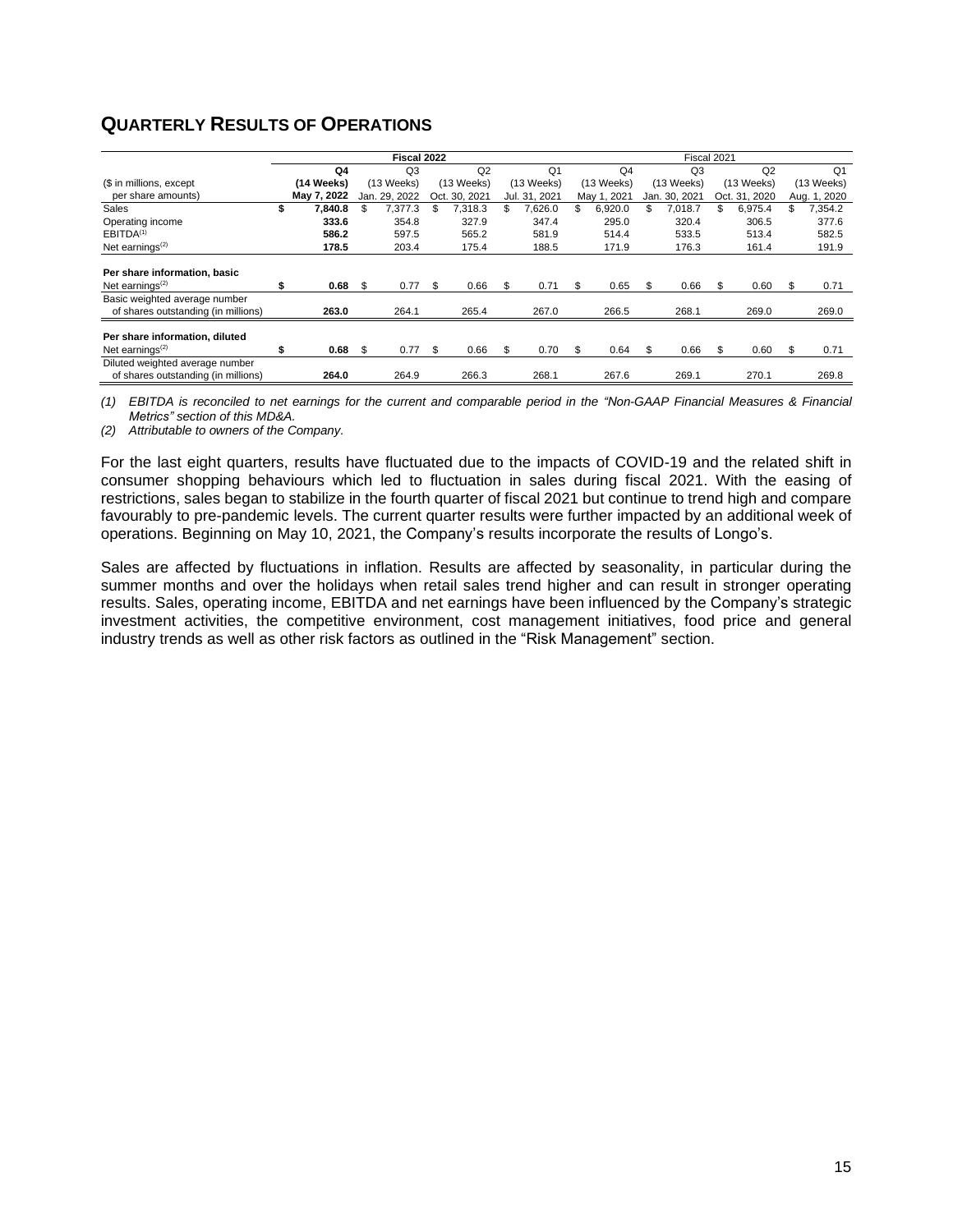## **LIQUIDITY AND CAPITAL RESOURCES**

The table below highlights significant cash flow components for the relevant periods. For additional detail, please refer to the consolidated statements of cash flows in the Company's audited consolidated financial statements for the fiscal year ended May 7, 2022.

|                                         | 14 Weeks Ended | 13 Weeks Ended | 53 Weeks Ended | 52 Weeks Ended |
|-----------------------------------------|----------------|----------------|----------------|----------------|
| (\$ in millions)                        | May 7, 2022    | May 1, 2021    | May 7, 2022    | May 1, 2021    |
| Cash flows from operating activities    | 469.5          | 562.3          | 2.107.1        | 1.859.6        |
| Cash flows used in investing activities | (227.0)        | (152.8)        | (891.4)        | (502.3)        |
| Cash flows used in financing activities | (295.8)        | (303.3)        | (1, 293.9)     | (1, 475.2)     |
| (Decrease) increase in cash and cash    |                |                |                |                |
| equivalents                             | (53.3)         | 106.2          | (78.2)         | (117.9)        |

#### **Operating Activities**

Cash flows from operating activities for the quarter decreased versus prior year primarily as a result of favourable working capital changes in the prior year partially offset by higher net earnings in the current year.

Cash flows from operating activities for the fiscal year increased versus prior year primarily as a result of lower income taxes paid, higher net earnings and favourable working capital changes.

#### **Investing Activities**

The table below outlines details of investing activities for the relevant periods:

|                                                   | 14 Weeks Ended | 13 Weeks Ended | 53 Weeks Ended | 52 Weeks Ended |
|---------------------------------------------------|----------------|----------------|----------------|----------------|
| (\$ in millions)                                  | May 7, 2022    | May 1, 2021    | May 7, 2022    | May 1, 2021    |
| Increase in equity investments                    | $(83.0)$ \$    | ۰.             | $(124.5)$ \$   |                |
| Acquisitions of property, equipment,              |                |                |                |                |
| investment property and intangibles               | (205.9)        | (210.6)        | (780.3)        | (659.1)        |
| Proceeds on disposal of assets <sup>(1)</sup> and |                |                |                |                |
| lease terminations                                | 25.5           | 49.7           | 175.6          | 113.7          |
| Leases and other receivables, net                 | 15.7           | (18.8)         | 25.4           | (30.2)         |
| Other assets and other long-term liabilities      | (2.1)          | 5.0            | (28.9)         | 4.6            |
| <b>Business acquisitions</b>                      | (6.0)          | (5.5)          | (242.0)        | (15.9)         |
| Payments received for finance subleases           | 27.3           | 26.4           | 79.4           | 79.1           |
| Interest received                                 | 1.5            | 1.0            | 3.9            | 5.5            |
| Cash flows used in investing activities           | (227.0)        | (152.8)        | $(891.4)$ \$   | (502.3)        |

*(1) Proceeds on disposal of assets include property, equipment and investment property.*

Cash used in investing activities for the quarter increased versus prior year primarily due to the purchase of \$83.0 million of Crombie REIT Class B Limited Partnership units ("Class B LP units") and lower proceeds on disposal of assets and lease terminations. The increase is partially offset by higher leases and other receivables.

Cash used in investing activities for the fiscal year increased versus prior year as a result of business acquisitions, including Longo's, the purchase of \$124.5 million of Crombie REIT Class B LP units and higher capital investments. The increase is partially offset by proceeds on disposal of assets and lease terminations and higher leases and other receivables.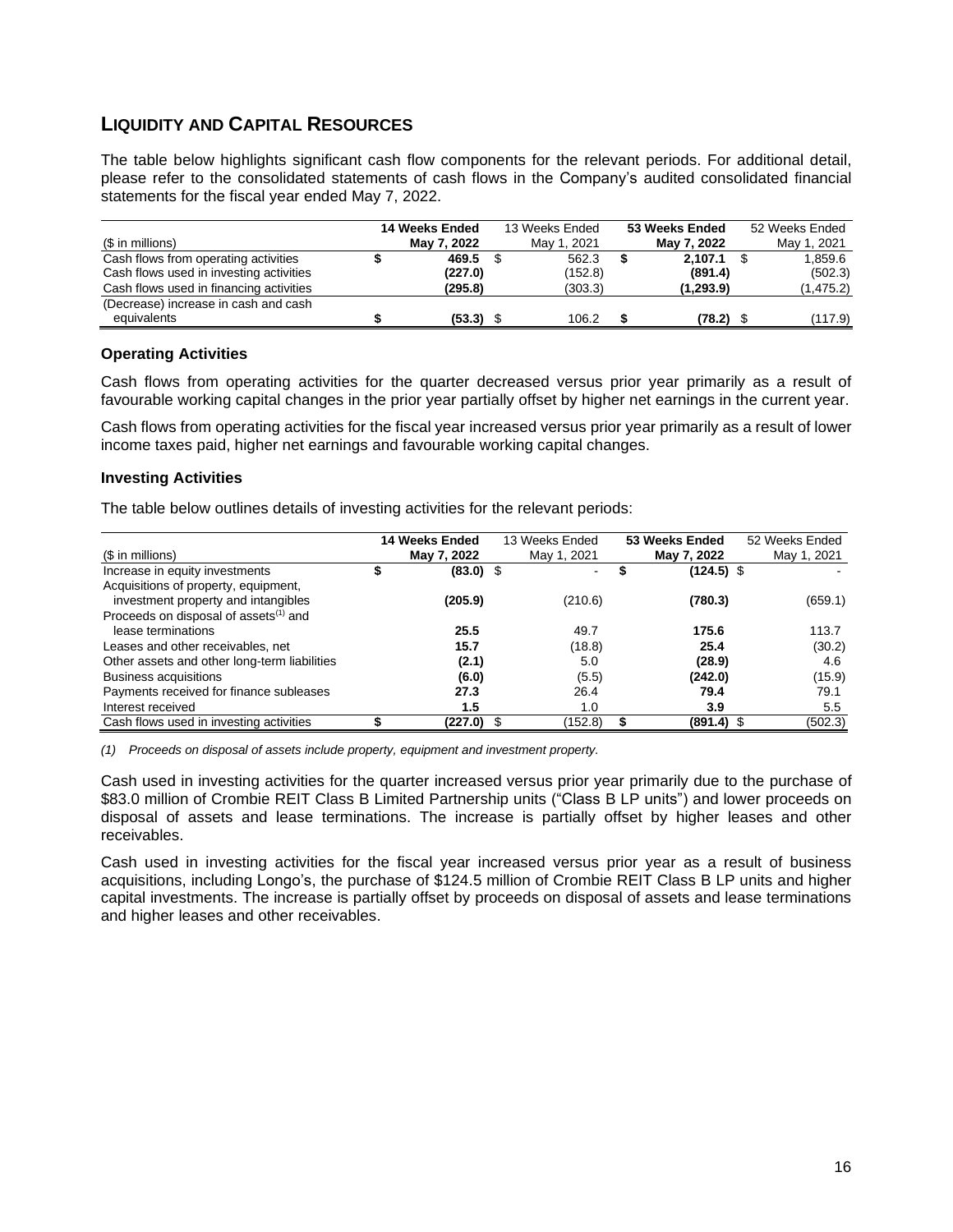#### **Capital Expenditures**

The Company invested \$273.4 million and \$767.2 million in capital expenditures(1) for the quarter and fiscal year ended May 7, 2022, respectively (2021 – \$231.6 million and \$679.2 million) including renovations and construction of new stores, Voilà CFCs, FreshCo locations in Western Canada, and investments in advanced analytics technology and other technology systems. This is in line with management's previously disclosed expectations that capital spending in fiscal 2022 would be approximately \$765 million.

In fiscal 2023, capital spending is expected to be approximately \$800 million, with approximately half of this investment allocated to renovations and new stores. The Company expects to open four FreshCo stores in Western Canada and expand the Farm Boy and Longo's footprint in Ontario by four and two stores, respectively. The Company will invest approximately 25% of its estimated capital spending on advanced analytics technology and other technology systems.

(1) Capital expenditures are calculated on an accrual basis and includes acquisitions of property, equipment and investment properties, *and additions to intangibles.*

#### **Store Network Activity and Square Footage**

The table below outlines details of investments by Sobeys in its store network during the quarter and fiscal year ended May 7, 2022 compared to the prior year.

|                                           | 14 Weeks Ended | 13 Weeks Ended | 53 Weeks Ended | 52 Weeks Ended |
|-------------------------------------------|----------------|----------------|----------------|----------------|
| # of stores                               | May 7, 2022    | May 1, 2021    | May 7, 2022    | May 1, 2021    |
| Opened/relocated/acquired (1)(2)          |                |                | 56             | 22             |
| Expanded                                  |                |                |                |                |
| Rebannered/redeveloped                    |                |                |                |                |
| Closed - pending conversion               |                |                |                |                |
| $Closed^{(1)}$                            | 12             |                | 40             | 26             |
| Opened - $FreshCo(3)$                     |                | ิค             | 12             | 15             |
| Closed - pending conversion to FreshCo(3) |                |                | 15             |                |
| Opened - Farm Boy                         |                |                |                | 6              |
| Closed - pending conversion to Farm Boy   |                |                |                |                |

*(1) Total impact excluding the expansion of Farm Boy and FreshCo.*

*(2) Includes 36 Longo's stores that were acquired in the first quarter of fiscal 2022.*

*(3) Specific to converted Western Canada FreshCo stores.*

The following table shows Sobeys' square footage changes for the 14 and 53 weeks ended May 7, 2022:

|                                                                       | 14 Weeks Ended | 53 Weeks Ended |
|-----------------------------------------------------------------------|----------------|----------------|
| Square feet (in thousands)                                            | May 7, 2022    | May 7, 2022    |
| Opened                                                                | 51             | 261            |
| Rebannered/redeveloped                                                | (15)           | 22             |
| Acquired <sup>(1)</sup>                                               |                | 1,311          |
| Expanded                                                              |                | 27             |
| Closed - pending conversion                                           |                | (49)           |
| Closed                                                                | (48)           | (275)          |
| Net change before the impact of the expansion of Farm Boy and FreshCo | (5)            | 1,297          |
| Opened - $FreshCo(2)$                                                 | 131            | 536            |
| Closed - pending conversion to FreshCo <sup>(2)</sup>                 |                | (688)          |
| Opened - Farm Boy                                                     | 55             | 216            |
| Net change                                                            | 181            | 1,361          |

*(1) Related to the acquisition of Longo's.*

*(2) Specific to converted Western Canada FreshCo stores, net of Safeway and Sobeys closures.*

At May 7, 2022, Sobeys' retail space totalled 41.6 million square feet, a 3.2% increase compared to 40.3 million square feet at May 1, 2021.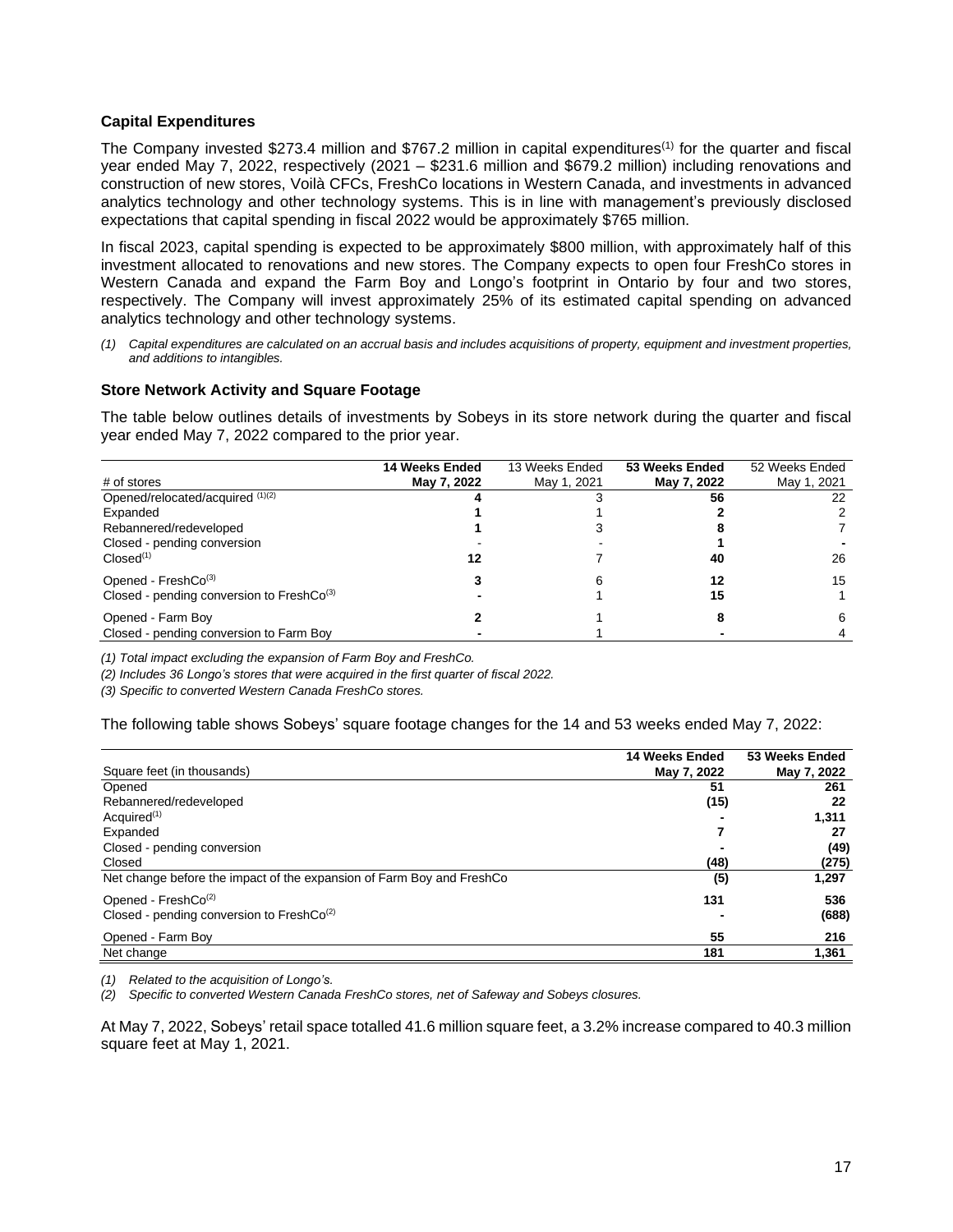#### **Financing Activities**

Cash used in financing activities for the quarter decreased versus prior year due to the higher volume of repurchases of Non-Voting Class A shares in the prior year, partially offset by increased payments of lease liabilities in the current year.

For the fiscal year, cash used in financing activities decreased versus prior year due to higher repayment of credit facilities in the prior year, partially offset by higher repurchases of Non-Voting Class A shares and increased payment of lease liabilities in the current year.

#### **Free Cash Flow**

Management uses free cash flow as a measure to assess the amount of cash available for debt repayment, dividend payments and other investing and financing activities.

|                                         | 14 Weeks |              |      | 13 Weeks    |                   |  | 53 Weeks            |       | 52 Weeks    |                  |
|-----------------------------------------|----------|--------------|------|-------------|-------------------|--|---------------------|-------|-------------|------------------|
|                                         |          | <b>Ended</b> |      | Ended       | S                 |  | <b>Ended</b>        | Ended |             | S                |
| (\$ in millions)                        |          | May 7, 2022  |      | May 1, 2021 | Change            |  | May 7, 2022         |       | May 1, 2021 | Change           |
| Cash flows from operating activities    |          | 469.5        | - \$ | 562.3       | $(92.8)$ \$<br>S. |  | $2,107.1$ \$        |       |             | 1,859.6 \$ 247.5 |
| Add: proceeds on disposal of assets(1)  |          |              |      |             |                   |  |                     |       |             |                  |
| and lease terminations                  |          | 25.5         |      | 49.7        | (24.2)            |  | 175.6               |       | 113.7       | 61.9             |
| Less: interest paid                     |          | (22.0)       |      | (21.7)      | (0.3)             |  | (56.2)              |       | (60.4)      | 4.2              |
| payments of lease liabilities, net of   |          |              |      |             |                   |  |                     |       |             |                  |
| payments received for finance subleases |          | (218.2)      |      | (192.5)     | (25.7)            |  | (635.0)             |       | (569.3)     | (65.7)           |
| acquisitions of property, equipment,    |          |              |      |             |                   |  |                     |       |             |                  |
| investment property and intangibles     |          | (205.9)      |      | (210.6)     | 4.7               |  | (780.3)             |       | (659.1)     | (121.2)          |
| Free cash flow $(2)$                    |          | 48.9 \$      |      | 187.2       | $$(138.3)$ \$     |  | $811.2 \text{ }$ \$ |       |             | 684.5 \$ 126.7   |

*(1) Proceeds on disposal of assets include property, equipment and investment property.*

*(2) See "Non-GAAP Financial Measures & Financial Metrics" section of this MD&A.*

Free cash flow for the quarter decreased versus prior year primarily as a result of a decrease in cash flows from operating activities, an increase in payments of lease liabilities, net of payments received for finance subleases, and a decrease in proceeds on disposal of assets and lease terminations.

Free cash flow for the fiscal year increased versus prior year primarily as a result of higher operating activities driven by lower income taxes paid, higher net earnings and favourable working capital changes, partially offset by higher capital investments.

#### **Employee Future Benefit Obligations**

For the fiscal year ended May 7, 2022, the Company contributed \$20.1 million (2021 – \$17.4 million) to its registered defined benefit plans. The Company expects to contribute approximately \$14.4 million to these plans in fiscal 2023.

#### **Guarantees and Commitments**

The following table presents the Company's commitments and other obligations that will come due over the next five fiscal years as at May 7, 2022:

| (\$ in millions)                                 |    | 2023         | 2024     |                   | 2025           |                  | 2026             | 2027     | Thereafter   |   | Total   |
|--------------------------------------------------|----|--------------|----------|-------------------|----------------|------------------|------------------|----------|--------------|---|---------|
| <b>Commitments</b>                               |    |              |          |                   |                |                  |                  |          |              |   |         |
| Long-term debt $(1)(2)$                          | \$ | 581.0 \$     |          | 10.8 <sup>5</sup> |                | 7.2 <sup>5</sup> | 5.5 <sup>3</sup> | 4.7 $$$  | 570.1        | S | 1,179.3 |
| Third party finance leases, as lessee            |    | 547.7        | 547.7    |                   | 530.7          |                  | 488.6            | 444.6    | 3,009.8      |   | 5,569.1 |
| Related party finance leases, as lessee          |    | 177.3        | 178.7    |                   | 179.2          |                  | 177.8            | 174.7    | 1.614.5      |   | 2,502.2 |
| Non-controlling interest liabilities             |    |              | 84.0     |                   |                |                  | $\blacksquare$   | 7.3      | 270.8        |   | 362.1   |
| Capital commitments                              |    | 52.1         | 57.5     |                   | $\blacksquare$ |                  |                  |          |              |   | 109.6   |
| Contractual obligations                          |    | 1.358.1      | 878.7    |                   | 717.1          |                  | 671.9            | 631.3    | 5.465.2      |   | 9,722.3 |
| Third party finance subleases, as lessor         |    | (82.5)       | (77.6)   |                   | (72.6)         |                  | (66.2)           | (59.4)   | (317.1)      |   | (675.4) |
| Owned properties operating leases, as lessor     |    | (6.8)        | (6.0)    |                   | (5.2)          |                  | (4.7)            | (3.8)    | (11.9)       |   | (38.4)  |
| Subleased properties operating leases, as lessor |    | (69.5)       | (61.7)   |                   | (53.1)         |                  | (46.7)           | (37.4)   | (177.0)      |   | (445.4) |
| Contractual obligations, net                     | S. | $1.199.3$ \$ | 733.4 \$ |                   | 586.2 \$       |                  | 554.3            | 530.7 \$ | $4.959.2$ \$ |   | 8,563.1 |

*(1) Principal debt repayments.*

(2) Includes the \$500.0 million aggregate principal amount of Notes which was redeemed subsequent to the end of the quarter.

For further information on guarantees and commitments, please see Notes 10 and 16 of the Company's audited consolidated financial statements for the fiscal year ended May 7, 2022.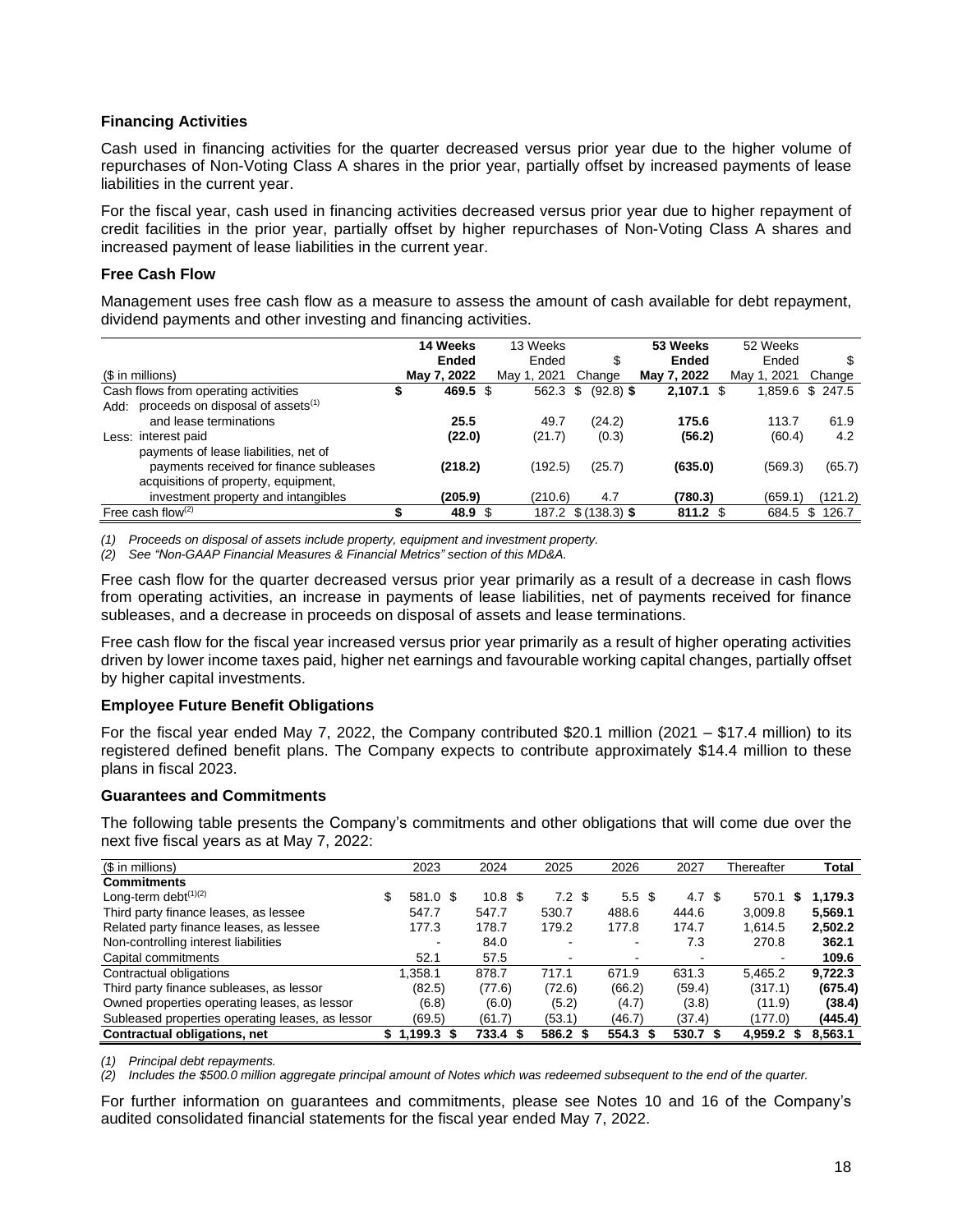## **CONSOLIDATED FINANCIAL CONDITION**

#### **Key Financial Condition Measures**

| (\$ in millions, except per share and ratio calculations) | May 7, 2022     | May 1, 2021 |      | May 2, 2020 |
|-----------------------------------------------------------|-----------------|-------------|------|-------------|
| Shareholders' equity, net of non-controlling interest     | 4.991.5 \$      | 4.372.7 \$  |      | 3.924.6     |
| Book value per common share <sup>(1)</sup>                | $18.82 \quad $$ | 16.30       | - SS | 14.51       |
| Long-term debt, including current portion                 | 1.176.7         | 1.225.3     |      | 1.675.2     |
| Long-term lease liabilities, including current portion    | $6.285.4$ \$    | 5.908.1     | - \$ | 5,266.2     |
| Funded debt to total capital <sup>(1)</sup>               | 59.9%           | 62.0%       |      | 63.9%       |
| Funded debt to $EBITDA(1)$                                | 3.2x            | 3.3x        |      | 3.7x        |
| EBITDA to interest expense <sup>(1)</sup>                 | 8.3x            | 8.0x        |      | 6.8x        |
| Current assets to current liabilities                     | 0.8x            | 0.9x        |      | 0.8x        |
| <b>Total assets</b>                                       | 16.593.6        | 15.173.9    | - S  | 14.632.9    |
| Total non-current financial liabilities                   | 7.220.0         | 7.187.7     |      | 6.559.0     |

*(1) See "Non-GAAP Financial Measures & Financial Metrics" section of this MD&A.*

During fiscal 2022, DBRS Morningstar ("DBRS") confirmed Sobeys' credit rating at BBB (low) and changed the trend from stable to positive while S&P Global ("S&P") remained unchanged from the prior year. The following table shows Sobeys' credit ratings as at May 7, 2022:

| BBB (low) | Positive |
|-----------|----------|
| BBB-      | Stable   |
|           |          |

Empire has a \$250.0 million senior, unsecured revolving term credit facility with a maturity date of November 4, 2022. As of May 7, 2022, the outstanding amount of the credit facility was \$47.3 million (2021 – \$119.8 million). Interest payable on this facility fluctuates with changes in the Canadian prime rate or bankers' acceptance rates.

Sobeys has a \$650.0 million senior, unsecured revolving term credit facility with a maturity date of November 4, 2022. As of May 7, 2022, the outstanding amount of the facility was \$ nil (2021 – \$ nil) and Sobeys has issued \$75.1 million in letters of credit against the facility (2021 – \$86.1 million). Interest payable on this facility fluctuates with changes in the Canadian prime rate or bankers' acceptance rates.

Through the acquisition of Longo's on May 10, 2021, Sobeys acquired their existing \$75.0 million demand operating line of credit. As of May 7, 2022, the outstanding amount of the facility was \$15.1 million (2021 – \$ nil). Interest payable on this facility fluctuates with changes in the Canadian prime rate.

The Company believes its cash and cash equivalents on hand as of May 7, 2022, together with approximately \$838 million in unutilized, aggregate credit facilities and cash generated from operating activities will enable the Company to fund future capital investments, pension plan contributions, working capital, current funded debt obligations and ongoing business requirements. The Company also believes it has sufficient funding in place to meet these requirements and other short and long-term financial obligations. The Company mitigates potential liquidity risk by ensuring its sources of funds are diversified by term to maturity and source of credit.

For additional information on Empire's long-term debt, see Note 16 of the Company's audited consolidated financial statements for the fiscal year ended May 7, 2022.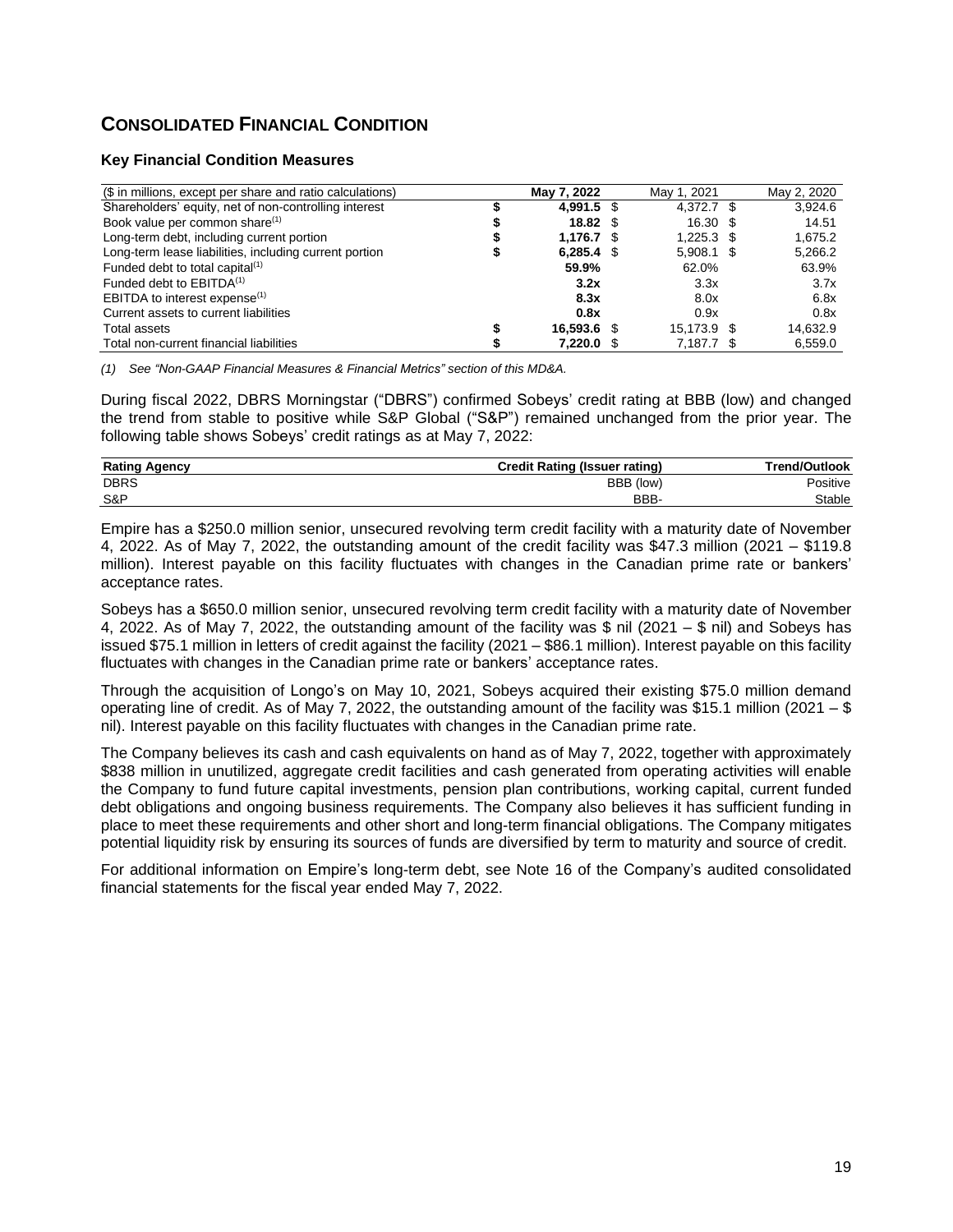#### **Shareholders' Equity**

The Company's share capital was comprised of the following on May 7, 2022:

|                                                                   |                         | <b>Number of Shares</b> |   |             |
|-------------------------------------------------------------------|-------------------------|-------------------------|---|-------------|
| Authorized                                                        |                         | May 7, 2022             |   | May 1, 2021 |
| 2002 Preferred shares, par value of \$25 each, issuable in series |                         | 991,980,000             |   | 991,980,000 |
| Non-Voting Class A shares, without par value                      |                         | 754,605,023             |   | 760,984,006 |
| Class B common shares, without par value, voting                  |                         | 122,400,000             |   | 122,400,000 |
| Issued and outstanding (\$ in millions)                           | <b>Number of Shares</b> | May 7, 2022             |   | May 1, 2021 |
| Non-Voting Class A shares                                         | 164,563,680             | 2.019.6                 | S | 1.963.4     |
| Class B common shares                                             | 98,138,079              | 7.3                     |   | 7.3         |
| Shares held in trust                                              | (39, 027)               | (0.8)                   |   | (0.9)       |
| Total                                                             |                         | 2,026.1                 |   | 1,969.8     |

The Company's share capital on May 7, 2022 compared to the same period in the last fiscal year is shown in the table below:

|                                                                  | 53 Weeks Ended | 52 Weeks Ended |
|------------------------------------------------------------------|----------------|----------------|
| (Number of shares)                                               | May 7, 2022    | May 1, 2021    |
| <b>Non-Voting Class A shares</b>                                 |                |                |
| Issued and outstanding, beginning of year                        | 167,323,301    | 170,971,038    |
| Issued during year                                               | 3,619,362      | 476,523        |
| Purchased for cancellation                                       | (6,378,983)    | (4, 124, 260)  |
| Issued and outstanding, end of year                              | 164,563,680    | 167,323,301    |
| Shares held in trust, beginning of year                          | (46, 512)      | (163, 497)     |
| Issued for future settlement of equity settled plans             | 7.790          | 117,809        |
| Purchased for future settlement of equity settled plans          | (305)          | (824)          |
| Shares held in trust, end of year                                | (39, 027)      | (46, 512)      |
| Issued and outstanding, net of shares held in trust, end of year | 164,524,653    | 167,276,789    |
|                                                                  |                |                |
| Class B common shares                                            |                |                |
| Issued and outstanding, beginning and end of year                | 98,138,079     | 98.138.079     |

The outstanding options at May 7, 2022 were granted at prices between \$18.70 and \$42.60 and expire between June 2022 and June 2029 with a weighted average remaining contractual life of 5.25 years. Stock option transactions during fiscal 2022 and 2021 were as follows:

|                                        |                | Fiscal 2022 | Fiscal 2021     |                |     |          |  |
|----------------------------------------|----------------|-------------|-----------------|----------------|-----|----------|--|
|                                        |                |             | Weighted        |                |     | Weighted |  |
|                                        |                |             | Average         |                |     | Average  |  |
|                                        | Number of      |             | <b>Exercise</b> | Number of      |     | Exercise |  |
|                                        | <b>Options</b> |             | Price           | <b>Options</b> |     | Price    |  |
| Balance, beginning of year             | 4,361,032      | - \$        | 27.96           | 4,685,664      | \$  | 26.03    |  |
| Granted                                | 610,692        |             | 42.05           | 926,108        |     | 30.90    |  |
| Exercised                              | (936, 807)     |             | 22.55           | (1, 196, 129)  |     | 22.67    |  |
| Expired                                | (9,582)        |             | 26.39           | (5,216)        |     | 25.44    |  |
| Forfeited                              | (18,009)       |             | 37.69           | (49, 395)      |     | 31.32    |  |
| Balance, end of year                   | 4,007,326      |             | 31.33           | 4,361,032      | \$. | 27.96    |  |
| Stock options exercisable, end of year | 1,212,083      |             |                 | 1,346,483      |     |          |  |

For the fiscal year ended May 7, 2022, the Company paid common dividends of \$156.8 million (2021 – \$139.4 million) to its common shareholders, representing \$0.60 per share (2021 – \$0.52 per share) for common shareholders.

As at June 20, 2022, the Company had Non-Voting Class A and Class B common shares outstanding of 163,759,805 and 98,138,079, respectively. Options to acquire 4,007,326 Non-Voting Class A shares were outstanding as of May 7, 2022 (May 1, 2021 – 4,361,032). As at June 20, 2022, options to acquire 3,998,354 Non-Voting Class A shares were outstanding (June 21, 2021 – 4,342,660).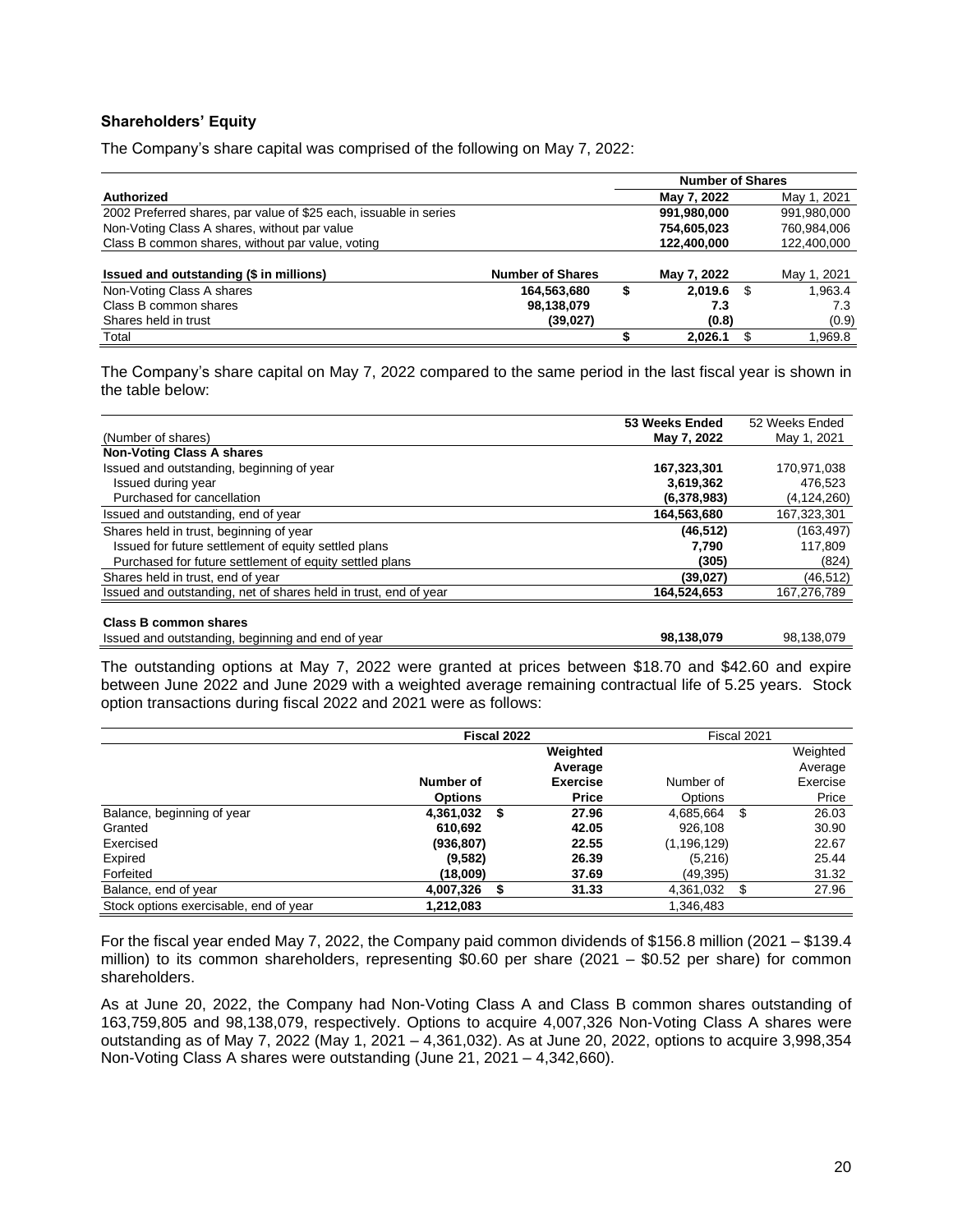The Company established a trust fund to facilitate the purchase of Non-Voting Class A shares for the future settlement of vested units under the Company's equity settled stock-based compensation plans. Contributions to the trust fund and the Non-Voting Class A shares purchased are held by TSX Trust Company as trustee. The trust fund is a structured entity and as such the accounts of the trust fund are included on the consolidated financial statements of the Company. The following represents the activity of shares held in trust, recorded at cost:

| Shares held in trust       | <b>Number of Shares</b> | May 7, 2022 | Mav<br>. 2021 |
|----------------------------|-------------------------|-------------|---------------|
| Balance, beginning of year | 46.512                  | 0.9         | 3.2           |
| Purchased                  | 305                     |             |               |
| Issued                     | (7.790)                 | (0.1)       | (2.3)         |
| Balance, end of year       | 39.027                  | 0.8         | 0.9           |

#### **Normal Course Issuer Bid ("NCIB")**

On June 21, 2022, the Company renewed its NCIB by filing a notice of intention with the Toronto Stock Exchange ("TSX") to purchase for cancellation up to 10,500,000 Non-Voting Class A shares ("Class A shares") representing 7.0% of the public float of 150,258,764 Class A shares outstanding as of June 17, 2022, subject to regulatory approval. As of June 17, 2022, there were 163,759,805 Class A shares issued and outstanding.

The Company intends to repurchase \$350.0 million of Class A shares in fiscal 2023. The purchases will be made through the facilities of the TSX and/or any alternative Canadian trading systems to the extent they are eligible. The price that Empire will pay for any such shares will be the market price at the time of acquisition. The Company believes that repurchasing shares at the prevailing market prices from time to time is a worthwhile use of funds and in the best interests of Empire and its shareholders. Purchases may commence on July 2, 2022 and shall terminate not later than July 1, 2023.

Based on average daily trading volume ("ADTV") of 382,234 over the last six months, daily purchases will be limited to 95,558 Class A shares (25% of the ADTV of the Class A shares), other than block purchase exemptions.

The Company has also renewed its automatic share purchase plan with its designated broker allowing the purchase of Class A shares for cancellation under its NCIB during trading black-out periods, subject to regulatory approval.

Under the Company's current NCIB, that commenced on July 2, 2021 and expires on July 1, 2022, the Company received approval from the TSX to purchase up to 8,468,408 Class A shares representing approximately 5.0% of the Class A shares outstanding as of June 18, 2021. As of June 17, 2022 the Company has purchased 5,309,037 (June 21, 2021 – 5,272,860) shares through the facilities of the TSX at a weighted average price of \$39.09 (June 21, 2021 – \$37.83) for a total consideration of \$207.5 million (June 21, 2021 – \$199.5 million).

Shares purchased for the quarter and fiscal year ended May 7, 2022 are shown in the table below:

|                                            | 14 Weeks Ended     | 13 Weeks Ended | 53 Weeks Ended | 52 Weeks Ended |
|--------------------------------------------|--------------------|----------------|----------------|----------------|
| (\$ in millions, except per share amounts) | May 7, 2022        | May 1, 2021    | Mav 7. 2022    | May 1, 2021    |
| Number of shares                           | 413.100            | 2.079.443      | 6.378.983      | 4.124.260      |
| Weighted average price per share           | $39.83~\text{\AA}$ | 38.77          | $39.02$ \$     | 37.24          |
| Cash consideration paid                    | 16.5 $$$           | 80.6           | 248.9          | 153.6          |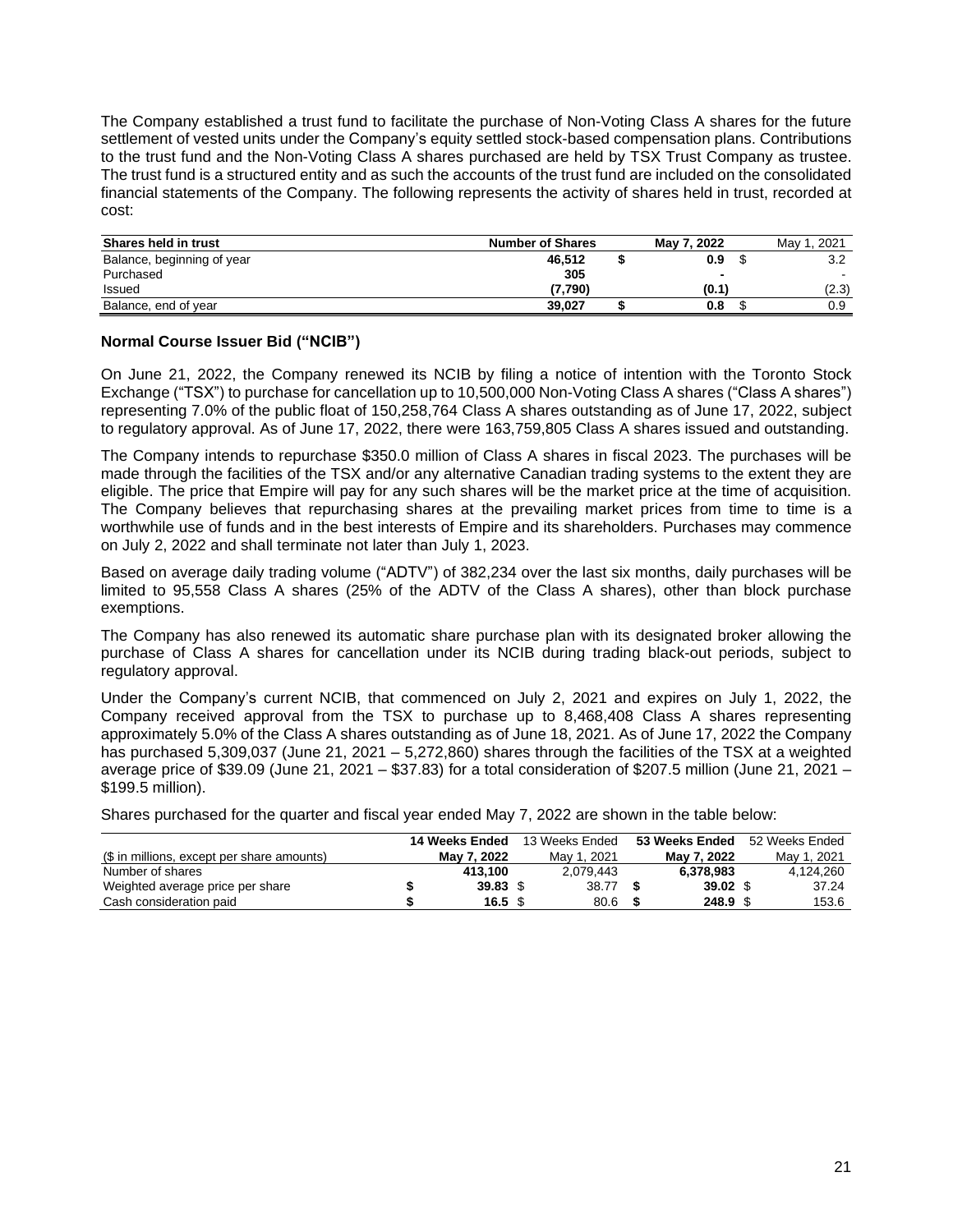## **ACCOUNTING STANDARDS AND POLICIES**

#### **Standards, Amendments and Interpretations Issued but not yet Adopted**

In May 2021, the IASB issued amendments to International Accounting Standard ("IAS") 12, "Income Taxes". The amendments require deferred tax assets and liabilities to be recognized for transactions that result in both deductible and taxable temporary differences of the same amount at initial recognition. These amendments are effective for annual reporting periods beginning on or after January 1, 2023, with early adoption permitted. The Company is assessing the potential impact of these targeted amendments.

In May 2020, the IASB issued a package of narrow-scope amendments to three standards (IFRS 3, "Business Combinations"; IAS 16, "Property, Plant and Equipment"; and IAS 37, "Provisions, Contingent Liabilities and Contingent Assets") as well as the IASB's Annual Improvements to IFRS Standards 2018 – 2020. These amendments to existing IFRS standards are to clarify guidance and wording, or to correct for relatively minor unintended consequences, conflicts or oversights. These amendments are effective for annual periods beginning on or after January 1, 2022. The amendments will not have a material impact on the Company's financial statements.

In January 2020, the IASB issued Classification of Liabilities as Current or Non-Current (Amendments to IAS 1, "Presentation of Financial Statements"). The narrow-scope amendment affects only the presentation of liabilities in the statement of financial position and not the amount or timing of recognition. Specifically, it clarifies:

- the classification of liabilities as current or non-current should be based on rights that are in existence at the end of the reporting period and align the wording in all affected paragraphs to refer to the "right" to defer settlement by at least 12 months and make explicit that only rights in place "at the end of the reporting period" should affect the classification of a liability;
- classification is unaffected by expectations about whether an entity will exercise its right to defer settlement of a liability; and
- that "settlement" refers to the transfer to the counterparty of cash, equity instruments, other assets or services.

These amendments are effective for annual periods beginning on or after January 1, 2023, with early adoption permitted. The Company is assessing the potential impact of this narrow-scope amendment.

#### **Critical Accounting Estimates**

The preparation of consolidated financial statements, in conformity with generally accepted accounting principles ("GAAP"), requires management to make estimates, judgments and assumptions that affect the amounts reported in the consolidated financial statements and accompanying notes. Certain of these estimates require subjective or complex judgments by management that may be uncertain. Some of these items include the valuation of inventories, goodwill, employee future benefits, stock-based compensation, estimates of provisions, impairments, customer loyalty programs, useful lives of property, equipment, investment property and intangibles for purposes of depreciation and amortization, and income taxes. Changes to these estimates could materially impact the financial statements. These estimates are based on management's best knowledge of current events and actions the Company may undertake in the future. Management regularly evaluates the estimates and assumptions it uses. Actual results could differ from these estimates.

#### *Leases*

Estimates and judgments are used in the measurement of lease liabilities and right-of-use assets, with key assumptions related to the determination of discount rates and lease term expectations.

#### *Non-Controlling Interest Put and Call Options*

The Company has applied estimates and judgment to the non-controlling interest put and call options the Company entered into as part of business acquisitions. The calculation is an earnings multiple that has various components including estimates of cash flows and discount rates.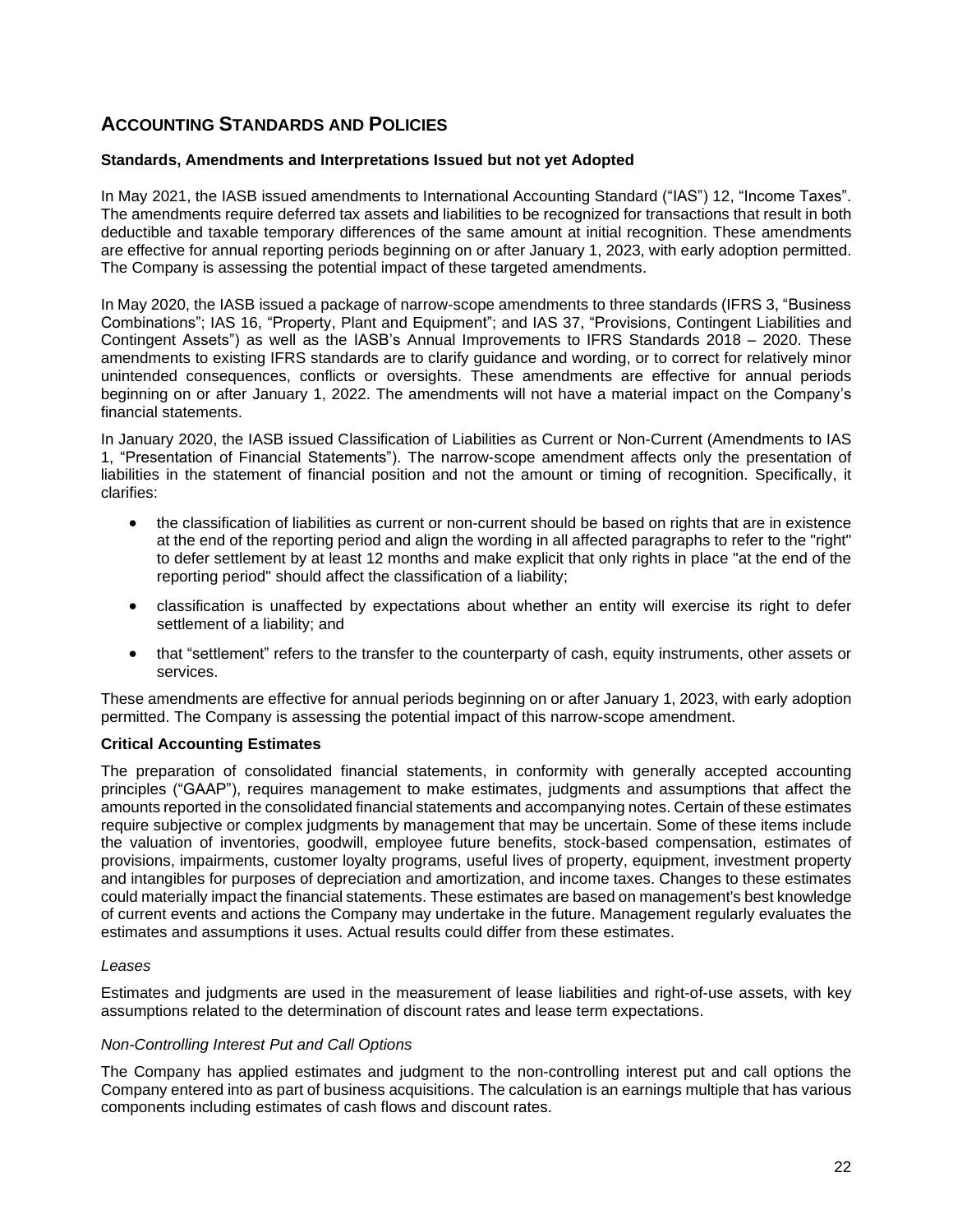#### *Valuation of Inventories*

Inventories are valued at the lower of cost and estimated net realizable value. Significant estimation or judgment are required in the determination of (i) estimated inventory provisions associated with vendor allowances and internal charges; (ii) estimated inventory provisions due to spoilage and shrinkage occurring between the last physical inventory count and the balance sheet dates; and (iii) inventories valued at retail and adjusted to cost. Changes or differences in any of these estimates may result in changes to inventories on the consolidated balance sheets and a charge or credit to operating income in the consolidated statements of earnings.

#### *Impairments of Non-Financial Assets*

Management assesses impairment of non-financial assets such as investments in associates and joint ventures, goodwill, intangible assets, property and equipment, right-of-use assets and investment property. In assessing impairment, management estimates the recoverable amount of each asset or cash generating unit ("CGU") based on expected future cash flows. When measuring expected future cash flows, management makes assumptions about future growth of profits which relate to future events and circumstances. Actual results could vary from these estimated future cash flows. Estimation uncertainty relates to assumptions about future operating results and the application of an appropriate discount rate.

Goodwill is subject to impairment testing on an annual basis. The Company performed its annual assessment of goodwill impairment during its third quarter. However, if indicators of impairment are present, the Company will review goodwill for impairment when such indicators arise. In addition, at each reporting period, the Company reviews whether there are indicators that the recoverable amount of long-lived assets may be less than their carrying amount.

Goodwill and long-lived assets were reviewed for impairment by determining the recoverable amount of each CGU or groups of CGUs to which the goodwill or long-lived assets relate. Management estimated the recoverable amount of the CGUs based on the higher of value-in-use ("VIU") and fair value less costs of disposal. The VIU calculations are based on expected future cash flows. When measuring expected future cash flows, management makes key assumptions about future growth of profits which relate to future events and circumstances. Estimation uncertainty relates to assumptions about future operating results and the application of an appropriate discount rate. Actual results could vary from these estimates which may cause significant adjustments to the Company's goodwill or long-lived assets in subsequent reporting periods.

#### *Pension Benefit Plans and Other Benefit Plans*

The cost of the Company's pension benefits for defined contribution plans are expensed at the time active employees are compensated. The cost of defined benefit pension plans and other benefit plans is accrued based on actuarial valuations, which are determined using the projected unit credit method pro-rated on service and management's best estimate of salary escalation, retirement ages, and expected growth rate of health care costs.

Current market values are used to value benefit plan assets. The obligation related to employee future benefits is measured using current market interest rates, assuming a portfolio of Corporate AA bonds with terms to maturity that, on average, match the terms of the obligation.

To the extent that plan amendments increase the obligation related to past service, the Company will recognize a past service cost immediately as an expense.

In measuring its defined benefit liability, the Company will recognize all of its actuarial gains and losses immediately into other comprehensive income. The key assumptions are disclosed in Note 18 of the Company's audited consolidated financial statements for the year ended May 7, 2022.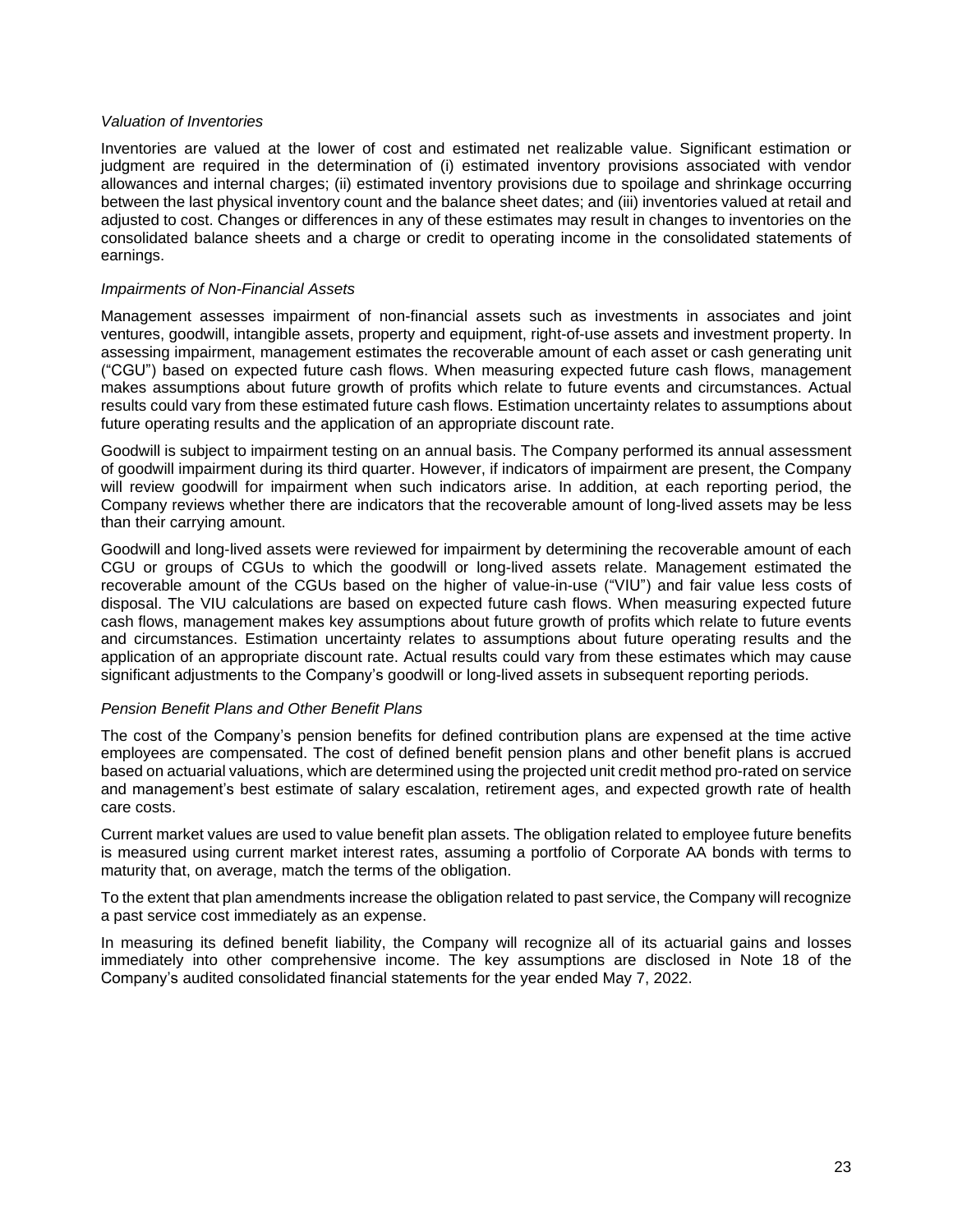#### *Income Taxes*

Deferred income tax assets and liabilities are recognized for the future income tax consequences attributable to temporary differences between the financial statement carrying values of assets and liabilities and their respective income tax bases. Deferred income tax assets or liabilities are measured using enacted or substantively enacted income tax rates expected to apply to taxable income in the years in which those temporary differences are expected to be recovered or settled. The calculation of current and deferred income taxes requires management to make estimates and assumptions and to exercise a certain amount of judgment. The financial statement carrying values of assets and liabilities are subject to accounting estimates inherent in those balances. The income tax bases of assets and liabilities are based upon the interpretation of income tax legislation across various jurisdictions. The current and deferred income tax assets and liabilities are also impacted by expectations about future operating results and the timing of reversal of temporary differences as well as possible audits of tax filings by the regulatory authorities. Management believes it has adequately provided for income taxes based on current available information.

Changes or differences in these estimates or assumptions may result in changes to the current or deferred income tax balances on the consolidated balance sheets.

#### *Business Acquisitions*

For business acquisitions, the Company applies judgment on the recognition and measurement of assets and liabilities assumed and estimates are utilized to calculate and measure such adjustments. In measuring the fair value of an acquiree's assets and liabilities, management uses estimates about future cash flows and discount rates. Any measurement changes after initial recognition would affect the measurement of goodwill, except for deferred taxes.

#### *Provisions*

Provisions are recognized when there is a present legal or constructive obligation as a result of a past event, for which it is probable that a transfer of economic benefits will be required to settle the obligation, and where a reliable estimate can be made of the amount of the obligation. Provisions are discounted using a pre-tax discount rate that reflects the current market assessments of the time value of money and the risks specific to the liability, if material.

#### *Vendor Allowances*

The Company has supply agreements with varying terms for purchase of goods for resale, some of which include volume related allowances, purchase discounts, listing fees and other discounts and allowances. Estimates and judgment are required when the receipt of allowances is conditional on the Company achieving specified performance conditions associated with the purchase of product and determining if these have been met. These include estimates of achieving agreed volume targets based on historical and forecast performance.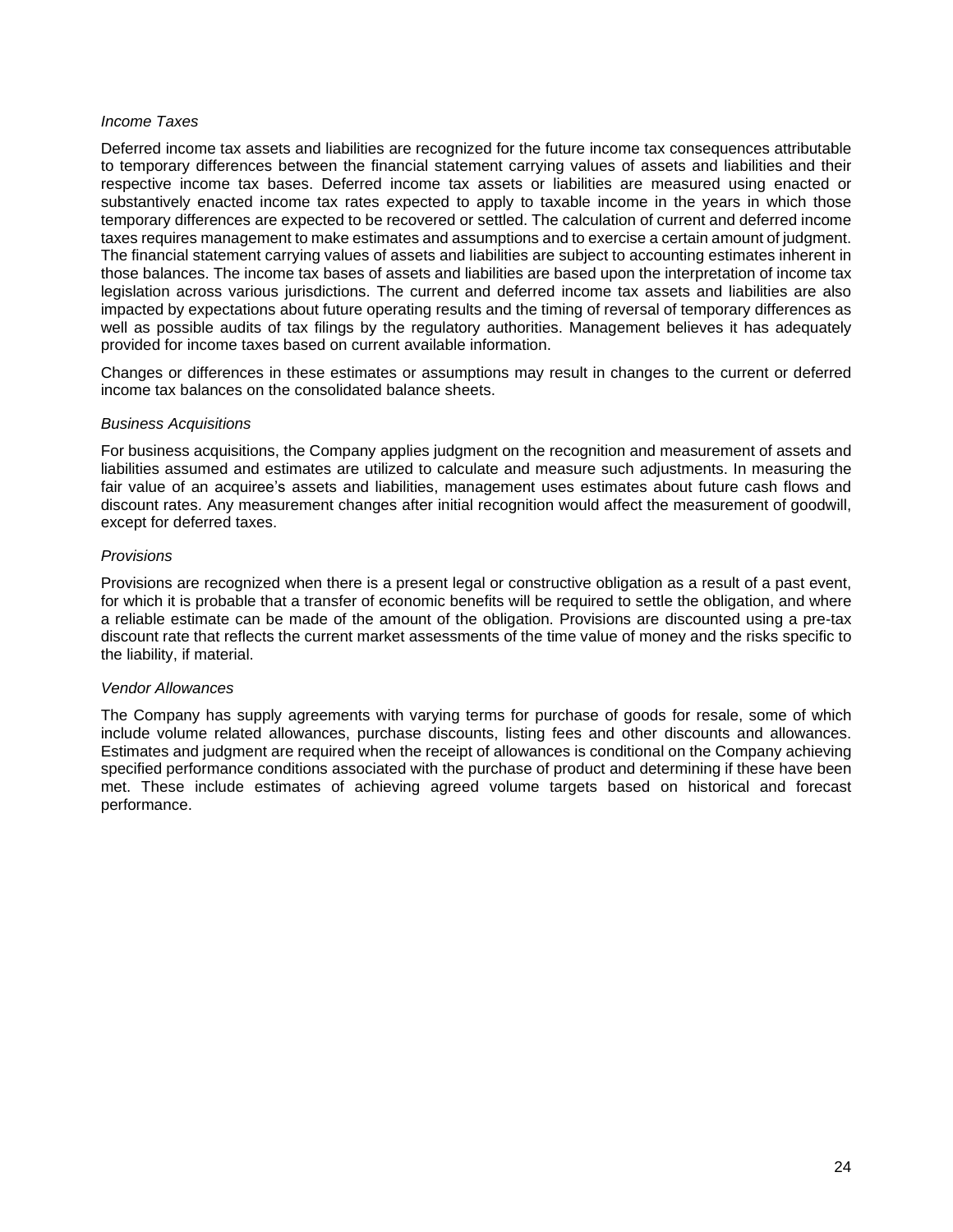#### **Disclosure Controls and Procedures**

Management of the Company, which includes the President & Chief Executive Officer ("CEO") and Executive Vice President & Chief Financial Officer ("CFO"), is responsible for establishing and maintaining Disclosure Controls and Procedures ("DC&P") to provide reasonable assurance that material information relating to the Company is made known to management by others, particularly during the period in which the annual filings are being prepared, and that information required to be disclosed by the Company and its annual filings, interim filings and other reports filed or submitted by it under securities legislation is recorded, processed, summarized and reported within the time periods specified in securities legislation. The CEO and CFO have evaluated the effectiveness of the Company's DC&P and, based on that evaluation, the CEO and CFO have concluded that the Company's DC&P was effective as at May 7, 2022 and that there were no material weaknesses relating to the design or operation of the DC&P.

#### **Internal Control Over Financial Reporting**

Management of the Company, which includes the CEO and CFO, is responsible for establishing and maintaining Internal Control over Financial Reporting ("ICFR"), as that term is defined in National Instrument 52-109, "Certification of Disclosure in Issuers' Annual and Interim Filings". The control framework management used to design and assess the effectiveness of ICFR is *"Internal Control Integrated Framework (2013)"* published by the Committee of Sponsoring Organizations of the Treadway Commission. The CEO and CFO have evaluated the effectiveness of the Company's ICFR and, based on that evaluation, the CEO and CFO have concluded that the Company's ICFR was effective as at May 7, 2022 and that there were no material weaknesses relating to the design or operation of the ICFR.

There have been no changes in the Company's ICFR during the period beginning January 30, 2022 and ended May 7, 2022 that have materially affected, or are reasonably likely to materially affect, the Company's ICFR.

## **RELATED PARTY TRANSACTIONS**

The Company enters into related party transactions with Crombie REIT and key management personnel, including ongoing leases and property management agreements. As at May 7, 2022, the Company holds a 41.5% (2021 – 41.5%) ownership interest in Crombie REIT and accounts for its investment using the equity method. All transactions unless otherwise noted are recorded on a fair value basis.

Crombie REIT has instituted a distribution re-investment plan ("DRIP") whereby Canadian resident REIT unitholders may elect to automatically have their distributions reinvested in additional REIT units. The Company has enrolled in the DRIP to maintain its economic and voting interest in Crombie REIT.

The Company leased certain real property from Crombie REIT during the year at amounts which in management's opinion approximate fair market value that would be incurred if leased from a third party. Management has determined these amounts to be fair value based on the significant number of leases negotiated with third parties in each market it operates. The aggregate net payments under these leases totalled approximately \$213.5 million (2021 – \$209.1 million).

Crombie REIT provides administrative and property management services to the Company on a fee for service basis pursuant to a Management Agreement.

Sobeys, through wholly-owned subsidiaries, engages in property sales and sale leaseback transactions with Crombie REIT, based on fair market values. These transactions consist of the following:

|                                                | 53 Weeks Ended  |             |                    |             |         |            | 52 Weeks Ended |                   |         |  |  |  |  |
|------------------------------------------------|-----------------|-------------|--------------------|-------------|---------|------------|----------------|-------------------|---------|--|--|--|--|
|                                                |                 | May 7, 2022 |                    | May 1, 2021 |         |            |                |                   |         |  |  |  |  |
|                                                | Number of       |             | Cash               |             | Pre-tax | Number of  |                | Cash              | Pre-tax |  |  |  |  |
| (\$ in millions)                               | properties      |             | consideration      |             | gains   | properties |                | consideration     | gains   |  |  |  |  |
| Properties sold and leased back <sup>(1)</sup> | 10 <sup>5</sup> |             | 95.6 <sup>5</sup>  |             | 7.1     | 6 \$       |                | 45.3 <sup>5</sup> | 0.9     |  |  |  |  |
| Properties sold                                |                 |             | 2.6                |             |         |            |                |                   |         |  |  |  |  |
| Lease modification terminations                |                 |             | 10.0               |             | 22.8    |            |                | $\blacksquare$    |         |  |  |  |  |
| Total                                          | 14S             |             | 108.2 <sup>5</sup> |             | 29.9    | 6 \$       |                | 45.3 <sup>5</sup> | 0.9     |  |  |  |  |

(1) Includes 50% sale leaseback of a distribution centre in which Crombie REIT now owns 100% of the property.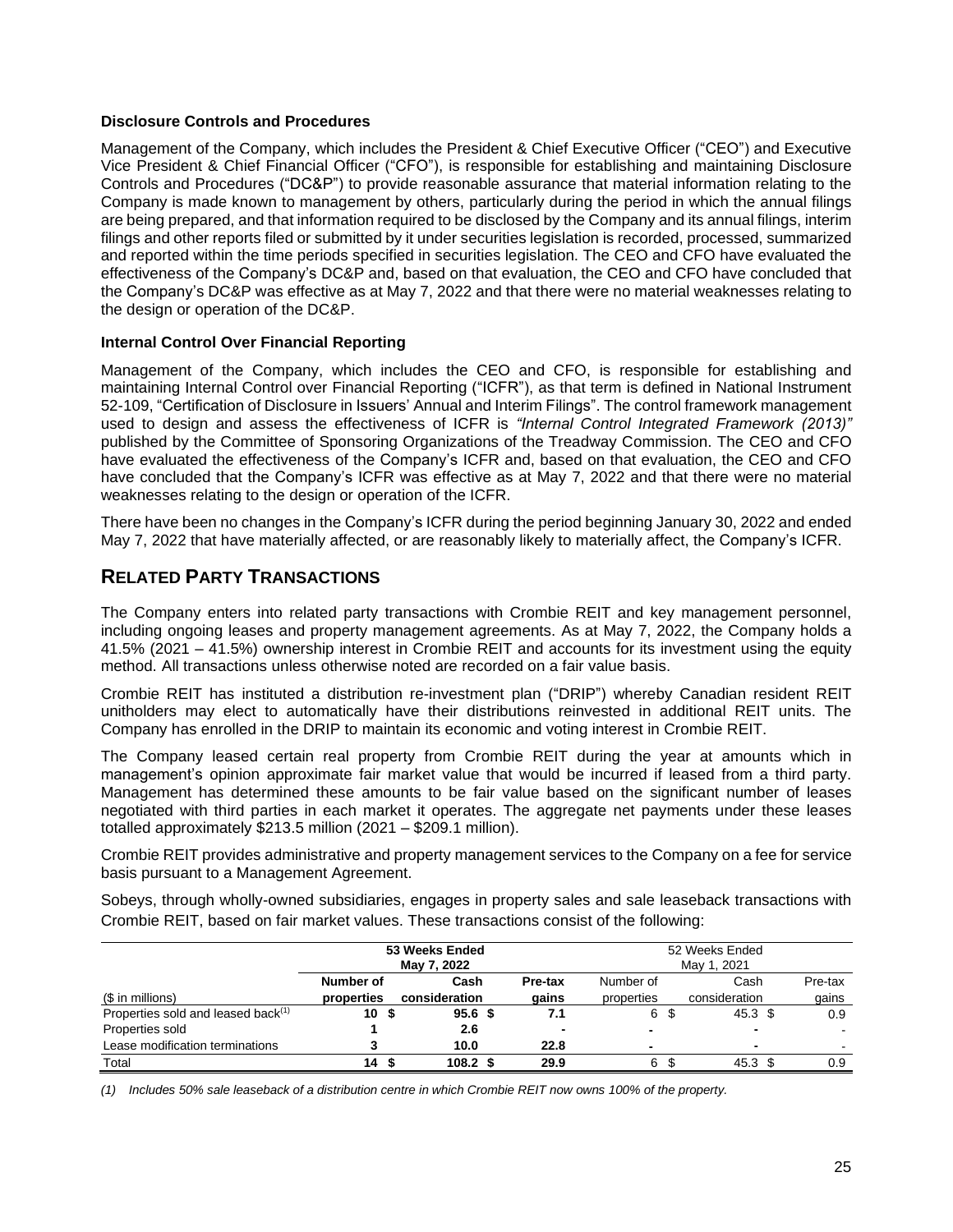During the year ended May 7, 2022, Crombie REIT disposed of two properties to third parties. These transactions resulted in the reversal of previously deferred pre-tax gains of \$1.7 million which has been recognized in other income on the consolidated statements of earnings.

During the year ended May 7, 2022, Sobeys, through a wholly-owned subsidiary, received \$19.5 million (2021 – \$25.4 million) for reimbursements of lessor improvements from Crombie REIT. These payments are related to modernization and efficiency improvements of existing properties, and construction allowances.

On January 31, 2022, Crombie REIT announced it had closed a bought-deal public offering of units at a price of \$17.45 per unit for aggregate proceeds of \$200.0 million. Concurrent with the public offering, a wholly-owned subsidiary of the Company purchased, on a private placement basis, \$83.0 million of Class B LP units to maintain a 41.5% ownership interest in Crombie REIT.

On May 19, 2021, Crombie REIT announced it had closed a bought-deal public offering of units at a price of \$16.60 per unit for aggregate proceeds of \$100.0 million. Concurrent with the public offering, a wholly-owned subsidiary of the Company purchased, on a private placement basis, \$41.5 million of Class B LP units to maintain a 41.5% ownership interest in Crombie REIT.

#### **Key Management Personnel Compensation**

Key management personnel include the Board of Directors and members of the Company's executive team that have authority and responsibility for planning, directing and controlling the activities of the Company.

Key management personnel compensation is comprised of:

|                                                          | 53 Weeks Ended | 52 Weeks Ended |
|----------------------------------------------------------|----------------|----------------|
| (\$ in millions)                                         | May 7, 2022    | May 1, 2021    |
| Salaries, bonus and other short-term employment benefits | 19.5           | 20.0           |
| Post-employment benefits                                 | 2.6            | 1.6            |
| Share-based payments                                     | 13.2           | 9.4            |
| Total                                                    | 35.3           | 31.0           |

#### **Indemnities**

The Company has agreed to indemnify its directors, officers and particular employees in accordance with the Company's policies. The Company maintains insurance policies that may provide coverage against certain claims.

## **CONTINGENCIES**

The Company is subject to claims and litigation arising out of the ordinary course of business operations. The Company's management does not consider the exposure to such litigation to be material.

In the ordinary course of business, the Company is subject to ongoing audits by tax authorities. While the Company believes that its tax filing positions are appropriate and supportable, from time to time certain matters are reviewed and challenged by the tax authorities.

## **RISK MANAGEMENT**

Through its operating companies and its equity-accounted investments, Empire is exposed to a number of risks in the normal course of business that have the potential to affect operating performance. In order to achieve and sustain superior business performance an Enterprise Risk Management ("ERM") program has been established within the Company.

As part of the ERM process, the Company identifies, assesses, manages and reports on key risks to the organization and its objectives. Risks are ranked and executive ownership is established in each case. In addition, processes have been put in place to facilitate effective oversight by establishing risk appetite statements, key risk indicators, treatment action plans and dashboards for key risks identified. Key risks have been, and continue to be, embedded in the business and strategy discussions at the Board and/or Committee meetings. Annually, the senior leadership of the Company conducts a regular assessment of the Company's effectiveness in managing existing/known risks along with an identification and discussion of new and emerging risks.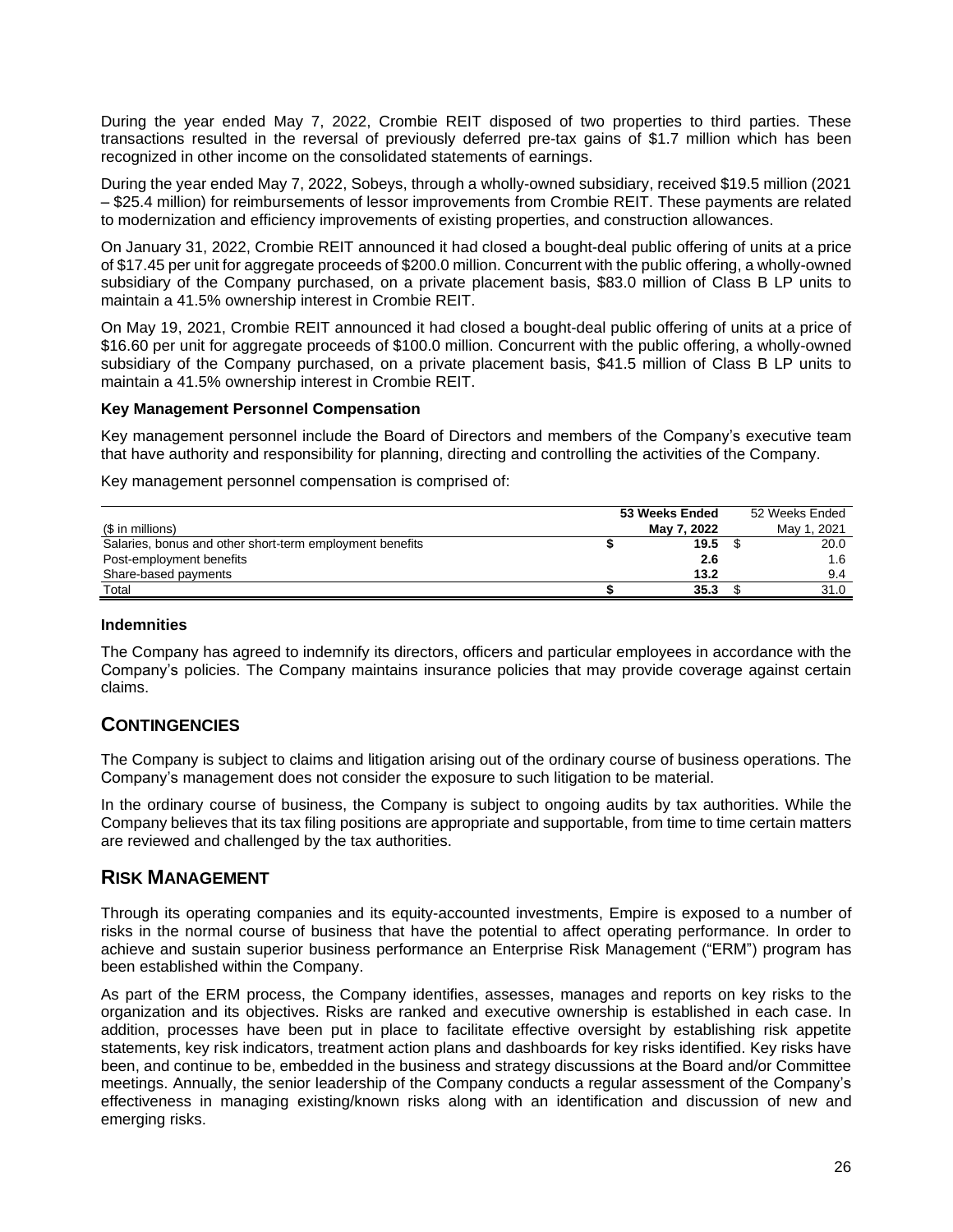#### *COVID-19 Pandemic*

The Company has an established task force with a mandate to monitor, assess and recommend mitigation strategies for impacts of the COVID-19 pandemic. The task force implemented a governance structure and protocols at the onset of the pandemic, which has been maintained throughout fiscal 2022 to ensure the business continues to operate within the guidelines set forth by local, provincial and/or federal governments. Management's top priority continues to be the health and well-being of teammates, customers, and community health by preventing outbreaks in stores, warehouses and offices. Additional strategic risks, including labour availability due to pandemic absenteeism, as well as continuity of supply of goods for resale and pandemic supplies, such as personal protective equipment and sanitation supplies, have been mitigated to allow for continuous operation of the business. The Company continues to monitor these evolving risks. As the pandemic continues to evolve, there is still uncertainty related to the long-term impacts on the price of commodities and inflation of retail prices.

#### *Competition*

Empire's Food retailing business, Sobeys, operates in a dynamic and competitive market. Other national and regional food distribution companies, along with non-traditional competitors, such as mass merchandisers, warehouse clubs, and online retailers, represent a competitive risk to Sobeys' ability to attract customers and operate profitably in its markets.

Sobeys maintains a strong national presence in the Canadian retail food and food distribution industry, operating in over 900 communities in Canada. A significant risk to Sobeys is the potential for reduced revenues and profit margins as a result of increased competition. A failure to maintain geographic diversification to reduce the effects of localized competition could have an adverse impact on Sobeys' operating margins and results of operations. To successfully compete, Sobeys believes it must be customer and market-driven, be focused on superior execution and have efficient, cost-effective operations. It also believes it must invest in its existing store and e-commerce network as well as its merchandising, marketing and operational execution to evolve its strategic platform to better meet the needs of consumers looking for food options. The Company updates branding strategies to remain relevant to customers. Failure to implement a marketing and branding strategy, including evaluating the strategic objectives and having people, processes and systems in place to execute the strategy, could adversely affect the Company. The consolidation of industry competitors may also lead to increased competition and loss of market share. The Company further believes it must invest in merchandising initiatives to better forecast and respond to changing consumer trends. Any failure to successfully execute in these areas could have a material adverse impact on Sobeys' financial results.

Empire's real estate operations, through its investment in Crombie REIT, compete with numerous other managers and owners of real estate properties in seeking tenants and new properties to acquire. The existence of competing managers and owners could affect their ability to: (i) acquire property in compliance with their investment criteria; (ii) lease space in their properties; and (iii) maximize rents charged and minimize concessions granted. Commercial property revenue is also dependent on the renewal of lease arrangements by key tenants. These factors could adversely affect the Company's financial results and cash flows. A failure by Crombie REIT to maintain strategic relationships with developers to ensure an adequate supply of prospective attractive properties or to maintain strategic relationships with existing and potential tenants to help achieve high occupancy levels at each of its properties could adversely affect the Company.

#### *Information Management, Cyber Security and Data Protection*

The integrity, reliability and security of information in all its forms is critical to the Company's daily and strategic operations. Inaccurate, incomplete or unavailable information, external intrusions on information systems or inappropriate access to information could lead to incorrect financial and/or operational reporting, poor decisions, privacy breaches or inappropriate disclosure, leaks of sensitive information or system disruptions. Gathering and analyzing information regarding customers' purchasing preferences is an important part of the Company's strategy to attract and retain customers and effectively compete. In addition, sensitive personal health information is collected in order to provide pharmacy and home health care services to customers. Any failure to maintain privacy of customer information or to comply with applicable privacy laws or regulations could adversely affect the Company's reputation, competitive position and results of operations.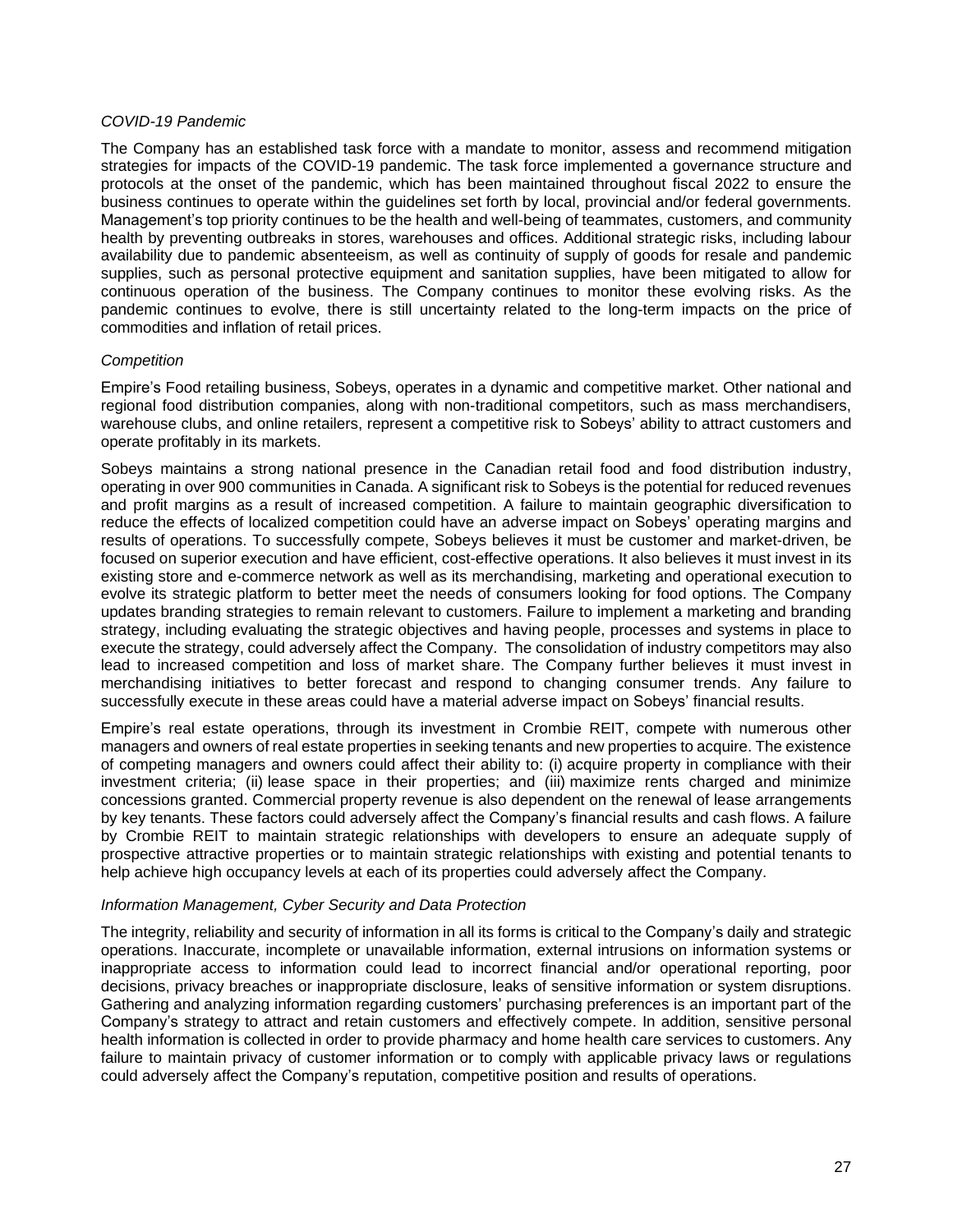The Company recognizes that information is a critical enterprise asset. Currently, the information management risk is managed through a multi layered security approach involving cyber software tools based controls, policies, standards and procedures pertaining to security access, system development, change management and problem and incident management.

#### *Technology*

The Company operates extensive and complex information technology systems that are vital to the successful operation of its business and marketing strategies. Any interruption to these systems or the information collected by them would have a significant adverse impact on the Company, its operations and its financial results. The Company is committed to improving its operating systems, tools and procedures in order to become more efficient and effective. The implementation of major information technology projects carries with it various risks, including the risk of realization of functionality.

#### *Product Safety and Security*

Sobeys is subject to potential liabilities connected with its business operations, including potential liabilities and expenses associated with product defects, food safety and product handling, and provision of pharmacy products and related services. Such liabilities may arise in relation to the storage, distribution, display and dispensing of products and, with respect to Sobeys' private label products, in relation to the production, packaging and design of products.

A large majority of Sobeys' sales are generated from food and pharmaceutical products and Sobeys could be vulnerable in the event of a significant outbreak of food-borne illness or increased public health concerns in connection with certain food or pharmaceutical products. Such an event could materially affect Sobeys' financial performance. Procedures are in place to manage food and pharmaceutical crises, should they occur. These procedures are intended to identify risks, provide clear communication to teammates and consumers and ensure that potentially harmful products are removed from sale immediately.

Sobeys has food safety procedures and programs which address safe food handling and preparation standards. Similarly, provincial pharmacy standards and regulations are strictly followed, supported by robust internal policies and procedures to help mitigate risk along with a comprehensive reporting and follow up system is in place to quickly manage and contain any incidents. However, there can be no assurance that such measures will prevent the occurrence of any such product contamination or safety incident.

#### *Supply Chain Disruptions Including Impacts of Climate Change*

The Company is exposed to potential supply chain disruptions and errors that could result in obsolete merchandise or an excess or shortage of merchandise in its retail store network. The Company's distribution and supply chain could be negatively impacted by over reliance on key vendors, consolidation of facilities, disruptions due to severe weather conditions, natural disasters, climate change driven disruptions or other catastrophic events, failure to manage costs and inventories, and geopolitical disruptions. A failure to develop competitive new products, deliver high-quality products and implement and maintain effective supplier selection and procurement practices could adversely affect Sobeys' ability to deliver desired products to customers and adversely affect the Company's ability to attract and retain customers, decreasing competitive advantage. A failure to maintain an efficient supply and logistics chain may adversely affect Sobeys' ability to sustain and meet growth objectives and maintain margins.

#### *Environmental*

The Company operates its business locations across the country, including retail stores, distribution centres and fuel sites, and is subject to environmental risks associated with the contamination of such properties and facilities. Sobeys' retail fuel locations operate underground storage tanks. Environmental contamination resulting from leaks or damages to these tanks is possible. To mitigate this environmental risk, Sobeys engages in several monitoring procedures, as well as risk assessment activities, to minimize potential environmental hazards. The Company also operates refrigeration equipment in its stores and distribution centres. These systems contain refrigerant gases which could be released if equipment fails or leaks.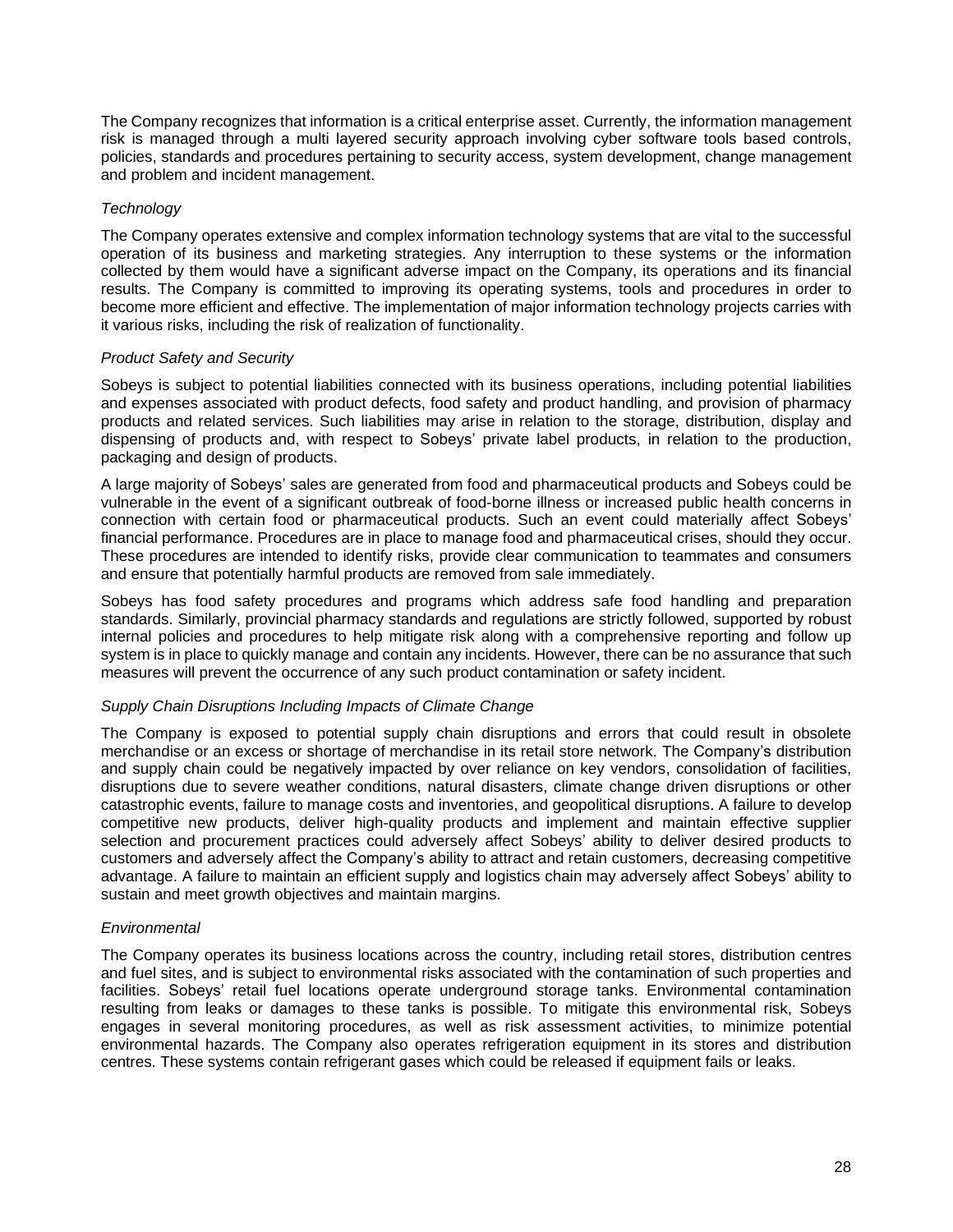When environmental issues are identified, any required environmental site remediation is completed using appropriate, qualified internal and external resources. The Company may be required to absorb all costs associated with such remediation, which may be substantial. Failure to properly manage any of these environmental risks could adversely affect the reputation, operations or financial performance of the Company.

The Company is subject to legislation that imposes liabilities on retailers for costs associated with recycling and disposal of consumer goods packaging and printed materials distributed to consumers. There is a risk that the Company will be subject to increased costs associated with these laws.

#### *Business Continuity*

The Company may be subject to unexpected or critical events and natural hazards, including severe weather events, interruption of utilities and infrastructure or occurrence of pandemics, which could cause sudden or complete cessation of its day-to-day operations. The Company has worked to develop an integrated Business Continuity Management framework, including a comprehensive crisis plan. The Company is monitoring the evolution of COVID-19 along with other pandemics that could occur. However, no such plan can eliminate the risks associated with events of this magnitude. Any failure to respond effectively or appropriately to such events could adversely affect the Company's operations, reputation and financial results.

#### *Talent, Attraction and Retention*

Effective leadership is important to the growth and continued success of the Company. The Company develops and delivers training programs at all levels across its various operating regions to improve teammate knowledge and to better serve its customers. The inability of the Company to properly attract, build talent and retain its teammates with the appropriate skill set and failure to manage and monitor teammates' performance may affect teammate morale, overall reputation and the Company's future performance.

There is always a risk associated with the loss of key personnel. Succession plans have been identified for key roles including the depth of management talent throughout the Company and its subsidiaries; these plans are overseen by the Human Resources Committee and reviewed at least annually by the Board of Directors.

#### *Franchisee and Affiliates Relationships*

The success of Empire is closely tied to the performance of Sobeys' network of retail stores. Franchisees and affiliates operate approximately 51% of Sobeys' retail stores. Sobeys relies on its franchisees, affiliates and corporate store management to successfully execute retail strategies and programs.

To maintain controls over Sobeys' brands and the quality and range of products and services offered at its stores, franchisees and affiliates agree to purchase merchandise from Sobeys. In addition, each store agrees to comply with the policies, marketing plans and operating standards prescribed by Sobeys. These obligations are specified under franchise and operating agreements which expire at various times for individual franchisees and affiliates. Despite these franchise and operating agreements, Sobeys may have limited ability to control a franchisees' and affiliates' business operations. A breach of these franchise and operating agreements or operational failures by a significant number of franchisees and affiliates may adversely affect Sobeys' reputation and financial performance.

#### *Labour Union Relationships*

A significant percentage of the Company's store and distribution centre workforce, particularly in Western Canada, is unionized. While overall the Company has and works to maintain good relationships with its teammates and unions, the renegotiation of collective agreements always presents the risk of labour disruption. The Company has consistently stated it will accept the short-term costs of labour disruption to support a commitment to building and sustaining a competitive cost structure for the long term. Any prolonged or widespread work stoppages or other labour disputes could have an adverse impact on the Company's financial results.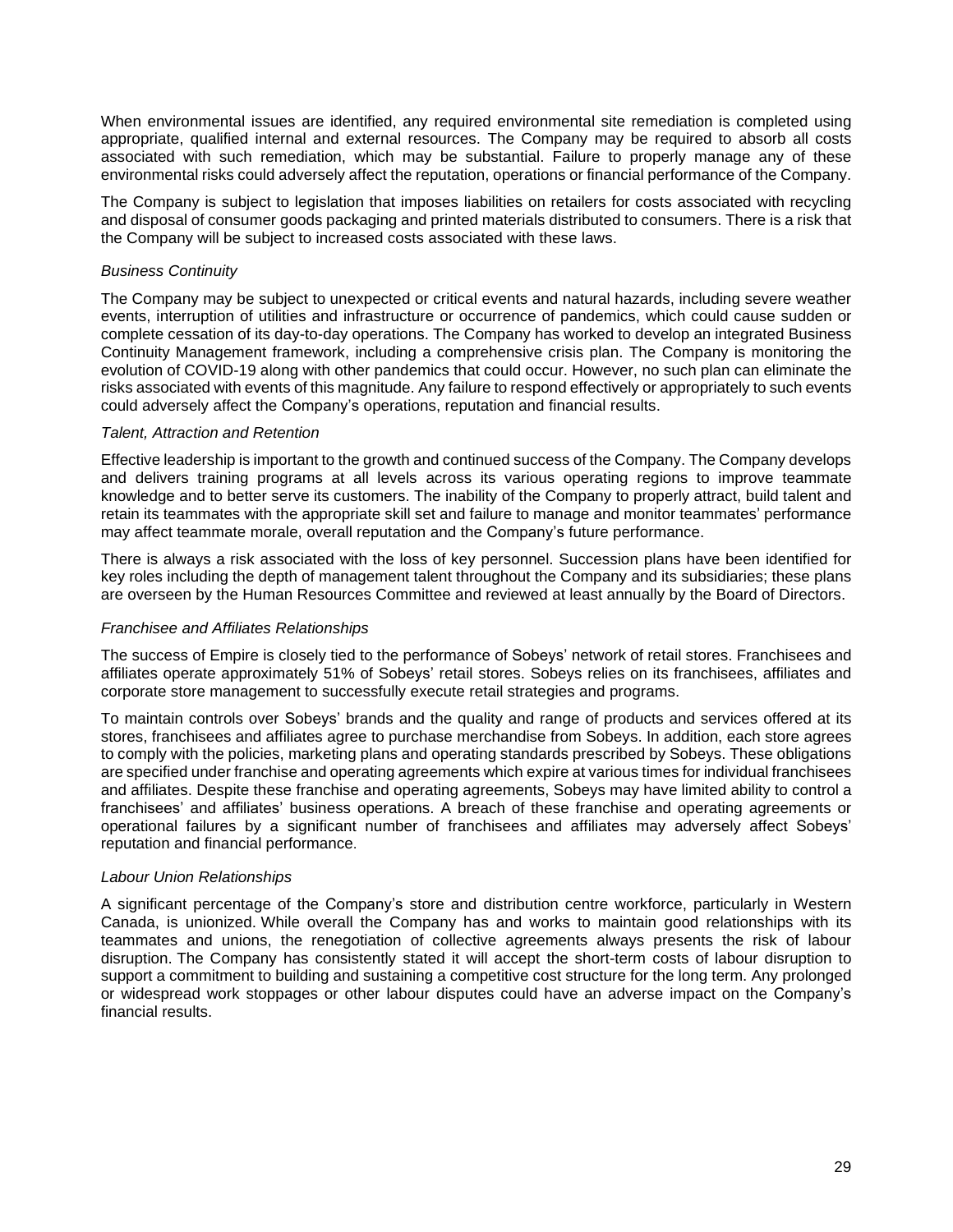#### *Economic Environment*

Management continues to closely monitor economic conditions, including foreign exchange rates, interest rates, inflation, employment rates and capital markets. Uncertainty in the economic environment could adversely impact demand for the Company's products and services which in turn could adversely affect financial performance. Management believes that although a volatile economy has an impact on all businesses and industries, the Company has an operational and capital structure that is sufficient to meet its ongoing business requirements.

#### *Product Costs*

Sobeys is a significant purchaser of food product which is at risk of cost inflation given rising commodity prices and other costs of production to food manufacturers. Should rising costs of product materialize in excess of the Company's expectations and should the Company not be able to offset such cost inflation through higher retail prices or other cost savings, there could be a negative impact on sales and margin performance.

#### *Interest Rate Fluctuation*

The Company's long-term debt objective is to maintain the majority of its debt at fixed interest rates. Any increase in the applicable interest rates could increase interest expense and have a material adverse effect on the Company's cash flow and results of operations. The Company monitors the respective mix of fixed and variable interest rates to maintain an appropriate level considering economic conditions. There can be no assurance that risk management strategies, if any, undertaken by the Company will be effective.

#### *Utility and Fuel Prices*

The Company is a significant consumer of electricity, other utilities and fuel. The costs of these items have been subject to significant volatility. Unanticipated cost increases in these items could negatively affect the Company's financial performance. A failure to maintain effective consumption and procurement programs could adversely affect the Company's financial results. In addition, Sobeys operates a large number of fuel stations. Significant increases in wholesale prices or availability could adversely affect operations and financial results of the fuel retailing business.

#### *Drug Regulation, Legislation and Health Care Reform*

The Company currently operates more than 400 in-store and freestanding pharmacies which are subject to federal, provincial, territorial and local legislation as well as regulations governing the sale of prescription drugs. Changes to reimbursement models used to fund prescription drugs, including the potential implementation of a national pharmacare model, or failure to comply with these laws and regulations could have a negative impact on financial performance, operations and reputation.

These laws and regulations typically regulate prescription drug coverage for public plans including patient and product eligibility as well as elements of drug pricing and reimbursements including product cost, markup, dispensing fee, distribution allowances and in some provinces the ability to negotiate manufacturer allowances. In some provinces, legislation requires the selling price for prescription drugs to third-party insurance plans and cash customers to not be higher than the price established for the provincial drug plan. In addition to reimbursement, these laws and regulations govern drug approval and distribution, allowable packaging and labelling, marketing, handling, storage and disposal.

Provincial governments and private plans continue to implement measures to manage the cost of their drug plans, the impact of which varies by province and by plan. The Council of the Federation, a joint collaboration created by the provincial premiers, continues to work on cost reduction initiatives within the pharmaceutical sector many of which are extended to the private sector.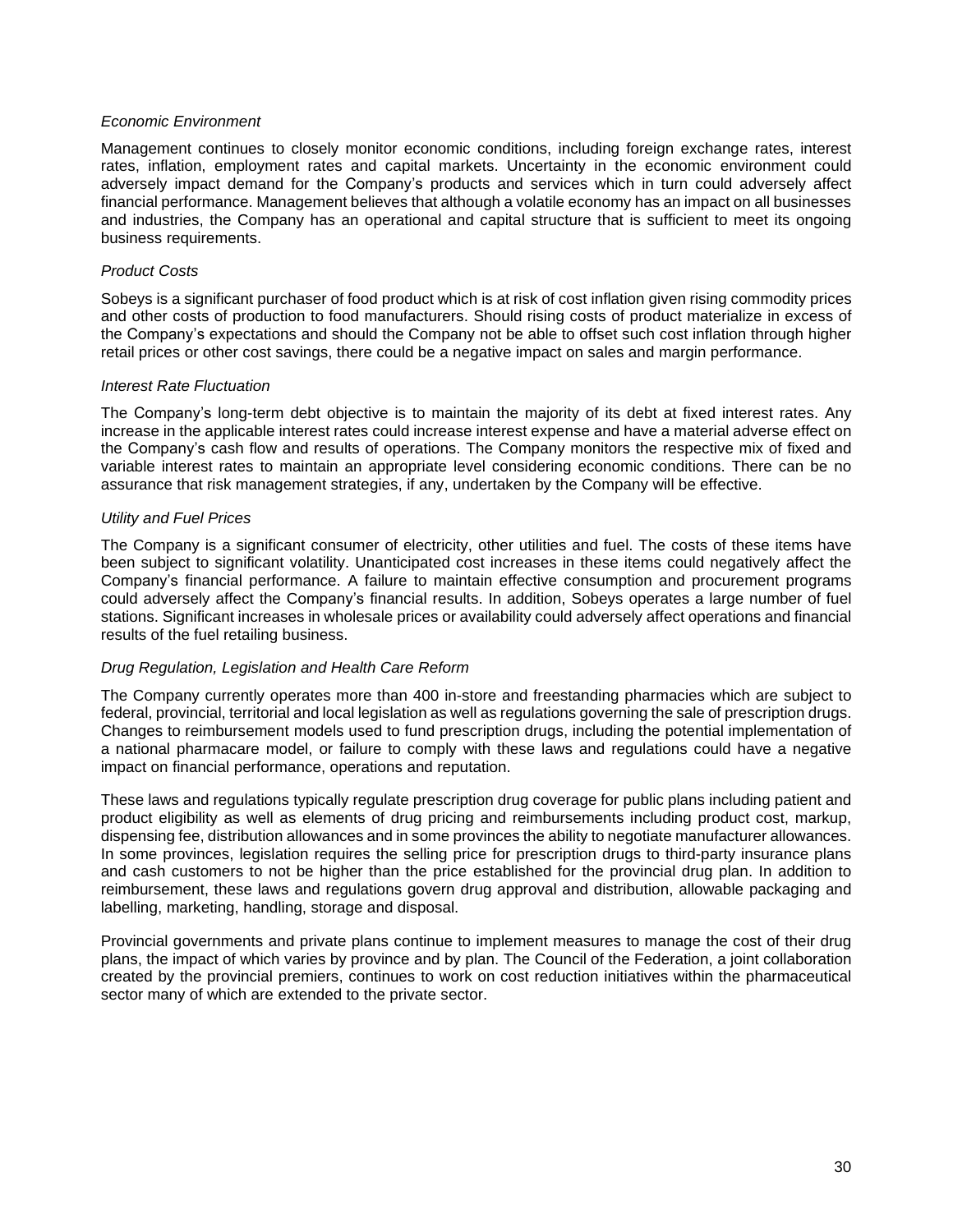The Patented Medicines Prices Review Board ("PMPRB") protects and informs Canadian consumers by regulating the prices of patented medicines sold in Canada and by reporting on pharmaceutical trends. PMPRB is a quasi-judicial body that is part of the Health Portfolio and operates at arm's length from the Minister of Health. Implementation of amendments to the Patented Medicines Regulations originally proposed in 2019, the first substantive updates to the regulations in over 30 years, were delayed due to COVID-19. As a result of changes in the pharmaceutical landscape, the Minister of Health announced in April 2022 that Health Canada will move forward with the PMPRB amendments implementing the new basket of comparator countries and reduced reporting requirements for those medicines at lowest risk of excessive pricing, coming into effect on July 1, 2022. The federal government will not proceed with the amendments related to the new price regulatory factors, nor with the requirements to file information net of all price adjustments as the PMPRB will draft and consult on new guidelines.

While timing and impact are uncertain at this time, pharmaceutical price compression will put pressure on pharmacy funding and pharmacy operating models, and it is anticipated that healthcare reform and regulation will continue to put pressure on pharmacy reimbursement through changes to patient and drug eligibility, prescription drug pricing including cost, dispensing fee, allowable markup, manufacturer allowance funding, distribution as well as potential restriction around customer inducements and expanded use of preferred providers. The Company has and will continue to identify opportunities to mitigate the negative impact these changes have on financial performance.

#### *Ethical Business Conduct*

Any failure of the Company to adhere to its policies, the law or ethical business practices could significantly affect its reputation and brands and could therefore negatively impact the Company's financial performance. The Company's framework for managing ethical business conduct includes the adoption of a Code of Business Conduct and Ethics which directors and teammates of the Company are required to acknowledge and agree to on a regular basis and the Company maintains an anonymous, confidential whistle blowing hotline. There can be no assurance that these measures will be effective to prevent violations of law or unethical business practices.

#### *Social*

Social reform movements bring public awareness to issues through protests and/or media campaigns. Issues that relate to the Company's business include, but are not limited to, diversity, animal welfare, local and ethical sourcing, nutritional labelling and human rights. Oversight of the Company's social strategies and issues management is through the Executive Committee and the Board of Directors. Ineffective action or inaction on social reform matters could adversely affect the Company's reputation or financial performance.

#### *Occupational Health and Safety*

The Company has developed programs to promote a healthy and safe workplace, as well as progressive employment policies focused on the well-being of the thousands of teammates who work in its stores, distribution centres and offices. These policies and programs are reviewed regularly by the Human Resources Committee of the Board of Directors. Failure to comply with these policies and programs could adversely affect the Company's reputation or financial performance.

#### *Real Estate*

The Company utilizes a capital allocation process which is focused on obtaining the most attractive real estate locations for its retail stores, as well as for its commercial property and residential development operations, with direct or indirect Company ownership being an important, but not overriding, consideration. The Company develops certain retail store locations on owned sites; however, the majority of its store development is done in conjunction with external developers. The availability of high-potential new store sites and the ability to expand existing stores are therefore in large part contingent upon the successful negotiation of operating leases with these developers and the Company's ability to purchase high-potential sites.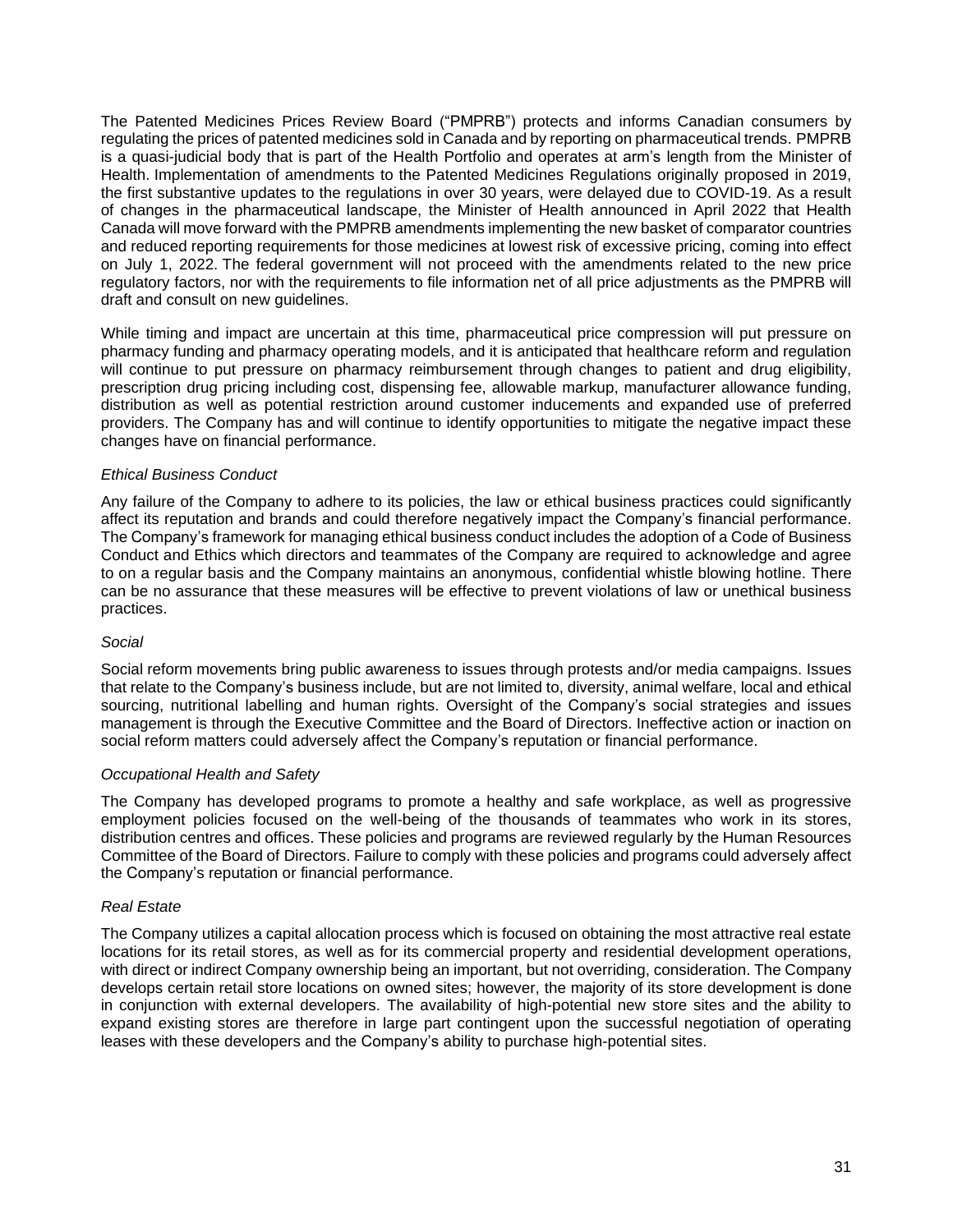#### *Loyalty Program*

The Company uses loyalty programs to provide additional value to customers. The Company currently utilizes a third-party offering. Subsequent to the end of fiscal 2022, a new loyalty program was announced where the Company is now a co-owner. The new program will be rolled out to the Company's banners throughout fiscal 2023. The decisions made by the third party or partners can adversely affect the reputation and financial operations of the Company. Promotional and other activities related to possible changes in the loyalty programs must be effectively managed and coordinated to ensure a positive customer perception. Failure to effectively manage, communicate and implement changes to the loyalty program may negatively impact the Company's reputation.

#### *Free Trade*

The Company is susceptible to risks associated with trade relationships between Canada and other countries including the United States. Changes to trade agreements and tariffs between Canada and other countries could increase the costs of certain products and some items could become unavailable thereby having a negative impact on customer experience. While the Company can mitigate these risks to a certain extent through the use of alternative suppliers, international trade by its nature can be unpredictable and the Company may not be able to fully mitigate the negative impact of changes in trade agreements and tariffs.

#### *Liquidity Risk*

The Company's business is dependent in part on having access to sufficient capital and financial resources to fund its growth activities and investment in operations. Any failure to maintain adequate financial resources could alter the Company's growth or ability to satisfy financial obligations as they come due. The Company actively maintains committed credit facilities to ensure that it has sufficient available funds to meet current and foreseeable future financial requirements. The Company monitors capital markets and the related economic conditions and maintains access to debt capital markets for long-term debt issuances as deemed prudent in order to minimize risk and optimize pricing. However, there can be no assurance that adequate capital resources will be available in the future on acceptable terms or at all.

#### *Legal, Taxation and Accounting*

Changes to any of the various federal and provincial laws, rules and regulations related to the Company's business could have a material impact on its financial results. Compliance with any proposed changes could also result in significant cost to the Company. Failure to fully comply with various laws and rules and regulations may expose the Company to proceedings which may materially affect its performance.

Similarly, income tax regulations and/or accounting pronouncements may be changed in ways which could negatively affect the Company. The Company mitigates the risk of non-compliance with the various laws and rules and regulations by monitoring for newly adopted activities, improving technology systems and controls, improving internal controls to detect and prevent errors and overall application of more scrutiny to ensure compliance. In the ordinary course of business, the Company is subject to ongoing audits by tax authorities. While the Company believes that its tax filing positions are appropriate and supportable, from time to time certain matters are reviewed and challenged by the tax authorities.

#### *Credit Rating*

There can be no assurance that the credit ratings assigned to the various debt instruments issued by Sobeys will remain in effect for any given period of time or that the rating will not be lowered, withdrawn or revised by DBRS or S&P at any time. Real or anticipated changes in credit ratings can affect the cost at which Sobeys can access the capital markets. The likelihood that Sobeys' creditors will receive payments owing to them will depend on Sobeys' financial health and creditworthiness. Credit ratings assigned by a ratings agency provide an opinion of that ratings agency on the risk that an issuer will fail to satisfy its financial obligations in accordance with the terms under which an obligation has been issued. Receipt of a credit rating provides no guarantee of Sobeys' future creditworthiness.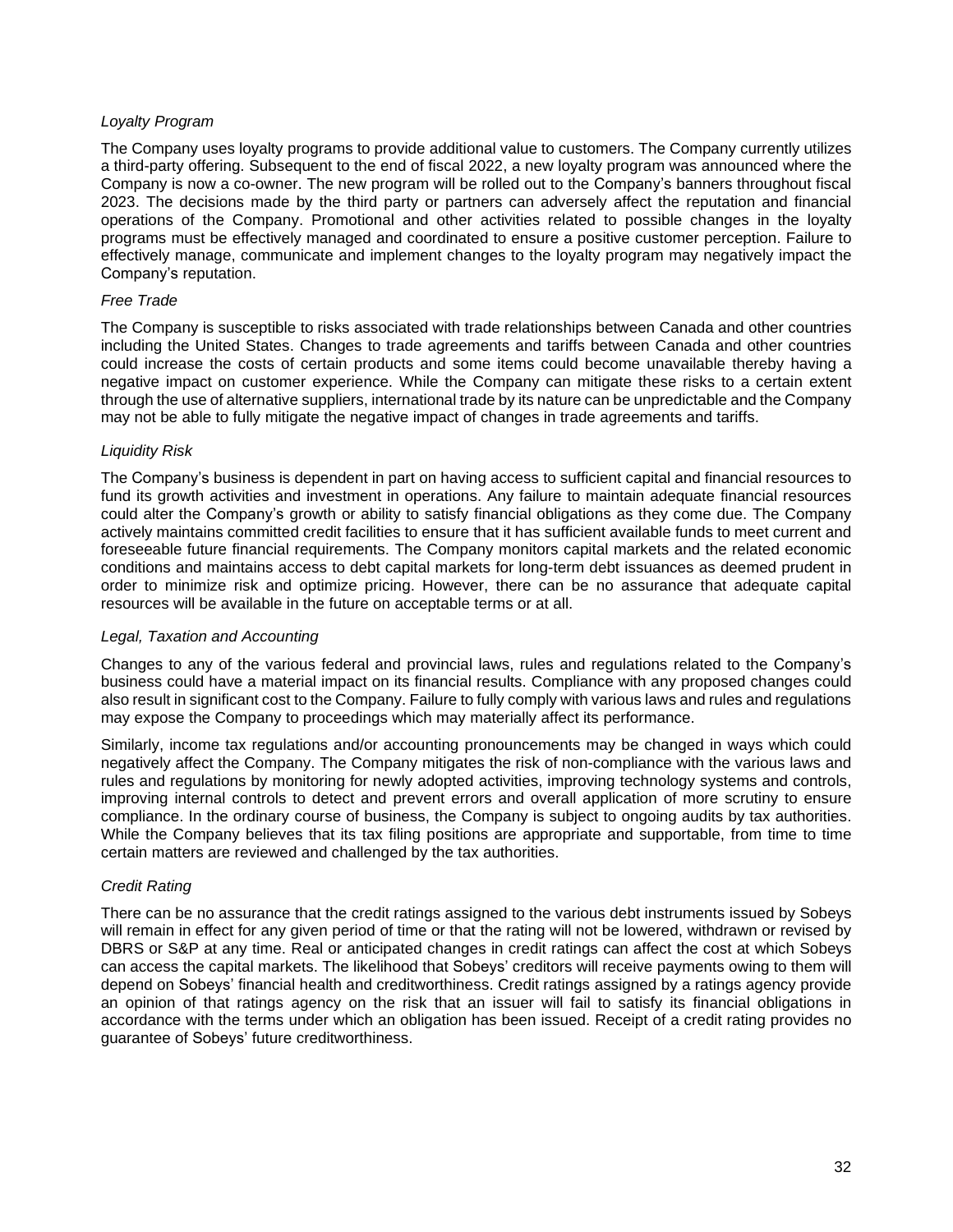#### *Capital Allocation*

It is important that capital allocation decisions result in an appropriate return on capital. The Company has a number of strong mitigation strategies in place regarding the allocation of capital, including the Board of Directors' review of significant capital allocation decisions. Failure to appropriately allocate capital could alter the Company's growth and adversely affect the financial performance of the Company.

#### *Foreign Currency*

The Company conducts the majority of its operating business in CAD and its foreign exchange risk is mainly limited to currency fluctuations between the CAD, the euro, the Great British pound ("GBP") and the United States dollar ("USD"). USD purchases of products represent approximately 4.3% of Sobeys' total annual purchases. Euro and GBP purchases are primarily limited to specific contracts for capital expenditures. A failure to adequately manage the risk of exchange rate changes could adversely affect the Company's financial results.

#### *Pension Plans*

The Company has certain retirement benefit obligations under its registered defined benefit plans. New regulations and market-driven changes may result in the Company being required to make contributions that differ from estimates, which could have an adverse effect on the financial performance of the Company.

The Company participates in various multi-employer pension plans, providing pension benefits to unionized teammates pursuant to provisions in collective bargaining agreements. Approximately 12% of the teammates of Sobeys and its franchisees and affiliates participate in these plans. The responsibility of Sobeys, its franchisees, and affiliates to make contributions to these plans is limited to the amounts established in the collective bargaining agreements and other associated agreements, however, poor performance of these plans could have a negative effect on the participating teammates or could result in changes to the terms and conditions of participation in these plans, which in turn could negatively affect the financial performance of the Company.

#### *Leverage Risk*

The Company's degree of leverage could have adverse consequences for the Company. These include limiting the Company's ability to obtain additional financing for working capital and activities such as capital expenditures, product development, debt service requirements and acquisitions. Higher leveraging restricts the Company's flexibility and discretion to operate its business by limiting the Company's ability to declare dividends due to having to dedicate a portion of the Company's cash flows from operations to the payment of interest on its existing indebtedness. Utilizing cash flows for interest payments also limits capital available for other purposes including operations, capital expenditures and future business opportunities. Increased levels of debt expose the Company to increased interest expense on borrowings at variable rates thereby limiting the Company's ability to adjust to changing market conditions. This could place the Company at a competitive disadvantage compared to its competitors that have less debt, by making the Company vulnerable during downturns in general economic conditions and limiting the Company's ability to make capital expenditures that are important to its growth and strategies.

#### *Insurance*

The Company and its subsidiaries are self-insured on a limited basis with respect to certain operational risks and purchase insurance coverage from financially stable third-party insurance companies. In addition to maintaining comprehensive loss prevention programs, the Company maintains management programs to mitigate the financial impact of operational risks. Such programs may not be effective to limit the Company's exposure to these risks, and to the extent that the Company is self-insured or liability exceeds applicable insurance limits, the Company's financial position could be adversely affected.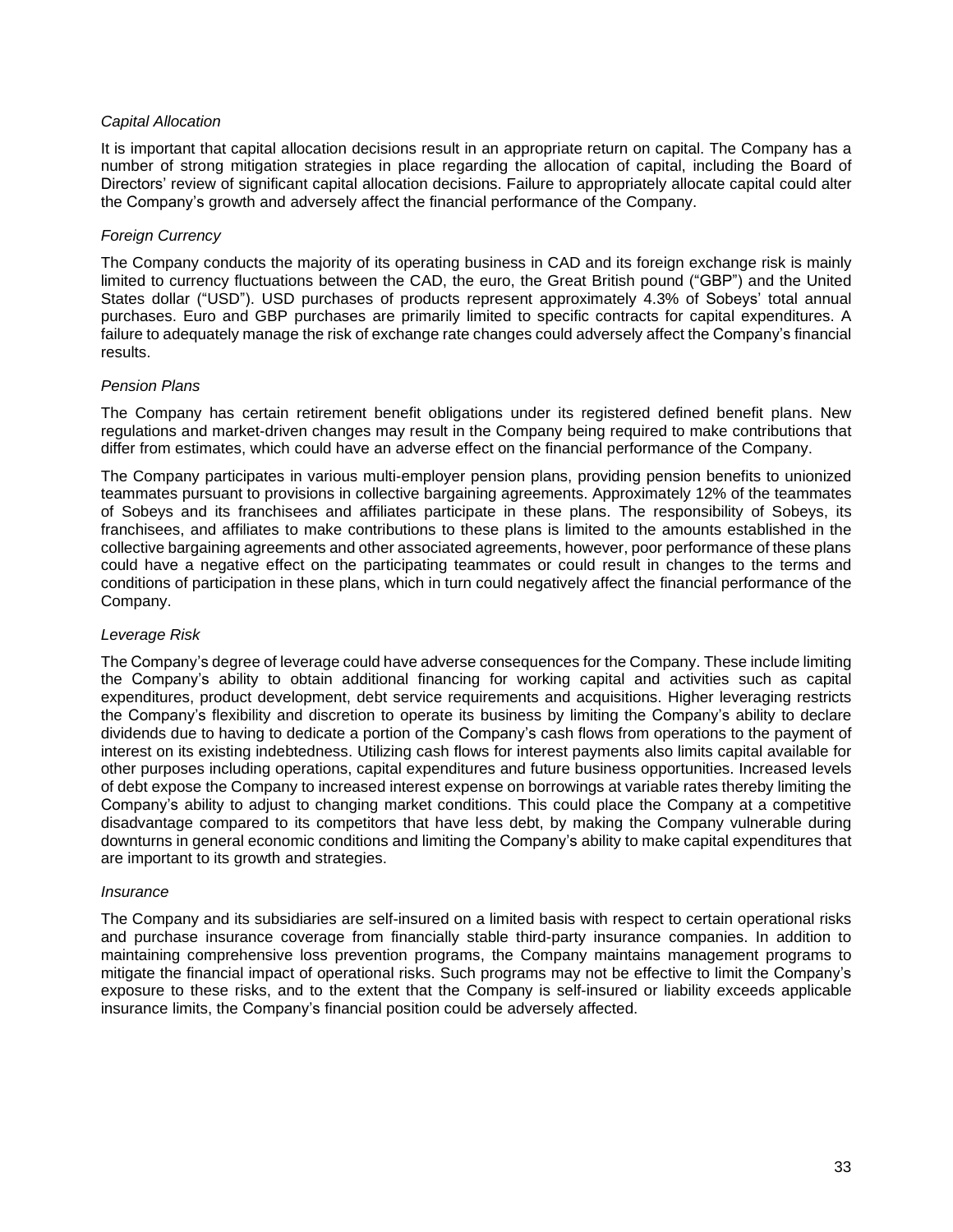## **DESIGNATION FOR ELIGIBLE DIVIDENDS**

"Eligible dividends" receive favourable treatment for income tax purposes. To be considered an eligible dividend, a dividend must be designated as such at the time of payment.

Empire has, in accordance with the administrative position of CRA, included the appropriate language on its website to designate the dividends paid by Empire as eligible dividends unless otherwise designated.

## **NON-GAAP FINANCIAL MEASURES & FINANCIAL METRICS**

There are measures and metrics included in this MD&A that do not have a standardized meaning under GAAP and therefore may not be comparable to similarly titled measures and metrics presented by other publicly traded companies. Management believes that certain of these measures and metrics, including gross profit and EBITDA, are important indicators of the Company's ability to generate liquidity through operating cash flow to fund future working capital requirements, service outstanding debt and fund future capital expenditures and uses these metrics for these purposes.

#### **Financial Measures**

The intent of non-GAAP financial measures is to provide additional useful information to investors and analysts. Non-GAAP financial measures should not be considered in isolation or used as a substitute for measures of performance prepared in accordance with GAAP. The Company's definitions of the non-GAAP terms included in this MD&A are as follows:

- Gross profit is calculated as sales less cost of sales. Management believes cost of sales is a useful metric to monitor profitability on a product-level basis. Gross profit represents a supplementary metric to assess underlying operating performance and profitability.
- Earnings before interest, taxes, depreciation and amortization ("EBITDA") is calculated as net earnings before finance costs (net of finance income), income tax expense, depreciation and amortization of intangibles. Management believes EBITDA represents a supplementary metric to assess profitability and measure the Company's underlying ability to generate liquidity through operating cash flows.

|                             | 14 Weeks Ended | 13 Weeks Ended | 13 Weeks Ended |
|-----------------------------|----------------|----------------|----------------|
| (\$ in millions)            | May 7, 2022    | May 1, 2021    | May 2, 2020    |
| Net earnings                | \$<br>193.4    | \$<br>183.3    | \$<br>188.8    |
| Income tax expense          | 58.2           | 45.0           | 66.5           |
| Finance costs, net          | 82.0           | 66.7           | 69.0           |
| Operating income            | 333.6          | 295.0          | 324.3          |
| Depreciation                | 227.8          | 200.2          | 186.7          |
| Amortization of intangibles | 24.8           | 19.2           | 16.8           |
| <b>EBITDA</b>               | 586.2          | \$<br>514.4    | \$<br>527.8    |
|                             |                |                |                |
|                             | 53 Weeks Ended | 52 Weeks Ended | 52 Weeks Ended |
| (\$ in millions)            | May 7, 2022    | May 1, 2021    | May 2, 2020    |
| Net earnings                | \$<br>811.3    | \$<br>764.2    | \$<br>612.8    |
| Income tax expense          | 270.3          | 265.9          | 219.9          |
| Finance costs, net          | 282.1          | 269.4          | 279.1          |
| Operating income            | 1,363.7        | 1,299.5        | 1,111.8        |
| Depreciation                | 872.3          | 768.7          | 709.1          |
| Amortization of intangibles | 94.8           | 75.6           | 71.5           |
| <b>EBITDA</b>               | 2,330.8        | 2,143.8        | \$<br>1,892.4  |

The following tables reconciles net earnings to EBITDA: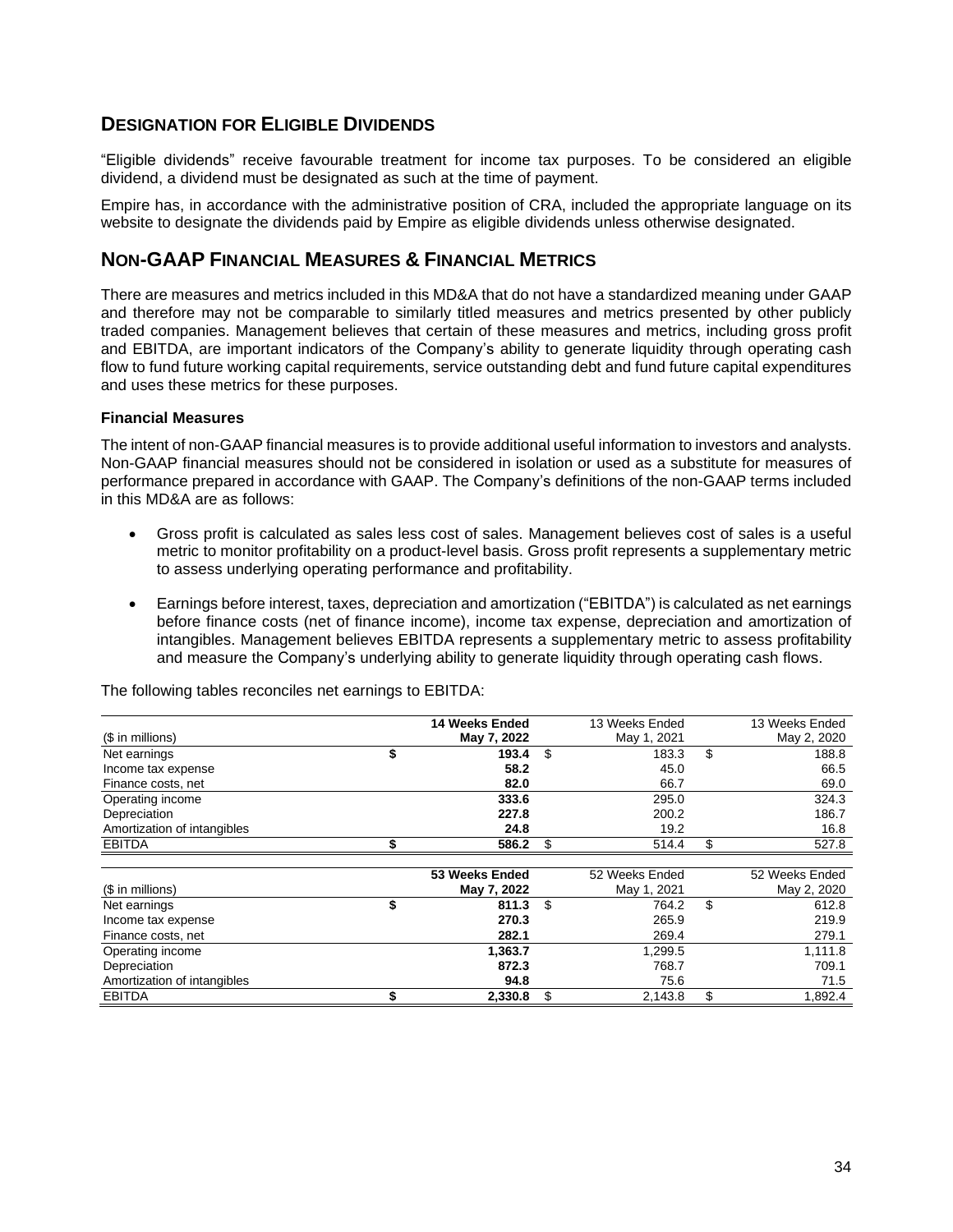• Management calculates interest expense as interest expense on financial liabilities measured at amortized cost and interest expense on lease liabilities. Management believes that interest expense represents a true measure of the Company's debt service expense, without the offsetting finance income.

|                                          | <b>14 Weeks Ended</b> | 13 Weeks Ended | 13 Weeks Ended |
|------------------------------------------|-----------------------|----------------|----------------|
| (\$ in millions)                         | May 7, 2022           | May 1, 2021    | May 2, 2020    |
| Finance costs, net                       | 82.0                  | \$<br>66.7     | \$<br>69.0     |
| Plus: finance income, excluding interest |                       |                |                |
| income on lease receivables              | 2.3                   | 1.7            | 3.7            |
| Less: pension finance costs, net         | (2.0)                 | (2.1)          | (2.2)          |
| Less: accretion expense on provisions    | (0.1)                 | (0.5)          | (0.3)          |
| Interest expense                         | 82.2                  | \$<br>65.8     | 70.2           |
|                                          | 53 Weeks Ended        | 52 Weeks Ended | 53 Weeks Ended |
| $$$ in millions)                         | May 7, 2022           | May 1, 2021    | May 7, 2022    |
| Finance costs, net                       | 282.1                 | \$<br>269.4    | \$<br>279.1    |
| Plus: finance income, excluding interest |                       |                |                |
| income on lease receivables              | 7.3                   | 9.8            | 12.1           |
| Less: pension finance costs, net         | (7.8)                 | (8.1)          | (8.9)          |
| Less: accretion expense on provisions    | (1.9)                 | (2.3)          | (3.0)          |
| Interest expense                         | 279.7                 | \$<br>268.8    | \$<br>279.3    |

The following tables reconciles finance costs, net to interest expense:

- Free cash flow is calculated as cash flows from operating activities, plus proceeds on disposal of property, equipment and investment property and lease terminations, less acquisitions of property, equipment, investment property and intangibles, interest paid, and payments of lease liabilities, net of payments received from finance subleases. Management uses free cash flow as a measure to assess the amount of cash available for debt repayment, dividend payments and other investing and financing activities. Free cash flow is reconciled to GAAP measures as reported on the consolidated statements of cash flows, and is presented in the "Free Cash Flow" section of this MD&A.
- Funded debt is all interest-bearing debt, which includes bank loans, bankers' acceptances, long-term debt and long-term lease liabilities. Management believes that funded debt represents the most relevant indicator of the Company's total financial obligations on which interest payments are made.
- Total capital is calculated as funded debt plus shareholders' equity, net of non-controlling interest.

The following table reconciles the Company's funded debt and total capital to GAAP measures as reported on the balance sheets as at May 7, 2022, May 1, 2021 and May 2, 2020, respectively:

| (\$ in millions)                                            | May 7, 2022 | May 1, 2021 | May 2, 2020 |
|-------------------------------------------------------------|-------------|-------------|-------------|
| Long-term debt due within one year                          | 581.0       | 46.5        | 570.0       |
| Long-term debt                                              | 595.7       | 1,178.8     | 1,105.2     |
| Lease liabilities due within one year                       | 509.5       | 490.5       | 466.2       |
| Long-term lease liabilities                                 | 5,775.9     | 5,417.6     | 4,800.0     |
| Funded debt                                                 | 7.462.1     | 7,133.4     | 6.941.4     |
| Total shareholders' equity, net of non-controlling interest | 4.991.5     | 4.372.7     | 3.924.6     |
| Total capital                                               | 12.453.6    | 11.506.1    | 10,866.0    |

#### **Financial Metrics**

The intent of the following non-GAAP financial metrics is to provide additional useful information to investors and analysts. Management uses financial metrics for decision-making, internal reporting, budgeting and forecasting. The Company's definitions of the metrics included in this MD&A are as follows:

• Same-store sales are sales from stores in the same location in both reporting periods. Management believes same-store sales represents a supplementary metric to assess sales trends as it removes the effect of the opening and closure of stores.